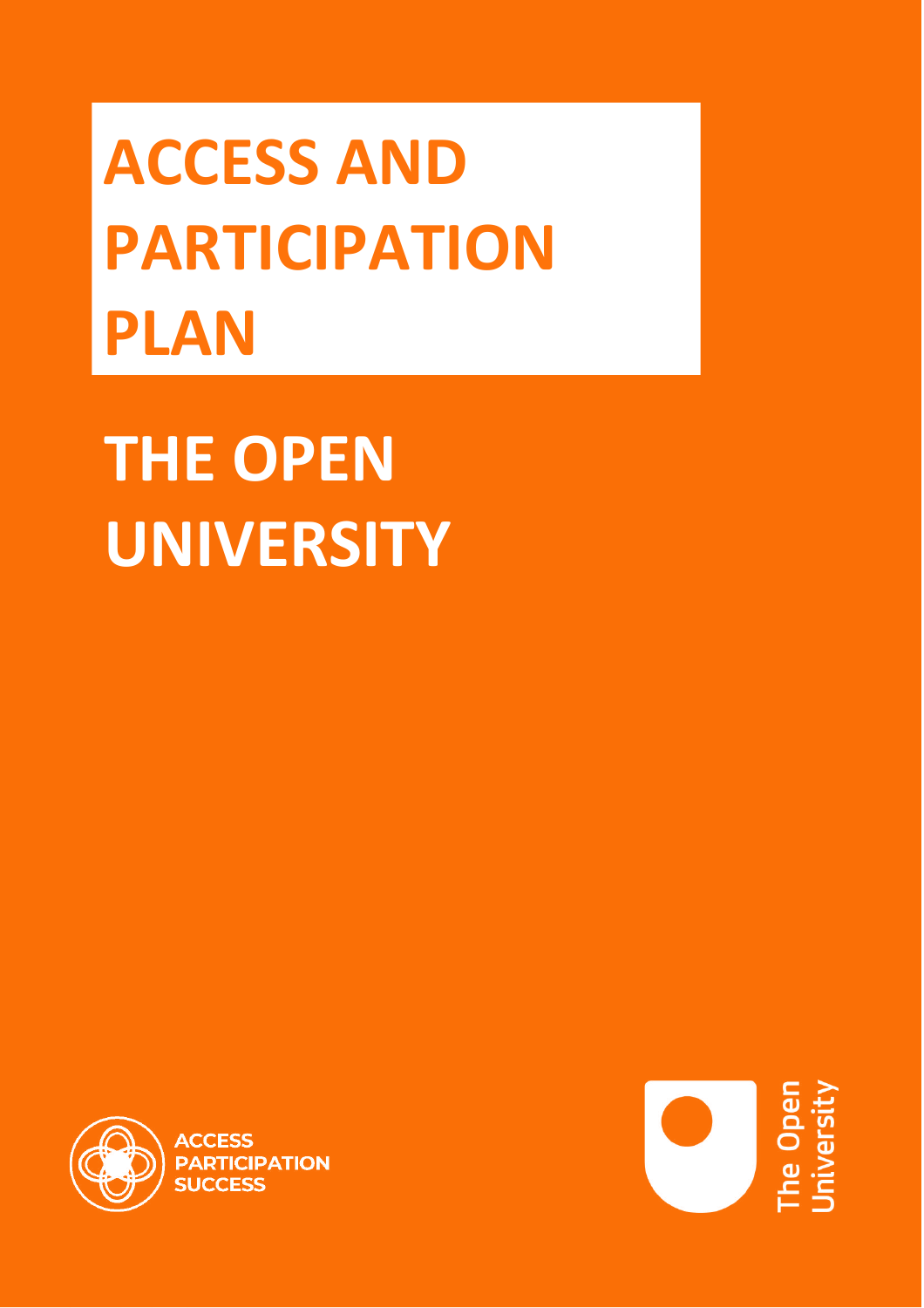### <span id="page-1-0"></span>**Contents**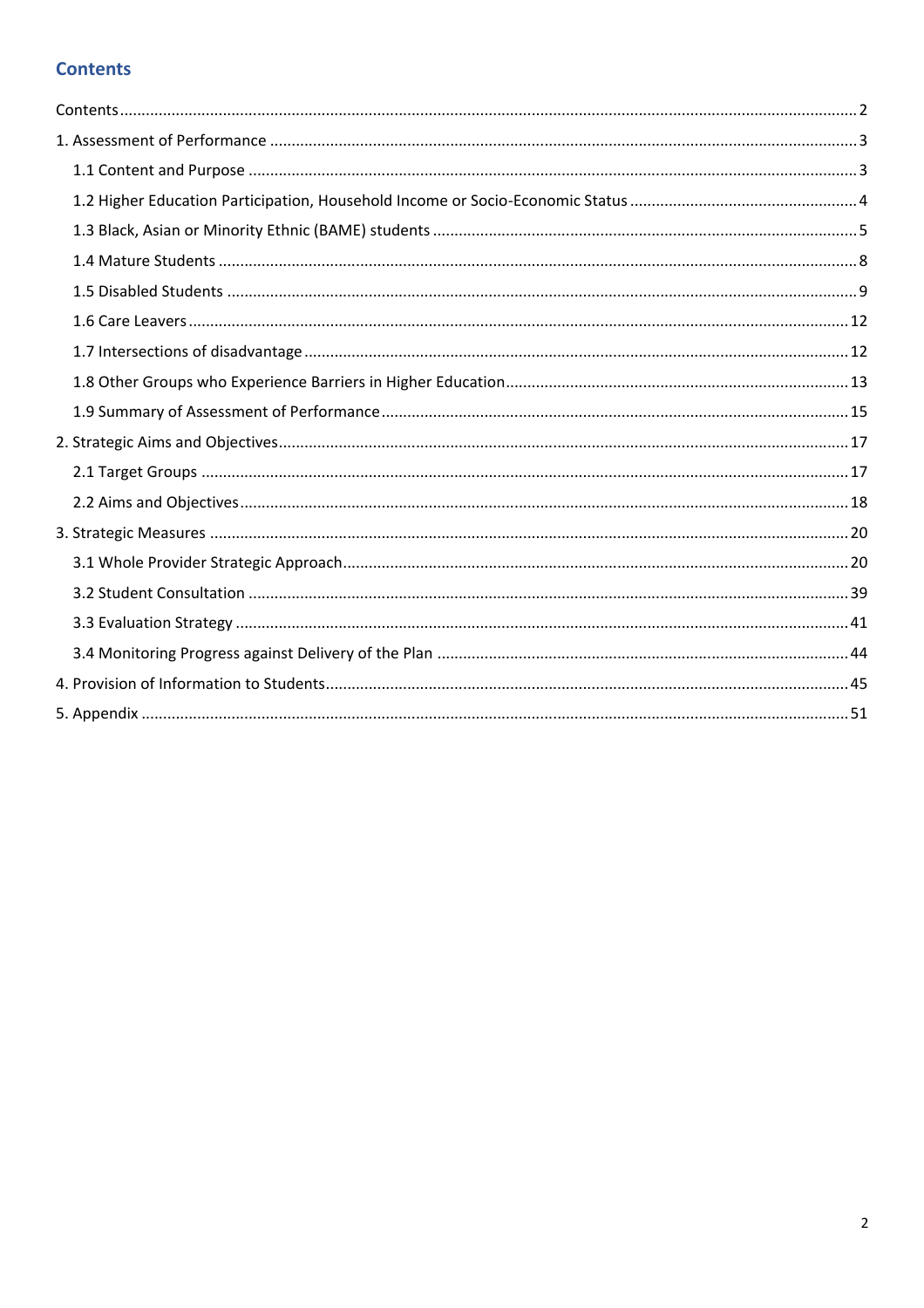#### <span id="page-2-1"></span>**1. Assessment of Performance**

#### <span id="page-2-0"></span>**1.1 Content and Purpose**

#### **1.1.1 Use of Office for Students and OU Internal Datasets**

We have developed our Access and Participation Plan (APP) by carrying out in-depth statistical analysis for students who are under-represented and disadvantaged in higher education (HE). The analysis covers the whole student lifecycle, using both internal and Office for Students' (OfS) datasets. We note there are discrepancies between the two datasets which are likely to be explained by differences in definitions of the measures used by the OfS and The Open University (OU). In conjunction with the OfS, in April 2020 the OU is due to further explore the reasons behind these differences and how they could be mitigated in future given the complex nature of the OU and its student population. Our aim is to develop appropriate metrics during the 2020/21 academic year with the findings being presented by July 2021. To support analysis we have highlighted throughout Section 1 where these gaps are significant or show differing trends. Our assessment of performance is focused on areas where statistical analysis shows significant gaps, allowing us also to identify trends over time.

Our approach to understanding the performance of different groups of students is to analyse absolute differences between all student groups for each chosen metric. We compare same academic year data using internal and OfS datasets where available. We have then used these metrics and applied significance testing to prioritise our focus areas. For Access and Progression measures we have based our targets on OfS datasets which show the largest gaps. For Success measures we have mainly based our targets on where our internal data shows the largest gaps or where the OfS have key performance measures (KPM). The exception to this is for continuation targets where we have used OfS datasets. Table 21 shows the impact of our targets that have been set using internal data, on gaps identified within OfS datasets.

#### **1.1.2 What Metrics have been Used?**

To understand what barriers students face, appropriate metrics that were identified as being relevant to the OU were mapped to each stage of the student lifecycle:

**Access** – OfS part-time student data has been used to report entrant rates between student groups using the rates tab.

**Success** – The OU mode of study enables students to study on a module-by-module basis, taking breaks throughout the duration of their qualification which means students can take upto 16 years to complete a degree. The OU's internal data was used to assess the success of different student groups. This approach provided more context-rich data not available through the OfS data dashboard, enabling the APP to be more meaningfully evidenced and actioned. OfS part-time student datasets using the rates tab have been included in the analysis to highlight the specific differences between the datasets.

The award of module pass is used to assess overall year-on-year performance. The award of good module pass<sup>1</sup> is used as an indicator for good degree results<sup>2</sup>, as these metrics have previously shown a high degree of correlation. As OU students generally take longer than the three-year sector norm to finish their degrees, using the award of good module pass provides more timely and actionable insight into performance metrics. We have analysed good module pass with internal data using this metric.

**Non-continuation rates** have been assessed by looking at those being awarded 120 credits by year three. There is a strong correlation between students gaining 120+ credits by year 3 and completing their qualification in seven years – with trends showing a c.-10.5pp (historic range between -10.0pp and - 11.2pp) difference in the proportion gaining 120+ credits in year 3 and being eligible to receive their degree qualification in seven years. These trends are monitored annually and used in all internal target setting and student number predictions. We have committed to undertake additional modelling within the first six months of this APP to better understand the relationship between

<sup>1</sup> Those achieving a high-level pass (first or upper-second class degree) in sector level 5 and 6 modules

 $2$  First or upper-second class degree (1:1 or 2:1)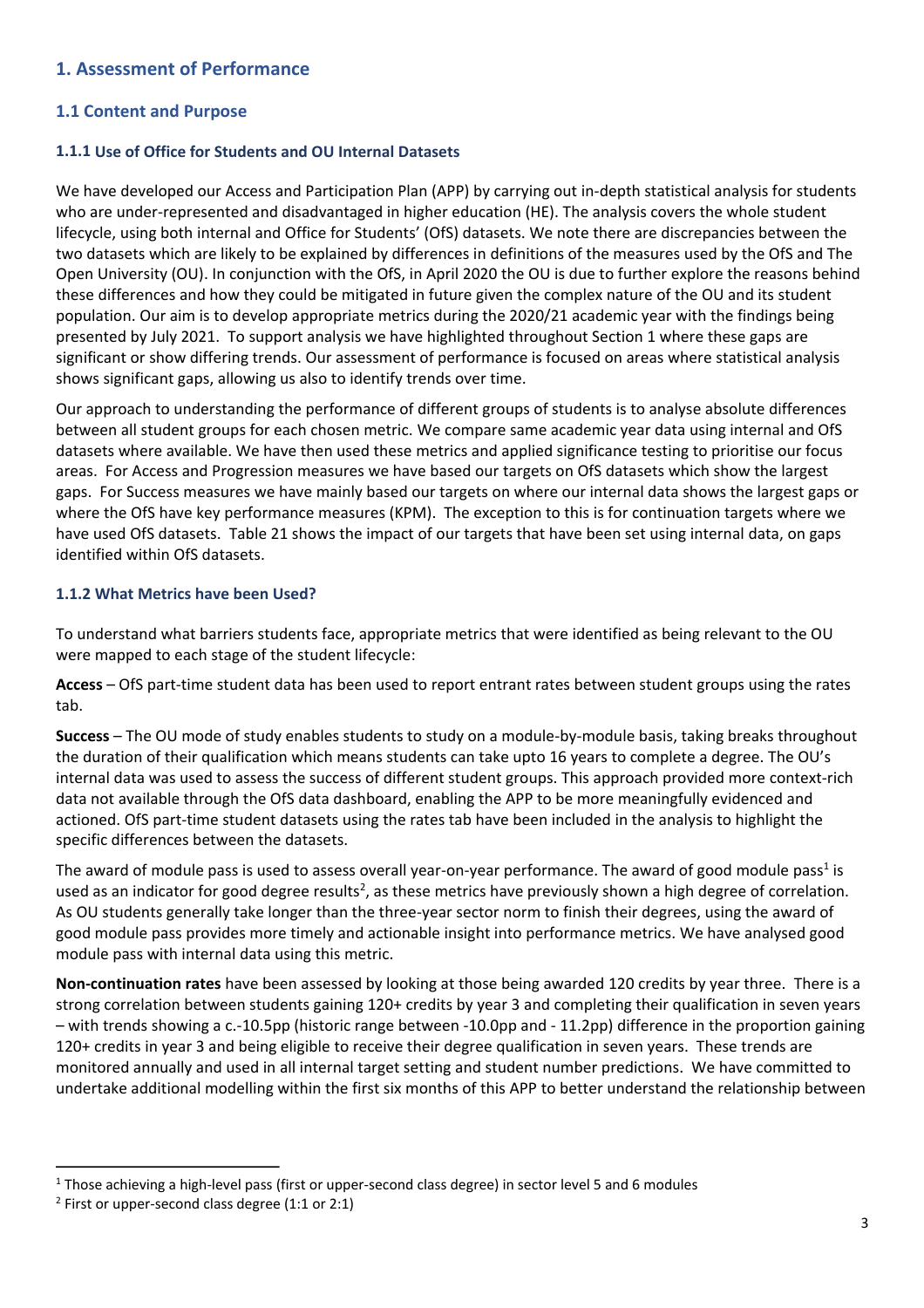our internal continuation metric and the OfS continuation data. We have set interim targets based on OfS continuation data whilst this modelling work is undertaken.

**Progression** – OfS part-time student data using the rates tab has been used to compare progression rates to higher skilled employment or further study between student groups. OU students are often already employed either full or part-time and undertake their studies alongside these and other commitments. The impact of their studies is often not felt immediately and may take several years to come to fruition (Butcher and Rose-Adams, 2015<sup>3</sup>).

The OU has also curated its own survey in the form of the OU Employability of Qualifiers Survey (EQS) which is carried out three years after qualification completion and includes a benchmark comparison group. Questions include whether students can command a higher salary as a result of their OU qualification and whether OU study as enabled them to achieve their career and personal goals. Data has been analysed using the results of the 2018 survey (which had 2977 alumni respond) across specific groups e.g. low socio-economic status, ethnicity, disability and low previous educational qualifications. This also provides significant additional insight into our unique alumni population at this stage of the student lifecycle.

Where the OfS datasets have been used for analysis, we have selected all undergraduates for the level of study alongside the part-time mode of study being selected on the rates tab. For full-time undergraduates, there is little data for many metrics and some demographics were not reportable. There is also limited year data for the Access strand and emerging trends indicate a growing full-time population across all demographics. The University acknowledges that even though there is limited data for full-time students, the performance of these students will need to be monitored throughout the lifetime of this plan to ensure that no groups become disadvantaged or underrepresented by their chosen mode of study.

#### <span id="page-3-0"></span>**1.2 Higher Education Participation, Household Income or Socio-Economic Status**

#### **Index of Multiple Deprivation (IMD)**

**Access:** Using the OfS dataset the proportion of students entering the OU from the lowest IMD quintile 1 (Q1) has increased from 21.0% in 2014/15 to 21.9% in 2017/18.

**Success - Non-continuation:** Continuation rates for students from IMD Q1 when compared against those from the highest index of multiple deprivation quintile 5 (IMD Q5) (using both internal and OfS data) shows similar trends with a 12.8pp difference (internal) and 10.8pp (OfS) in 2015/16. Internal datasets show an improvement in continuation rates for all students although this is not mirrored in OfS datasets. Variations in how continuation is measured between internal and OfS data may explain these differences and will be explored further as part of this plan. *On this basis we are setting an interim target, using OfS data PTS\_12: To reduce the gap in continuation between students within IMD Q1 and IMD Q5*

**Success – Attainment (Module Pass):** Analysing internal data in relation to module pass shows students within IMD Q1 are 12.9pp (2017/2018) less likely to pass their module than those within IMD Q5 (Table 1). This gap has decreased by 1.3pp since 2013/14. *This analysis has resulted in target PTS\_4: Reduce the gap in module pass between students in IMD Q1 and those in IMD Q5.*

|                                  |      |      | 2013/14   2014/15   2015/16   2016/17   2017/18 |
|----------------------------------|------|------|-------------------------------------------------|
| Percentage Point (pp) Difference | 14.2 | 13.3 |                                                 |

**Table 1** *Module pass between students within IMD Q1 and IMD Q5 (Source: Internal dataset)*

**Success – Attainment (Good Module Pass 1:1 & 2:1):** Analysing internal data in relation to good module pass shows students within IMD Q1 are 15.4pp (2017/2018) less likely to be awarded a good pass than those within IMD Q5. This gap has increased by 1.1pp since 2013/14. This differs to OfS datasets which shows a 1.2pp decrease since 2013/14 (Table 2). Variations in how good passes are measured between the OU and OfS data may explain these differences and will be explored further as part of this plan with additional resource being recruited by September 2020 which will be tasked with undertaking this work during the 2020/21 academic year. Findings are expected to

<sup>&</sup>lt;sup>3</sup> Butcher, J. and Rose-Adams, J. (2015) 'Part-time learners in open and distance learning: revisiting the critical importance of choice, flexibility and employability', *Open Learning: The Journal of Open, Distance and e-Learning,* vol. 30, no. 2, pp. 127–37.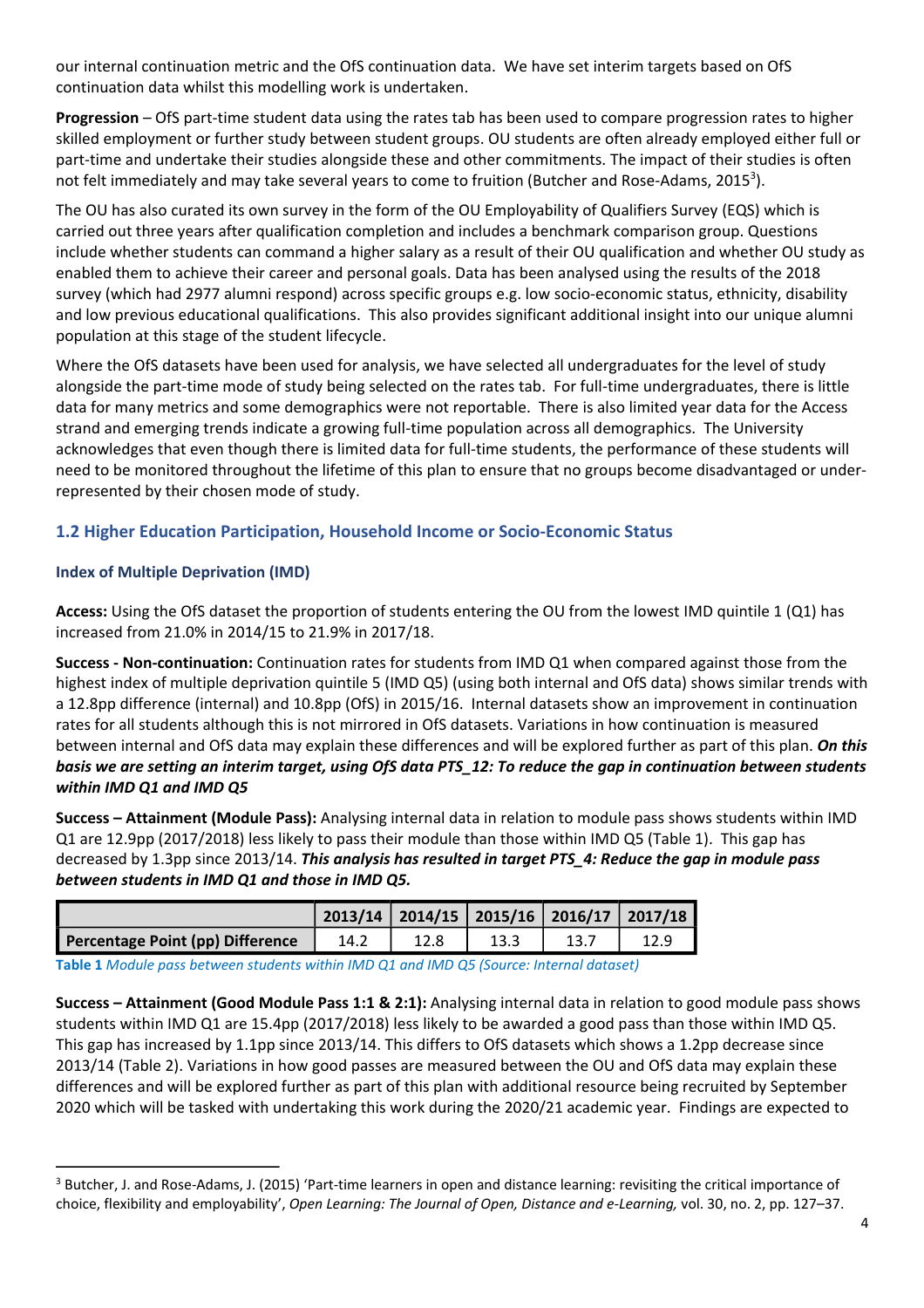be reported during July 2021. *This analysis has resulted in target PTS\_8: Reduce the gap in 'good' module pass (1:1 & 2:1) between students within IMD Q1 and IMD Q5.*

|                           | 2013/14 | 2014/15 | 2015/16 | 2016/17 | 2017/18 |
|---------------------------|---------|---------|---------|---------|---------|
| Internal Dataset Gap (pp) | 14.3    | 14.4    | 13.8    | 14.5    | 15.4    |
| OfS Dataset Gap (pp)      | 17.6    | 14.3    | 18.9    | 19.3    | 16.4    |

**Table 2** *Gap analysis of good module pass (1:1 & 2:1) between students within IMD Q1 and IMD Q5 (Source: Internal dataset and OfS Access & Participation dataset)* 

**Progression:** Analysing the OfS dataset in relation to progression to higher skilled employment/further study, students within IMD Q1 are 8.7pp (2016/2017) less likely to pass than those within IMD Q5 (Table 3). This gap has decreased by 0.3pp since 2012/13. *This analysis has resulted in* **t***arget PTP\_4: Reduce the gap in progression to higher skilled employment/further study between students within IMD Q1 and IMD Q5.*

|                      | 2012/13 | $2013/14$   2014/15   2015/16 |     | 2016/17 |
|----------------------|---------|-------------------------------|-----|---------|
| OfS Dataset Gap (pp) | 9.0     |                               | 9.7 | 8.,     |

**Table 3** *Progression to higher skilled employment/further study between students within IMD Q1 and IMD Q5 (Source: OfS Access & Participation dataset)*

**Internal Target:** We are committed to ensuring that students from the most disadvantaged background continue to access HE. *This has resulted in an internal target OUT\_01: Ensure at least 17.0% of entrants to the University are from IMD Q1.*

#### **POLAR4**

**Access:** Using the OfS dataset the proportion of students entering the OU from the lowest POLAR4 Q1 has increased from 0.9pp between 2016/17 and 2017/18 to 19.1%.

**Success - Non-continuation**: Continuation rates using OfS datasets have stayed relatively stable for POLAR4 Q1 students with 52% compared to 64% in Q5 (2015/16) a gap of 12pp This gap has decreased by 2pp since 2014/15. *This analysis has resulted in* **t***arget PTS\_13: Reduce the gap in non-continuation between students from POLAR4 Q1 and POLAR4 Q5. This relates to the OfS Key Performance Measure (KPM) to reduce the gap in noncontinuation between the most and least represented groups (POLAR4 quintiles 5 and 1 respectively).*

**Success – Attainment (Good Module Pass 1:1 & 2:1):** Analysing OfS data reveals the gap between those in Q1 and those in Q5 in good module pass has decreased by 5pp since 2014/15 to 9pp in 2017/18. In 2017/18 41% of students from Q1 achieved a good module pass compared to 50% of those in Q5.

**Progression:** Analysing the OfS dataset in relation to progression to higher skilled employment/further study shows there is a gap between Q1 and Q5 students of 9pp in 2016/17 with those in Q1 achieving 52%. In 2013/14 students in Q1 achieved better results than those from Q5 with rates of 57% in Q1 compared to 48% for those in Q5 in 2013/14, the same occurred in 2014/15 with those in Q1 achieving better results of 57% compared to those in Q5 achieving 54%.

The University has now set interim POLAR4 targets as we are only beginning to see an increase in the numbers of younger students. As part of our commitment within our University strategy to growing the appeal of our curriculum to younger students, we will continue to analyse POLAR4 data in relation to all our current targets. This will enable us to gain a better understanding of the difference in outcomes between older and younger students in order to set appropriate targets for the next iteration of our plan.

#### <span id="page-4-0"></span>**1.3 Black, Asian or Minority Ethnic (BAME) students**

**Access BAME:** Using the OfS dataset the proportion of BAME students entering the OU has been decreasing since 2015/16 (11.9% to 10.9% in 2017/18).

**Access Black:** Using the OfS dataset the proportion of Black students entering the OU has been decreasing since 2015/16 (4.5% to 3.8% in 2017/18). *This analysis has resulted in target PTA\_1: Increase the proportion of Black students registered by 2025.*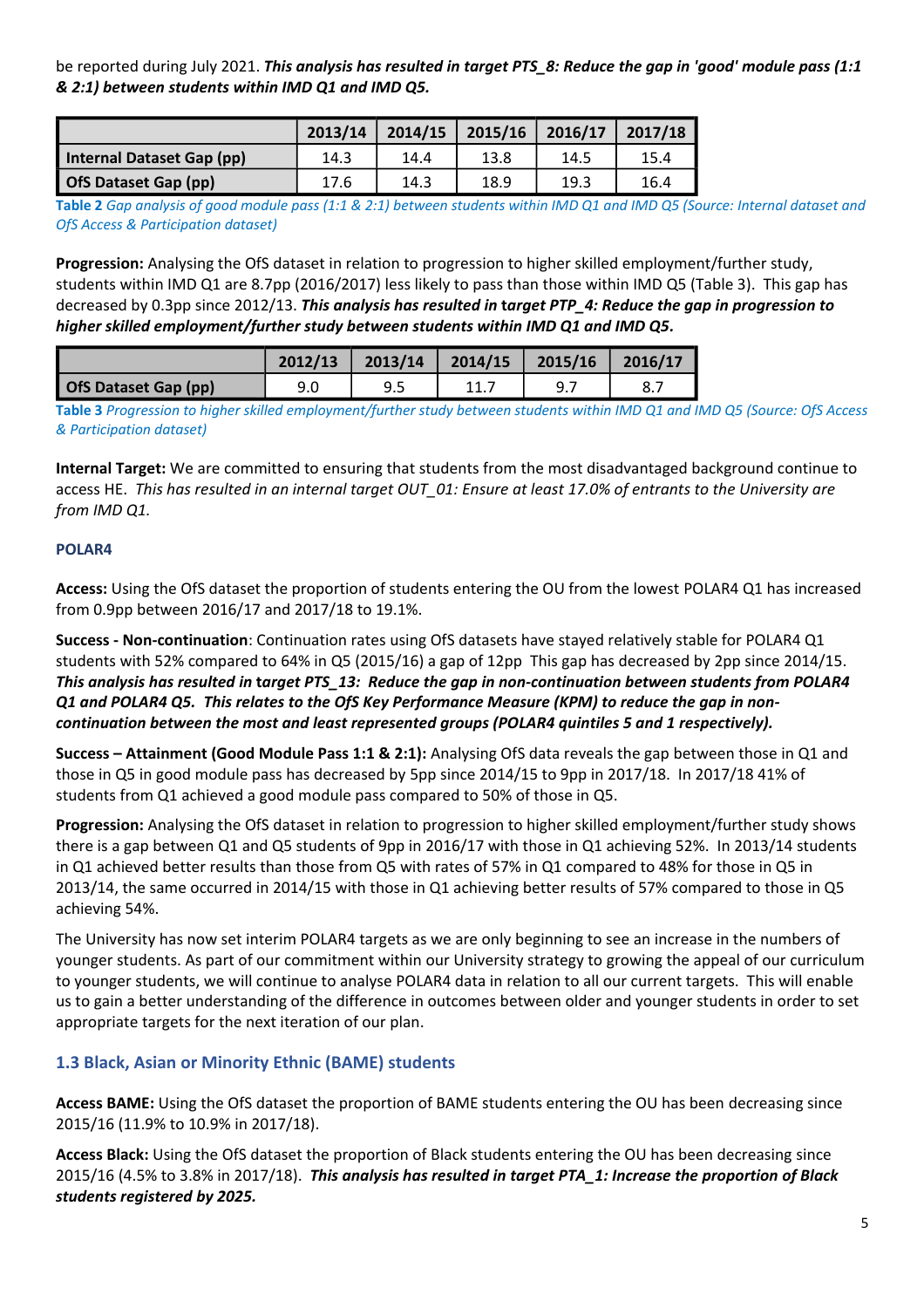**Access Asian:** Using the OfS dataset the proportion of Asian students entering the OU has been decreasing since 2015/16 (3.9% to 3.6% in 2017/18). *This analysis has resulted in target PTA\_2: Increase the proportion of Asian students registered by 2025.*

**Success BAME - Non-continuation**: Continuation rates using internal data shows a decrease of 2.7pp between 2012/13 and 2015/16, whereas OfS datasets shows an increase of 0.8pp in the same period. The gap is larger when using internal data (Table 4). The gap in 2015/16 stands at 4.5pp using internal datasets and 2.4pp using OfS datasets. Variations in how continuation is measured between our internal and OfS data may explain these differences and will be explored further as part of this plan with additional resource due to be recruited by September 2020 and work undertaken during the 2020/21 academic year. Findings will be reported during July 2021.

|                           | 2012/13 | 2013/14 | 2014/15 | 2015/16 |
|---------------------------|---------|---------|---------|---------|
| Internal Dataset Gap (pp) |         |         |         | 4.5     |
| OfS Dataset Gap (pp)      | 1.6     | 2.7     | 1.8     |         |

**Table 4** *Gap analysis of continuation data between BAME and White students (Source: Internal dataset and OfS Access & Participation dataset)* 

**Success Black - Non-continuation**: Continuation rates using internal data shows an increase for both Black and White students, however the gap between Black and White students has increased from 9.8pp (2012/13) to 11.4pp (2015/16). OfS datasets reveal a differentSectoi trend with continuation for Black students decreasing by 3.9pp between 2012/13 and 2015/16, with White students continuation increasing by 1pp in the same period. The gap between Black and White students has increased from 9.8pp (2012/13) to 11.4pp (2015/16). The gap using internal data is larger than when compared to OfS data (Table 5).

|                           | 2012/13 | 2013/14 | 2014/15 | 2015/16 |
|---------------------------|---------|---------|---------|---------|
| Internal Dataset Gap (pp) | 9.8     | 10.9    | 12.9    | 11.4    |
| OfS Dataset Gap (pp)      | 1.8     | 3.4     | 4.6     | 6.7     |

**Table 5** *Gap analysis of continuation data between Black and White students (Source: Internal dataset and OfS Access & Participation dataset)* 

**Success Asian - Non-continuation**: Continuation rates using internal data shows that the gap in continuation between Asian and White students has been reducing since 2012/13 and currently stands at a positive 0.7pp gap. This trend is mirrored when using OfS data which also shows that Asian students have been more likely to continue than their White counterparts since 2012/13.

**Success BAME – Attainment (Module Pass):** Analysing internal data in relation to module pass reveals that BAME students are less likely to be awarded a module pass than White students (Table 6). This gap has decreased by 2.8pp since 2013/14 to 8.3pp in 2017/18. *This analysis has resulted in target PTS\_7: Reduce the gap in module pass between BAME and White students.*

|                             | $2013/14$   2014/15   2015/16   2016/17   2017/18 |  |  |
|-----------------------------|---------------------------------------------------|--|--|
| Percentage Point Difference |                                                   |  |  |

**Table 6** *Module pass gap between BAME and White students (Source: Internal dataset)*

**Success Black – Attainment (Module Pass):** Analysing internal data in relation to module pass reveals that Black students are less likely to be awarded a module pass than White students (Table 7). This gap has decreased by 2.3pp since 2013/14 to 13.9pp in 2017/18. *This analysis has resulted in target PTS\_1: Reduce the gap in module pass between Black and White students. This relates to the OfS Key Performance Measure (KPM) to reduce the gap in degree outcomes between Black and White students.*

|                                    |      | $2013/14$   2014/15   2015/16   2016/17 |      | 2017/18 |
|------------------------------------|------|-----------------------------------------|------|---------|
| <b>Percentage Point Difference</b> | 16.2 | 16.5                                    | 14.3 | 13.9    |

**Table 7** *Module pass gap between Black and White students (Source: Internal dataset)*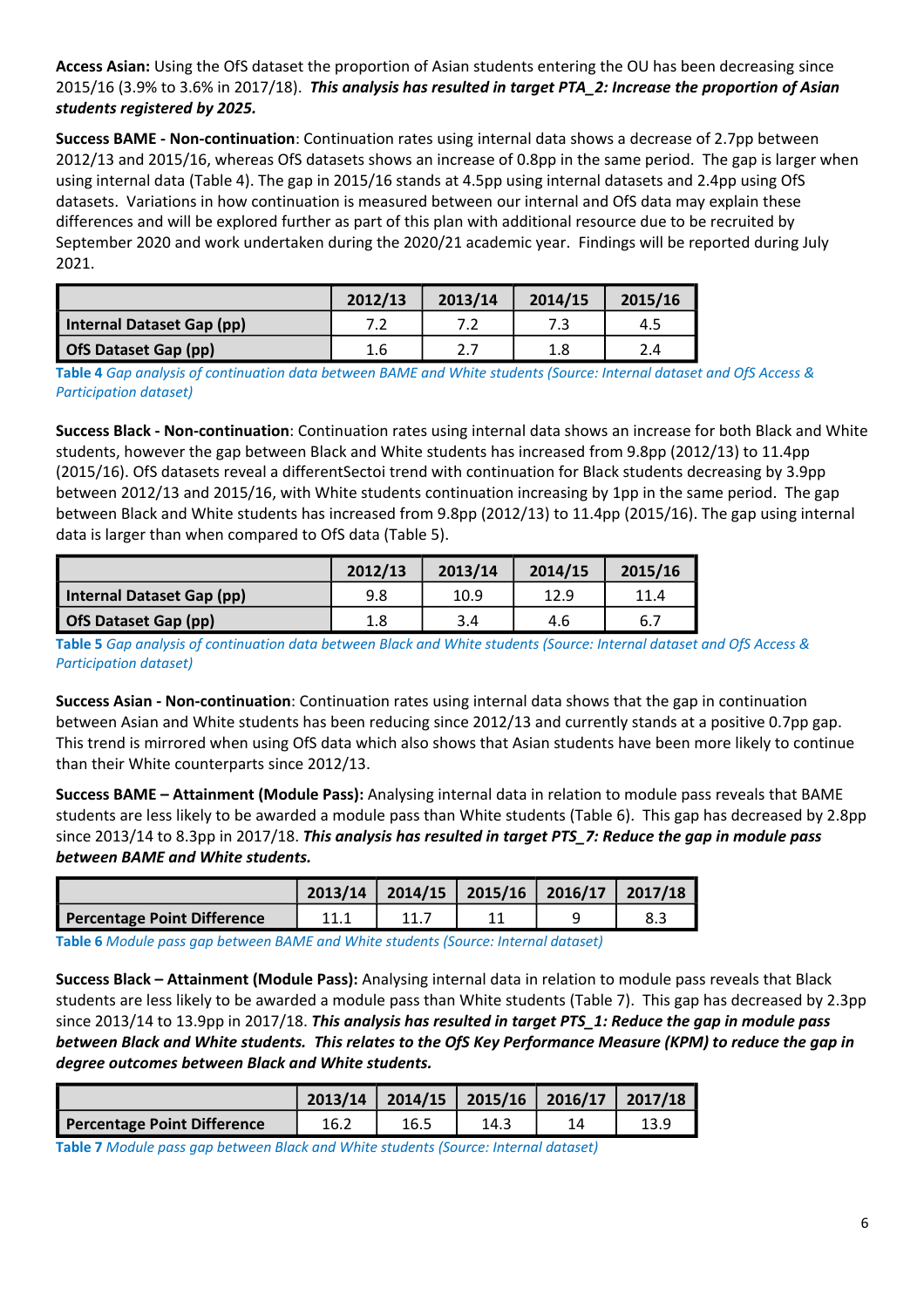**Success Asian – Attainment (Module Pass):** Analysing internal data in relation to module pass reveals that Asian students are less likely to be awarded a module pass than White students however this gap decreased to 4.2pp in 2017/18.

**Success BAME – Attainment (Good Module Pass 1:1 & 2:1):** Analysing both internal and OfS data reveals large gaps in the awarding of good module pass for BAME students when compared to White students. These gaps have increased to 2.4pp (2013/14 to 2017/18) using internal data and 1.9pp in OfS data for the same period (Table 8). The gap in 2017/18 was 19.3pp using internal data and 24.4pp using OfS datasets. *This analysis has resulted in target PTS\_9: Reduce the gap in good module pass (1:1 & 2:1) between BAME and White students.*

|                           | 2013/14 | 2014/15 | 2015/16 | 2016/17 | 2017/18 |
|---------------------------|---------|---------|---------|---------|---------|
| Internal Dataset Gap (pp) | 16.9    | 17.3    | 17.3    | 16.5    | 19.3    |
| OfS Dataset Gap (pp)      | 22.5    | 25.2    | 23.1    | 24.1    | 24.4    |

**Table 8** *Gap analysis of good module pass (1:1 & 2:1) between BAME and White students (Source: Internal dataset and OfS Access & Participation dataset)* 

**Success Black – Attainment (Good Module Pass 1:1 & 2:1):** Analysing both internal and OfS data reveals large gaps in the awarding of good module pass for Black students when compared to White students. There is a disparity between the datasets showing a larger gap when using the OfS dataset (Table 9). In 2017/18 internal data showed a 31.1pp gap with OfS data showing a 38.4pp gap. *This analysis has resulted in target PTS\_2: Reduce the gap in 'good' module pass (1:1 & 2:1) between Black and White students. This relates to the OfS KPM to reduce the gap in degree outcomes between Black and White students.*

|                           | 2013/14 | 2014/15 | 2015/16 | 2016/17 | 2017/18 |
|---------------------------|---------|---------|---------|---------|---------|
| Internal Dataset Gap (pp) | 30.0    | 27.0    | 26.9    | 27.2    |         |
| OfS Dataset Gap (pp)      | 37.5    | 38.2    | 38.1    | 39.1    | 38.4    |

**Table 9** *Gap analysis of good module pass (1:1 & 2:1) between Black and White students (Source: Internal dataset and OfS Access & Participation dataset)* 

**Success Asian – Attainment (Good Module Pass 1:1 & 2:1):** Analysing both internal and OfS data reveals large gaps in the awarding of good module pass for Asian students when compared to White students. There is a disparity between the datasets showing a larger gap when using the OfS dataset (Table 10). In 2017/18 internal data showed a 16.6pp gap with OfS data showing a 18.4pp gap. *This analysis has resulted in target PTS\_6: Reduce the gap in 'good' module pass (1:1 & 2:1) between Asian and White students.* 

|                           | 2013/14 | 2014/15 | 2015/16 | 2016/17 | 2017/18 |
|---------------------------|---------|---------|---------|---------|---------|
| Internal Dataset Gap (pp) | 12.1    | 15.6    | 14.9    | 13.2    | 16.6    |
| OfS Dataset Gap (pp)      | 17.5    | 18.2    | 20.1    | 18.1    | 18.4    |

**Table 10** *Gap analysis of good module pass (1:1 & 2:1) between Asian and White students (Source: Internal dataset and OfS Access & Participation dataset)* 

**Progression BAME:** Analysing the OfS dataset in relation to progression to higher skilled employment/further study shows there has been an increase in the gap between BAME and White students of 4pp between 2012/13 and 2016/17. The gap has fluctuated over the five years analysed with a peak of 11.1pp in 2014/15 and the gap stood at 8.2pp in 2016/17 (Table 11). *This analysis has resulted in target PTP\_5: Reduce the gap in progression to higher skilled employment/further study between BAME and White students.*

|                             |     | $2012/13$   2013/14   2014/15   2015/16   2016/17 |  |
|-----------------------------|-----|---------------------------------------------------|--|
| Percentage Point Difference | 4.4 |                                                   |  |

**Table 11** *Progression to higher skilled employment/further study between BAME and White students (Source: OfS Access & Participation dataset)*

**Progression Black:** Analysing the OfS dataset in relation to progression to higher skilled employment/further study shows there has been an increase in the gap between Black and White students of 4pp between 2012/13 and 2016/17. The gap has fluctuated over the five years analysed with a peak of 16.1pp in 2014/15 and stood at 9.2pp in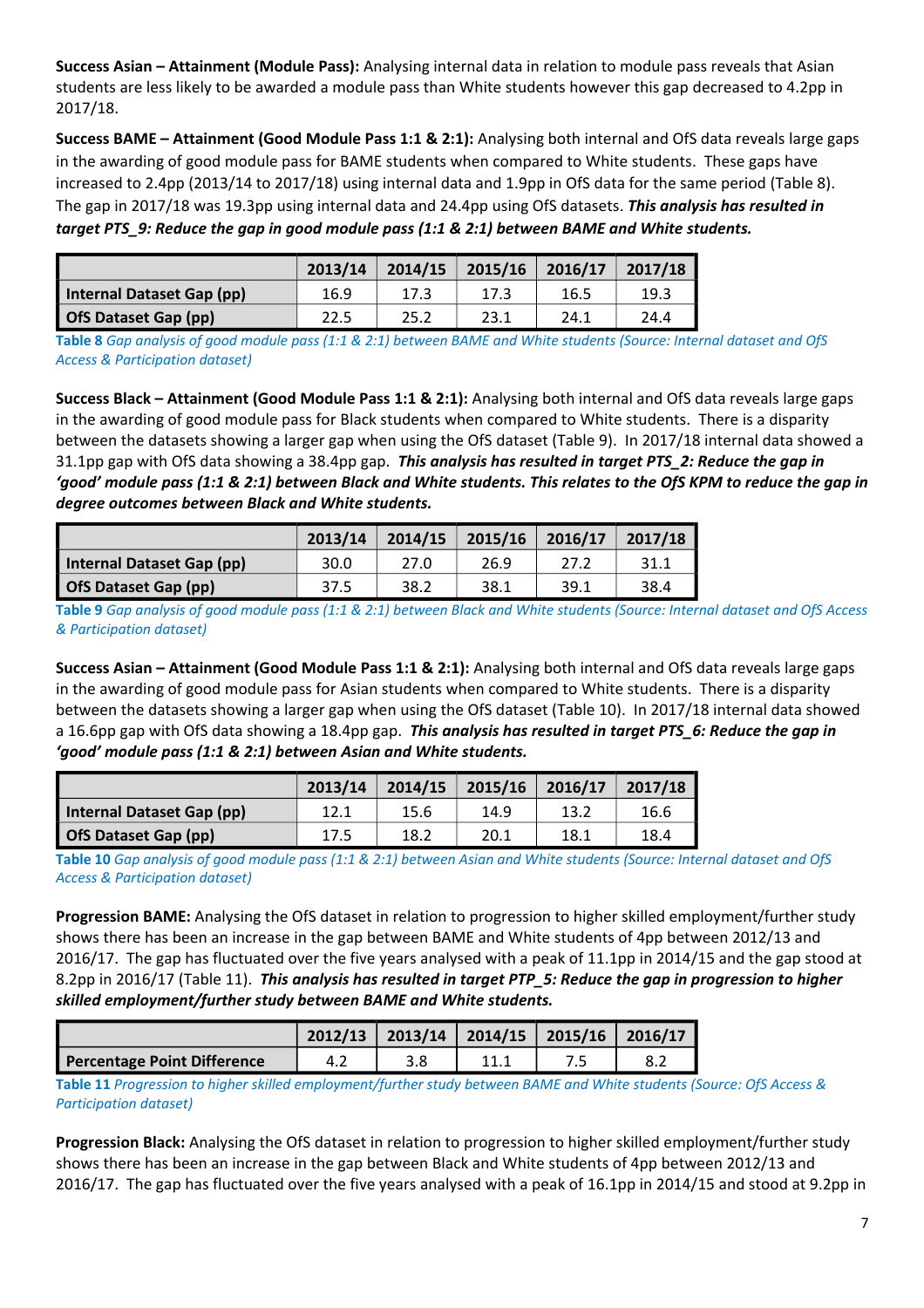2016/17 (Table 12). *This analysis has resulted in target PTP\_1: Reduce the gap in progression to higher skilled employment/further study between Black and White students.*

|                             |     | $2012/13$   2013/14   2014/15   2015/16   2016/17 |      |  |
|-----------------------------|-----|---------------------------------------------------|------|--|
| Percentage Point Difference | ے.د |                                                   | 16.1 |  |

**Table 12** *Progression to higher skilled employment/further study between Black and White students (Source: OfS Access & Participation dataset)*

**Progression Asian:** Analysing the OfS dataset in relation to progression to higher skilled employment/further study, there has been an increase in the gap between Asian and White students of 2pp between 2012/13 and 2016/17. The gap has fluctuated over the five years analysed with a peak of 10.5pp in 2015/16 and stood at 5.2pp in 2016/17 (Table 13).

|                             |     | $2012/13$   2013/14   2014/15   2015/16   2016/17 |      |  |
|-----------------------------|-----|---------------------------------------------------|------|--|
| Percentage Point Difference | J.Z |                                                   | 10.5 |  |

**Table 13** *Progression to higher skilled employment/further study between Asian and White students (Source: OfS Access & Participation dataset)*

**Progression EQS Additional Data:** Analysis of the 2018 EQS reveals that 51% of Black and 41% of Asian alumni said that OU study had enabled them to command a higher salary compared with 38% of White alumni. Also 89% of Black, 85% of Asian and 86% of White alumni agreed that OU study has or would help them to achieve their career goals.

#### <span id="page-7-0"></span>**1.4 Mature Students**

Internally we define mature students as over 25, which is different to the commonly used definition of 21 used across the sector. The rationale for this relates to the differences in behaviours of students who only just missed out on entering HE following compulsory education and those for whom there has been a significant gap between compulsory education and HE. For clarity we have analysed success data using both sector and internal definitions.

**Access:** The average age of our students is currently 27, however the number of younger students entering the OU has increased by 1.4pp between 2013/14 (10.5%) and 2017/18 (11.9%) using OfS datasets.

**Success - Non-continuation:** Continuation rate gaps for mature student are low and remain relatively stable. Both internal and OfS datasets (when using sector age definitions) show that younger students are more likely to continue their studies with internal data showing a 1.7pp gap and OfS showing a 3.4pp gap. When using internal definitions of age, younger students are 1.7pp less likely to continue their studies than the over 25s although this trend has been decreasing. Our analysis has identified that there is clearly an issue in relation to students between the ages of 21 and 25 which will require further investigation. We undertake to take further exploration to enable us to better understand the behaviour of students with this cohort during the 2020/21 academic year.

**Success – Attainment (Module Pass):** Analysing internal data in relation to module pass shows that mature students are more likely to pass their module, but the gap is relatively low. Using both sector and internal age definitions show similar trends with a 1.1pp difference in 2017/18 for those aged 21 and over.

**Success – Attainment (Good Module Pass 1:1 & 2:1):** Both datasets show that younger students are less likely to be awarded a good module pass than mature students' whatever definition of age is used. In 2017/18 a 2.6pp gap using internal data and a 5.4pp using OfS data. There are different trends however to both datasets (Table 14).

|                           | 2013/14 | 2014/15 | 2015/16 | 2016/17 | 2017/18 |
|---------------------------|---------|---------|---------|---------|---------|
| Internal Dataset Gap (pp) | ے.4     | 4.9     | 4.3     |         | 2.6     |
| OfS Dataset Gap (pp)      |         |         | 8.1     | 9.6     | 5.4     |

**Table 14** *Gap analysis of good module pass (1:1 & 2:1) between mature and younger students (Source: Internal dataset and OfS Access & Participation dataset)* 

**Progression:** Analysing the OfS dataset in relation to progression to higher skilled employment/further study shows younger students were 5.1pp less likely to progress in 2016/17. This peaked at 8.9pp in 2014/15.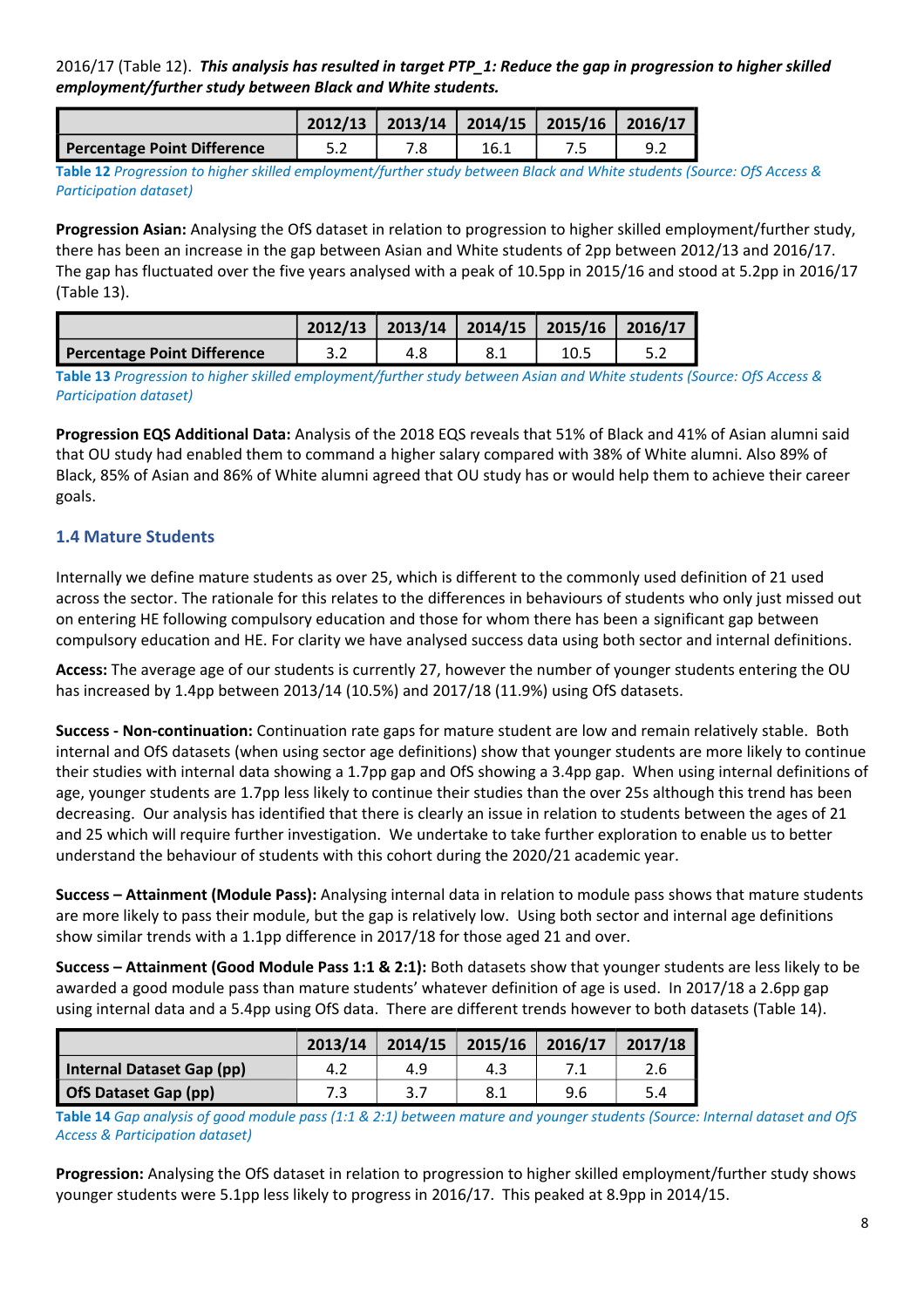#### <span id="page-8-0"></span>**1.5 Disabled Students**

The analysis for disabled students has been aggregated to include all students who declare a disability and then broken down into specific disabilities, aligned with internal definitions and OfS disability types. Performance has been analysed across all groups where possible in order to fully understand the barriers faced by students with a disability. If a student fits into multiple groups they have been included in both sets of analysis.

When using OU internal data, disability is grouped as follows:

| Physical                       | Sight, hearing, mobility, manual skills, speech and personal care                |
|--------------------------------|----------------------------------------------------------------------------------|
| Mental health difficulties     | Mental health disability                                                         |
| Specific learning difficulties | <b>Dyslexia</b>                                                                  |
| Other                          | Autistic Spectrum Disorder, fatigue pain disability, other disability and unseen |
|                                | disability                                                                       |

When using OfS datasets, disability is grouped as follows:

| Cognitive or learning<br>difficulties      | Specific learning difficulty (e.g. dyslexia, dyspraxia, ADHD)                                                                                                              |
|--------------------------------------------|----------------------------------------------------------------------------------------------------------------------------------------------------------------------------|
| Mental health condition                    | Mental health difficulties, mental health condition (e.g. depression, schizophrenia,<br>anxiety disorder)                                                                  |
| Other or multiple<br><i>impairments</i>    | Personal care support, two or more impairments and/or disabling medical<br>conditions, a disability/impairment/medical condition not listed elsewhere                      |
| Sensory, medical or<br>physical impairment | Blind/partially sighted, deaf/hearing impairment, wheelchair user/mobility<br>difficulties, unseen disability (e.g. diabetes, epilepsy, asthma) and physical<br>impairment |
| Social or communication<br>impairment      | Autistic Spectrum Disorder, Asperger's Syndrome and other Autistic Spectrum<br>Disorder                                                                                    |

**Access Disabled:** Using the OfS dataset the proportion of disabled students entering the OU has been increasing from 14.7% in 2013/14 to 21.0% in 2017/18.

**Access Mental Health Condition:** Using the OfS dataset the proportion of students with a mental health condition entering the OU has been increasing from 2.7% to 2013/14 to 6.3% in 2017/18.

**Access Sensory Medical and Physical:** Using the OfS dataset the proportion of students with a sensory, medical and physical disability entering the OU has been increasing from 2.4 in 2013/14 to 3.2% in 2017/18.

**Access Cognitive or Learning:** Using the OfS dataset the proportion of students with a cognitive or learning disability entering the OU has been increasing from 2.9% in 2013/14 to 3.7% in 2017/18.

**Success Disabled - Non-continuation**: Continuation rates using internal data shows an increase of 0.8pp between 2012/13 and 2015/16, whereas OfS datasets show an increase of 2.9pp in the same period. The gap is larger when using internal data but not significantly. The gap was 7.2pp in 2015/16 using internal datasets.

**Success Mental Health Condition/Difficulties - Non-continuation**: Continuation rates using internal data shows an increase of 3.3pp between 2012/13 and 2015/16 with a 11.5pp gap in 2015/16, whereas OfS datasets show an increase of 3.1pp in the same period with a gap in 7.8pp in 2015/16. The gap is larger when using internal data but not significantly.

**Success Sensory Medical or Physical Impairment/Physical - Non-continuation**: Continuation rates using internal data shows an increase of 1pp between 2012/13 and 2015/16, whereas OfS datasets show an increase of 3.4pp in the same period. The gap is larger when using internal data but not significantly. The gap was 5.1pp in 2015/16 using OfS datasets.

**Success Cognitive or Learning/Specific Learning Difficulties - Non-continuation**: Continuation rates using internal data shows a decrease of 0.2pp between 2012/13 and 2015/16, whereas OfS datasets show an increase of 1.1pp in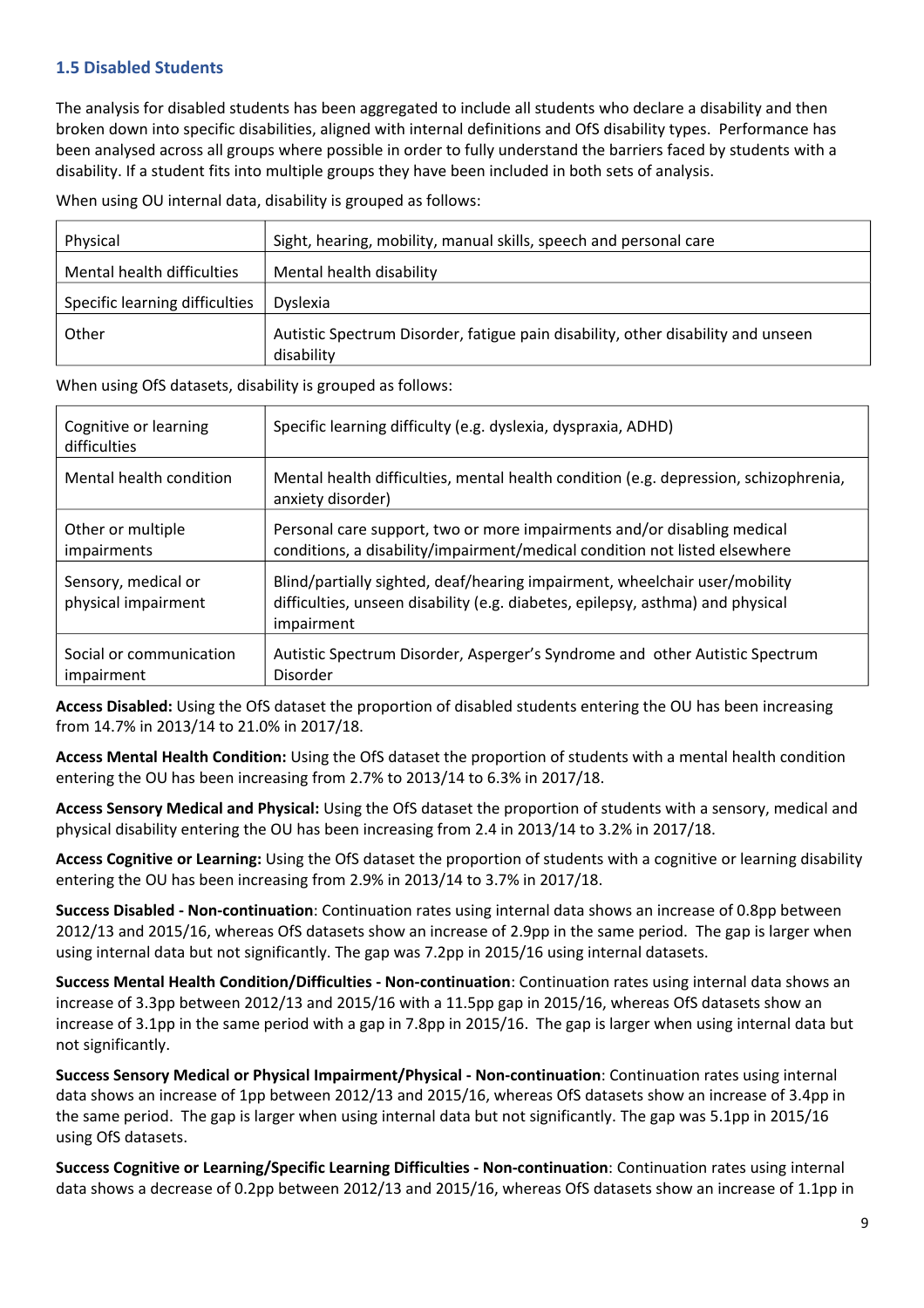the same period. The gap is larger when using internal data but not significantly. The gap was 3.7pp in 2015/16 using OfS datasets.

**Success Social and Communication - Non-continuation**: Continuation rates are only available using OfS data. This shows a decrease of 3.4pp between 2012/13 and 2015/16. The gap was -4.9pp in 2015/16 using OfS datasets as continuation rates were better for students with this type of disability compared to those with no disability.

**Success Disabled – Attainment (Module Pass):** Analysing internal data in relation to module pass reveals that disabled students are less likely to be awarded a module pass than students with no known disability (Table 15). This gap has remained stable, but still shows a significant disparity. The gap was 11.5pp in 2017/18 using internal datasets. *This analysis has resulted in target PTS\_3: Reduce the gap in module pass between disabled students and those with no known disabilities*

|                             |      | $2013/14$   2014/15   2015/16   2016/17   2017/18 |  |      |
|-----------------------------|------|---------------------------------------------------|--|------|
| Percentage Point Difference | 11.9 |                                                   |  | 11.5 |

**Table 15** *Award of module pass between disabled students and those with no known disability (Source: Internal dataset)*

**Success Mental Health Condition/Difficulties – Attainment (Module Pass):** Analysing internal data in relation to module pass reveals that students with mental health conditions/difficulties are less likely to be awarded a module pass than students with no known disability (Table 16). This gap has decreased by 1.7pp between 2013/14 and 2017/18, but still shows a significant disparity. The gap was 15.7pp in 2017/18 using internal datasets. *This analysis has resulted in target PTS\_5: Reduce the gap in module pass for students with mental health difficulties and those with no known disabilities.*

|                             |      | $2013/14$   2014/15   2015/16   2016/17   2017/18 |      |  |
|-----------------------------|------|---------------------------------------------------|------|--|
| Percentage Point Difference | 17.4 | 16.3                                              | 16.9 |  |

**Table 16** *Award of module pass between students with a mental health difficulty and those with no known disability (Source: Internal dataset)*

**Success Sensory Medical or Physical Impairment/Physical – Attainment (Module Pass):** Analysing internal data in relation to module pass reveals that students with sensory medical or physical impairment/physical disabilities are less likely to be awarded a module pass than students with no known disability. This gap has increased by 0.7pp between 2013/14 and 2017/18, but still shows a significant disparity. The gap was 12.2pp in 2017/18 using internal datasets. *This analysis has resulted in PTS\_3 which will also address other disparities identified for students with different disability types: Reduce the gap in module pass between disabled students and those with no known disabilities*

**Success Cognitive or Learning/Specific Learning Difficulties – Attainment (Module Pass):** Analysing internal data in relation to module pass reveals that students with cognitive or learning/specific learning difficulties are less likely to be awarded a module pass than students with no known disability. This gap has decreased by 3.4pp between 2013/14 and 2017/18. The gap was 5pp in 2017/18 using internal datasets.

**Success Disabled – Attainment (Good Module Pass 1:1 & 2:1):** Analysing both internal and OfS data reveals gaps in the awarding of good module pass for disabled students when compared to those with no known disabilities (3.9pp for internal data and 4.6pp for OfS data in 2017/18). These gaps have remained relatively stable over the period analysed with no significant disparities between the two datasets. *This analysis has resulted in target PTS\_11 Close the gap in good module pass between disabled students and those with no known disabilities.*

**Success Mental Health Condition/Difficulties – Attainment (Good Module Pass 1:1 & 2:1):** Analysing both internal and OfS data reveals small gaps in the awarding of good module pass. Internal data shows slightly higher gaps, but these are not significant. The gap was 1.3pp in 2017/18 using internal datasets.

**Success Sensory Medical or Physical Impairment/Physical – Attainment (Good Module Pass 1:1 & 2:1):** Analysing both internal and OfS data reveals gaps between the datasets, with the internal data staying relatively stable whilst the OfS data shows fluctuations of 12.7pp between 2013/14 and 2015/16 with a positive gap in 2013/14 (Table 17). The gap was 4.5pp in 2015/16 using internal datasets and 8.7pp using OfS datasets.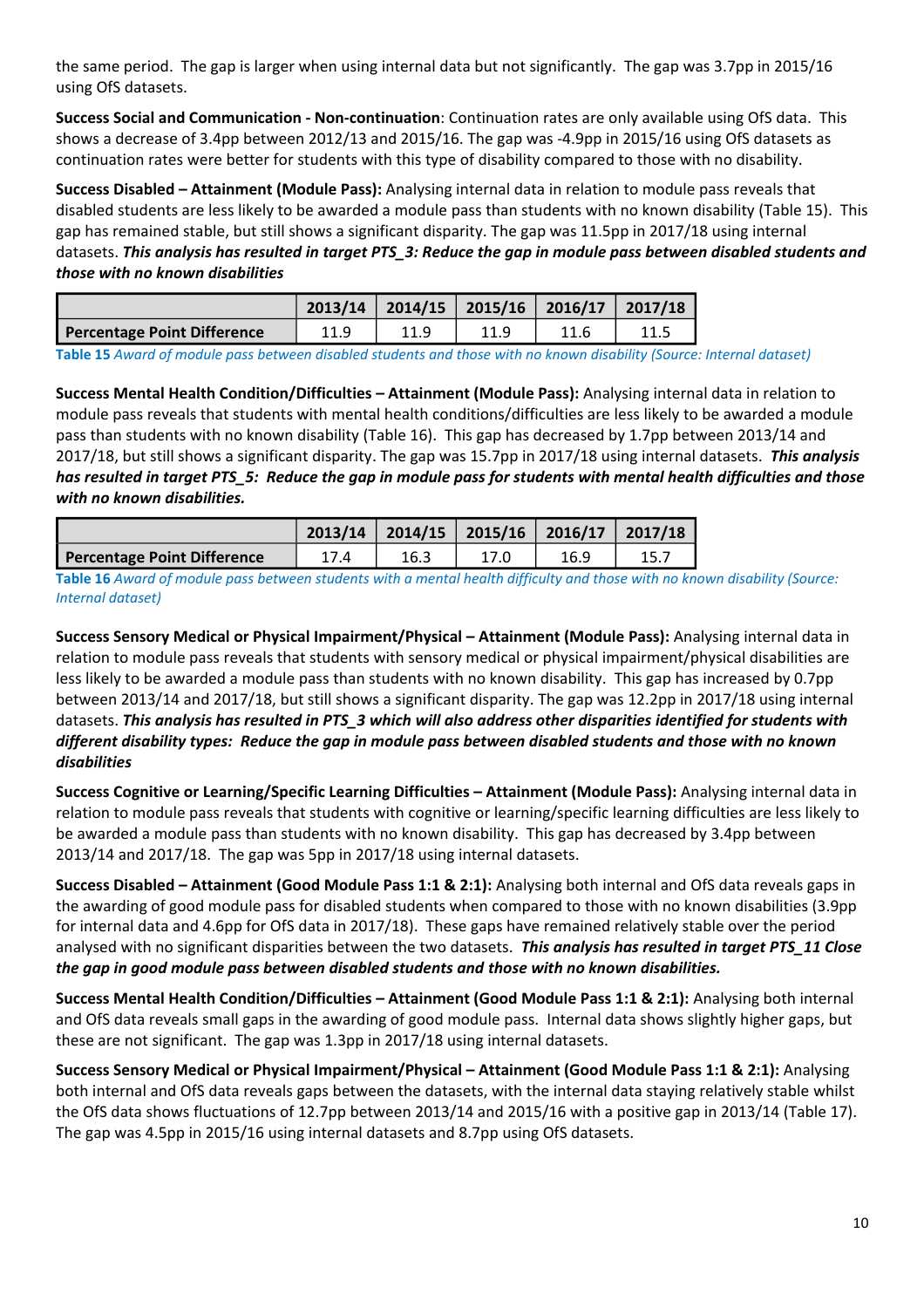|                             | 2012/13 | 2013/14 | 2014/15 | 2015/16 |
|-----------------------------|---------|---------|---------|---------|
| Internal Dataset Gap (pp)   | 4.3     | 4.8     | 4.2     | 4.5     |
| <b>OfS Dataset Gap (pp)</b> |         | $-4.0$  | د.8     |         |

**Table 17** *Gap analysis of good module pass (1:1 & 2:1) between students with sensory medical or physical impairment/physical disabilities compared with those with no known disabilities (Source: Internal dataset and OfS Access & Participation dataset)* 

**Success Cognitive or Learning/Specific Learning Difficulties – Attainment (Good Module Pass 1:1 & 2:1):** Internal data suggests a relatively consistent gap over the period analysed. Conversely the OfS dataset shows large fluctuations differing 10.3pp between 2013/14 and 2015/16 (Table 18). The gap was 10.6pp in 2015/16 using internal datasets and 8.7pp using OfS datasets. *This analysis has resulted in target PTS\_3: Reduce the gap in good module pass between disabled students and those with no known disabilities. This target will address the disparities identified for students with different disability types.*

|                           | 2012/13 | 2013/14 | 2014/15 | 2015/16   |
|---------------------------|---------|---------|---------|-----------|
| Internal Dataset Gap (pp) | 10.1    | 11.3    | 10.8    | $10.6 \,$ |
| OfS Dataset Gap (pp)      | 11.1    | 19.0    | 17.1    |           |

**Table 18** *Gap analysis of good module pass (1:1 & 2:1) between students with cognitive or learning/specific learning difficulties compared with those with no known disabilities (Source: Internal dataset and OfS Access & Participation dataset)* 

**Progression Disabled:** Analysing the OfS dataset in relation to progression to higher skilled employment/further study, there has been an increase of 5.5pp between disabled students and those with no known disabilities between 2012/13 and 2016/17 (Table 19). The gap was 8.9pp in 2016/17 using OfS datasets. *This analysis has resulted in target PTP\_3: Reduce the gap in progression to higher skilled employment/further study between disabled students and those with no known disabilities.*

|                                    | $2012/13$   2013/14   2014/15   2015/16   2016/17 |  |  |
|------------------------------------|---------------------------------------------------|--|--|
| <b>Percentage Point Difference</b> |                                                   |  |  |

**Table 19** *Progression to higher skilled employment/further study between disabled students and those with no known disabilities (Source: OfS Access & Participation dataset)*

**Progression Mental Health Condition/Difficulties:** Analysing the OfS dataset in relation to progression to higher skilled employment/further study shows large fluctuations between 17.2pp in 2016/17 and 8.3pp in 2012/13 (Table 20). The gap was 17.2pp in 2016/17 using OfS datasets. *This analysis has resulted in target PTP\_2: Reduce the gap in progression to higher skilled employment/further study between students with mental health conditions and students with no known disabilities.*

|                             |     | $2012/13$   2013/14   2014/15   2015/16   2016/17 |      |      |  |
|-----------------------------|-----|---------------------------------------------------|------|------|--|
| Percentage Point Difference | 8.3 |                                                   | 14.2 | 10.8 |  |

**Table 20** *Progression to higher skilled employment/further study between disabled students and those with no known disabilities (Source: OfS Access & Participation dataset)*

**Progression Sensory Medical or Physical Impairment/Physical:** Analysing the OfS dataset in relation to progression to higher skilled employment/further study shows fluctuations over the timespan including a 6.6pp drop between 2015/16 and 2016/17. The gap was 4.2pp in 2016/17 using OfS datasets.

**Progression Cognitive or Learning/Specific Learning Difficulties:** Analysing the OfS dataset in relation to progression to higher skilled employment/further study shows progression gaps have remained relatively stable and low over the timespan analysed. The gap was 0.8pp in 2016/17 using OfS datasets.

**Progression EQS Additional Data:** The EQS 2018 suggests that 30% of students who answered the question regarding OU study enabling them to command a higher salary, and who have a disability (not disaggregated), agreed or strongly agreed, compared to 40% of other students. Of those students who have a disability and answered the question whether OU study had enabled them to pursue their career goals, 79% agreed or strongly agreed, compared to 86% of all other students. Of those students who have a disability and answered the question whether OU study had enabled them to pursue their personal goals, 91% agreed or strongly agreed.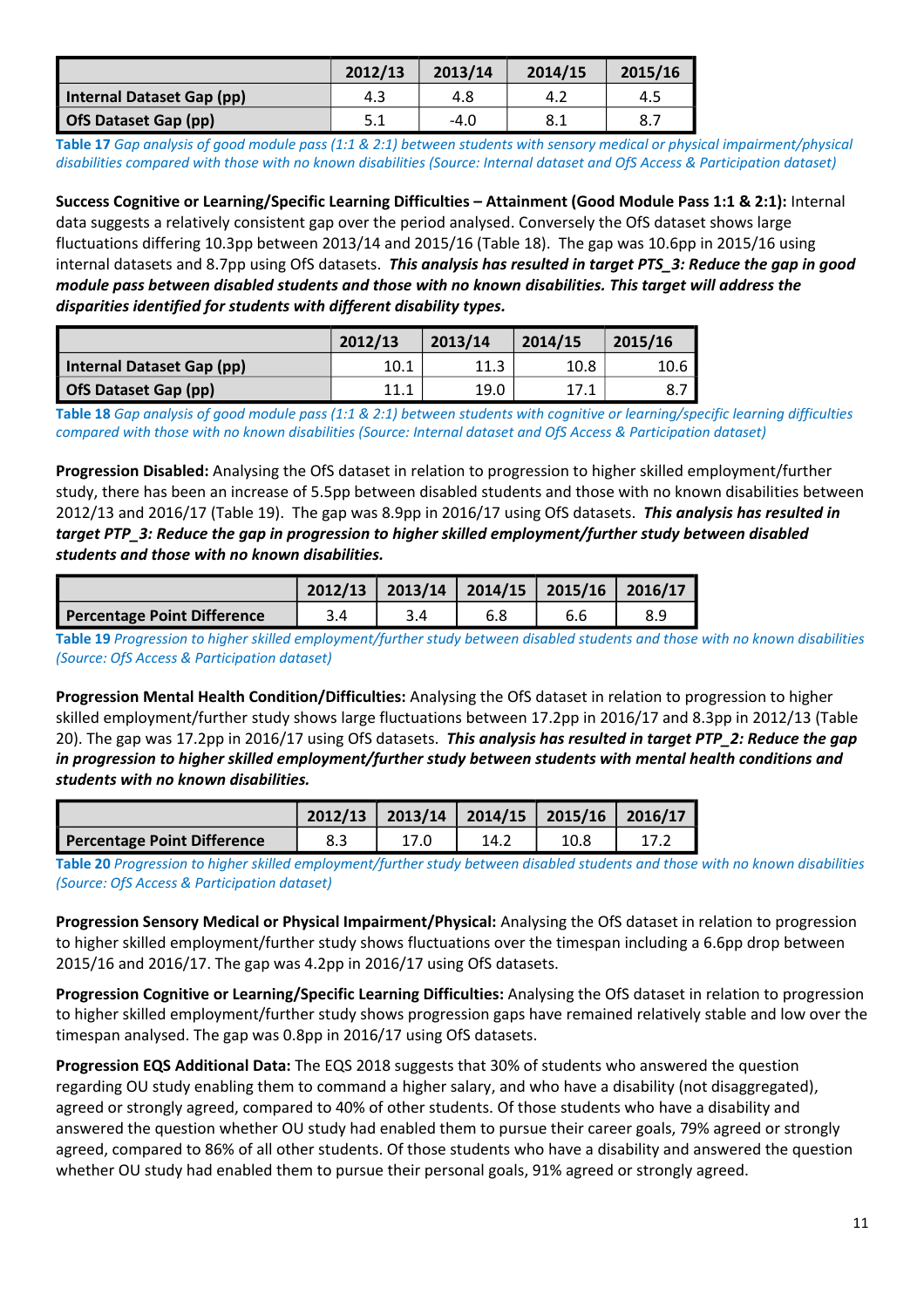#### <span id="page-11-1"></span>**1.6 Care Leavers**

**Access:** Due to the mature demographic of our student population the term 'care experienced students' is used to reflect the fact that for many of our students their experience of being in care could be over ten years earlier. Declaration rates for care experienced students are low at 0.63% of the population although this equates to over 1126 students in 2017/18. This has been consistent over the last five academic years.

**Success - Non-continuation:** Continuation rates for care experienced students using internal datasets shows a decrease in the gap between students who declare they have been in care and those who declare they have not of 3.6pp between 2013/14 and 2015/16. There is a however a significant gap of 15.7pp in 2015/16.

**Success – Attainment (Module Pass):** Analysing internal data in relation to module pass shows students who are care experienced are less likely to pass than those who are not. The gap is large, peaking at 18.8pp in 2014/15 and stands at 14.7pp in 2017/18.

**Success – Attainment (Good Module Pass 1:1 & 2:1):** Analysing internal data in relation to good module pass shows students who are care experienced are less likely to be awarded a good pass than those who have not. The gap was 13.8pp in 2017/18.

**Progression:** Analysing the OfS dataset in relation to progression to higher skilled employment/further study shows large fluctuations of 20pp from 2014/15 to 2016/17 however the gap stood at just 0.3pp in 2016/17. This data must be used with caution however given the small numbers and length of time since many of our students are likely to have been in care.

**Internal Target:** We believe due to the nature of our student group that a number of students who fall into this category do not declare their care experience status and this has resulted in an internal target OUT\_02 All students will declare whether they have experience of being in care or not by 2025.

We propose to build on existing scholarship and research in relation to the experience of students who are carers to inform our approaches to the support of care experienced students. We are concerned about the impact of care experience on students for whom there has been a considerable gap between their care experience and participation in HE, an issue that has not been considered within the sector. We will undertake research using qualitative approaches to develop a better understanding of this group of students.

We will aim to undertake this activity in 2021 with a view to the dissemination of findings and implementation of recommendations from 2022, through our biennial conference and regular programme of seminars (see Section 3.3).

We will not be setting any targets for this group within this APP as we believe we need to develop a better understanding of the particular challenges that their experience of being in care has on their study experience.

#### <span id="page-11-0"></span>**1.7 Intersections of disadvantage**

#### **1.7.1 Students with Mental Health Difficulties**

When analysing the intersectional data for students with mental health difficulties, it shows across the board that regardless of which additional characteristic is selected, that students from this demographic are disadvantaged at the module completion stage (Figure 1). Targets PTS 3 and PTS 5 will impact on improving outcomes for the students represented in our intersectional analysis.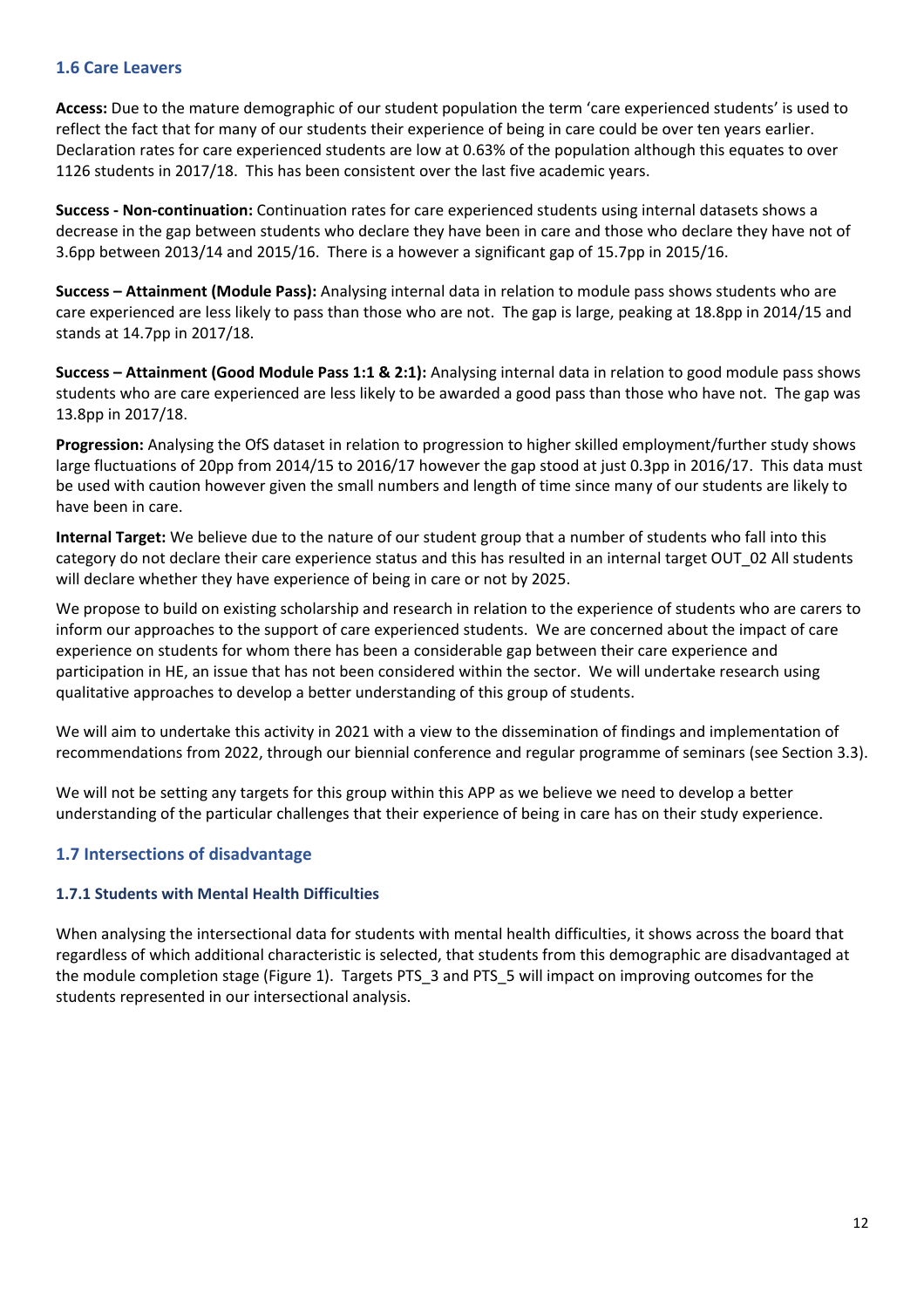

**Figure 1** *Module completion gap by each characteristic between students with mental health difficulties and those with no disability (Source: Internal dataset)*

#### **1.7.2 Black Students with Mental Health Difficulties**

Further analysis has revealed that mental health declaration rates are lower for Black students than White students, averaging 3pp for Black students compared to 5.1pp for White students. We believe that due to our previously identified attainment and progress gaps with these groups that increasing the proportion of Black students declaring a mental health condition will contribute to success and progression targets.

**Internal Target:** We have therefore set an internal target OUT 03: To eliminate the gap in declaration rates between Black and White students with mental health difficulties by 2025.

#### <span id="page-12-0"></span>**1.8 Other Groups who Experience Barriers in Higher Education**

#### **1.8.1 Students with Low Previous Educational Qualifications (PEQs)**

**Access**: Students with low PEQs constitute a large proportion of the OU population with 29.9% of our new entrants in 2017/18 showing this characteristic.

**Success - Attainment (Module Pass):** Students with low PEQs are less likely to be awarded a module pass than a student with high PEQs. This gap is relatively large and has remained relatively stable over the timespan analysed and in 2017/18 the gap stood at 10.3pp.

**Success - Attainment (Good Module Pass 1:1 & 2:1):** The gap between students with low PEQs and high PEQs has decreased by 4pp between 2012/13 and 2017/18 with the gap currently sitting at 9.5pp.

**Internal Target:** In order to reduce gaps experienced by this group we are setting an internal target OUT\_04: Reduce the gap in module pass between students with low and high PEQs to 4pp and OUT\_05: Reduce the gap in 'good' module pass (1:1 & 2:1) between students with low and high PEQs by 2025 to 2.4pp.

#### **1.8.2 Participation – Adults in HE (AHE)**

We use the AHE measure to analyse participation in HE. This measure uses the same postcode areas as POLAR3 but specifically relates to the proportion of adults who have a higher-level qualification within an area, rather than the likelihood of participation in HE which is the definition used for younger 18-21-year-olds. OfS do not have an equivalent measure within current datasets so our analysis draws on internal data. AHE Quintile 1 (AHE Q1) relates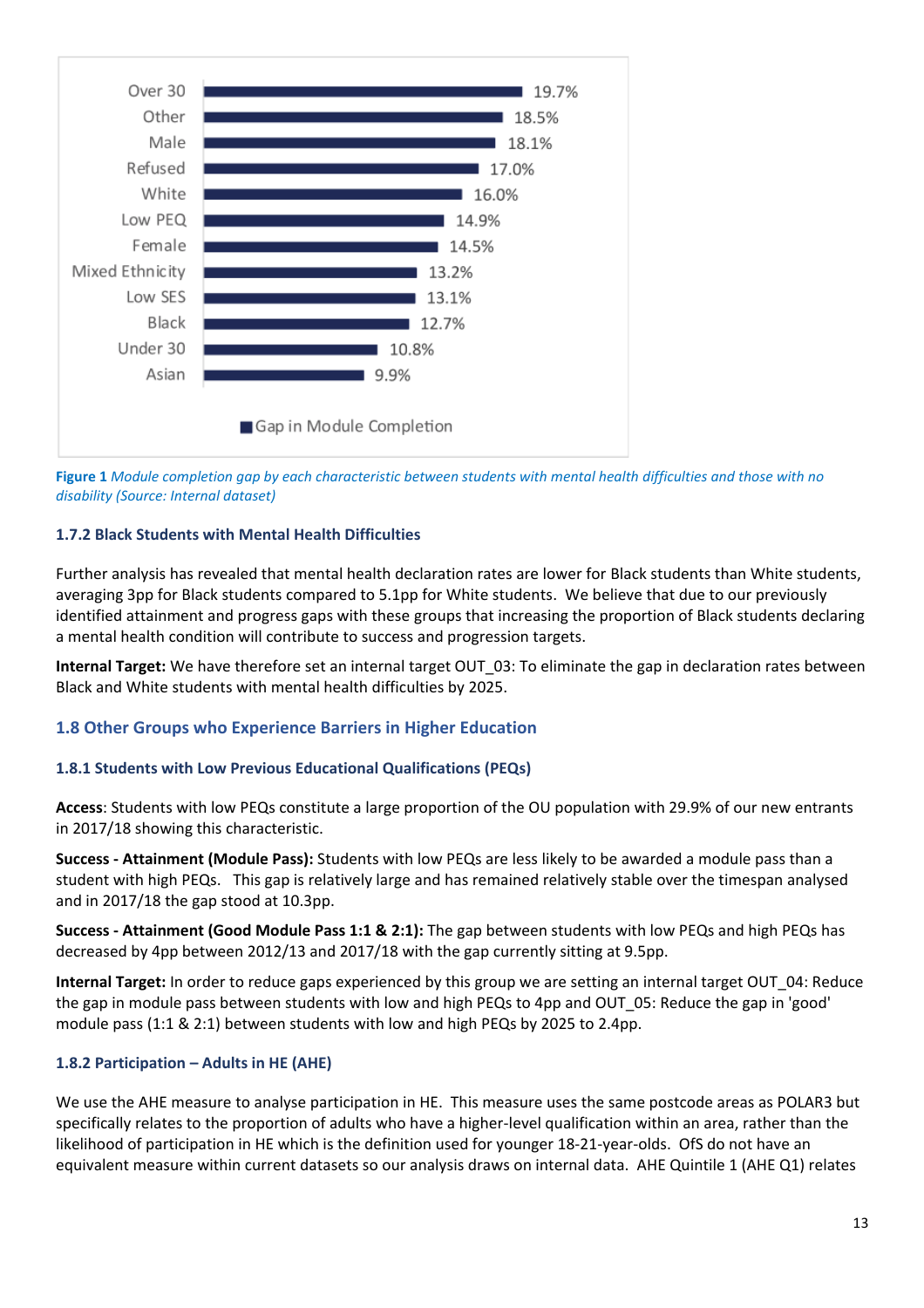to postcodes where there are a low number of adults with a higher-level qualification. AHE Quintile 5 (AHE Q5) relates to postcodes where there are a high number of adults with a higher-level qualification.

**Access:** 17.4% of entrants to the OU are from the AHE Q1 compared to 20.4% of entrants from AHE Q5.

**Success – Non-continuation:** Students in AHE Q1 are slightly less likely to continue their studies than students in AHE Q5 (4.5pp in 2017/18). There has been a slight decrease in the gap since 2012/13 of 0.1pp although the current 4.6pp gap follows a drop in 2016/17 of 2.9pp.

**Success - Attainment (Module Pass):** Students in AHE Q1 are less likely to be awarded a module pass than students in AHE Q5. The gap has decreased over the period of analysis from 6.9pp in 2012/13 to 5.6pp 2012/13.

**Success– Attainment (Module Good Pass 1:1 & 2:1):** Students in AHE Q1 are significantly less likely to be awarded a good module pass compared to students in AHE Q5 (13.3pp in 2017/18). This has remained high over the range of data analysed. *This analysis has resulted in target PTS\_10:* **Reduce the gap in the awarding of good module pass (1:1 & 2:1) between students in AHE Q1 compared to AHE Q5.**

#### **1.8.3 Carers4**

**Access:** 5180 students or 5% of our students declared they were a carer in 2017/18. We would expect the actual proportion to be higher due to the nature of our student population.

**Success - Non-continuation:** Continuation rates for carers using internal datasets shows that students who declare they are carers are less likely to continue their studies with a 5.9pp difference in 2015/16 than students who declare they are not carers.

**Success– Attainment (Module Pass):** Students who declare they are carers are 8.5pp less likely to be awarded a module pass (2017/18) than students who declare they are not carers.

**Success– Attainment (Good Module Pass 1:1 & 2:1):** Students who declare they are carers are 5.3pp less likely to be awarded a module pass (2017/18) than students who declare they are not carers.

**Progression:** Trend data suggests that students who declare they are carers are less likely to progress to higher skilled employment/further study compared with students who declare that they are not carers. However, the gap in progression has been decreasing since 2013/14 with data in 2016/17 indicating that students who are carers are slightly more likely to progress compared to students who declare they are not carers.

**Internal Target:** We believe due to the nature of our student group that several students who fall into this category do not declare, and we need to analyse outcomes across their student lifecycle more robustly. This has resulted in an internal target OUT\_7: All students will declare whether they are a carer or not by 2025.

#### **1.8.4 Students in Secure Environments (SiSE)**

For SiSE (who are predominantly those in prison) there is a gap in terms of being awarded a module pass when compared to those not in secure environments. Whilst in 2016/17 SiSE outperformed non-SiSE however the general trend is a gap of between 7.9pp (2012/13) and 1.8pp (2016/17). The gap in 2017/18 stood at 4.7pp.

We are aware of anecdotal evidence that suggests students who leave secure environments before the end of their studies are less likely to continue/complete their qualification than those who are in a secure environment until the end of their qualification. Monitoring the learning journeys of students who have been in prison and have no license conditions imposed upon them is challenging as we are unable to specifically identify them within our datasets.

**Internal Target:** This has resulted in setting an informal target OUT\_8: Undertake scholarship in relation to the outcomes for SiSE on release from secure environments beginning in September 2020 and initial findings being presented in July 2021. This will be further embedding into regular reporting in September 2021.

<sup>&</sup>lt;sup>4</sup> A carer is anyone who cares, unpaid, for a friend or family member who, due to illness, disability, a mental health problem or an addiction, cannot cope without their support (Carers Trust, 2019)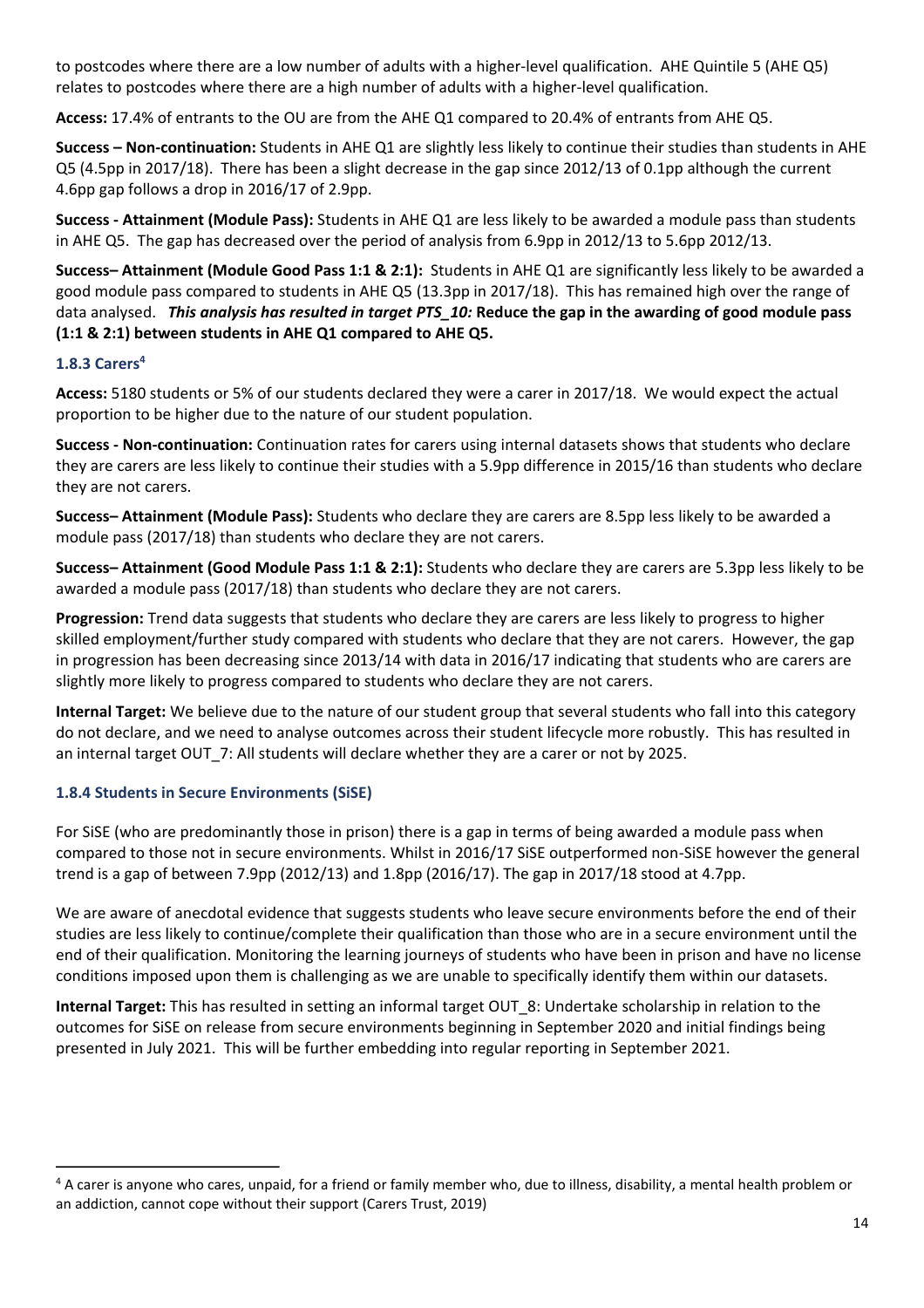#### <span id="page-14-0"></span>**1.9 Summary of Assessment of Performance**

Individual sections within the Assessment of Performance highlight where the OU face the biggest gaps in access, success and progression between students from under-represented and disadvantaged backgrounds. Our analysis has highlighted discrepancies when reporting OfS and internal data which typically relate to non-continuation and the awarding of good module pass. This is likely to be as a result of differences to how the measures are defined within internal data, which reflect the specific behaviours of our students, our open access policy and our flexible offer. We have set targets to reduce the gap in good module pass for Black and Asian students based on internal data. Whilst the gaps are larger when using OfS datasets, we believe our targets will have an overall impact on reducing the awarding of good module pass in both datasets. We will be working with the OfS to explore these differences further and to develop a metric that most appropriately reflects this unique position. This will be explored further during the 2020/21 academic year with the findings presented by July 2021. Table 21 provides a summary of the analysis we have undertaken that identifies gaps using the OfS data dashboard and the impact on progress based on our targets that have been set using internal data. We have set interim targets for continuation based on OfS datasets as we continue to work on understanding the correlation between module pass and continuation data.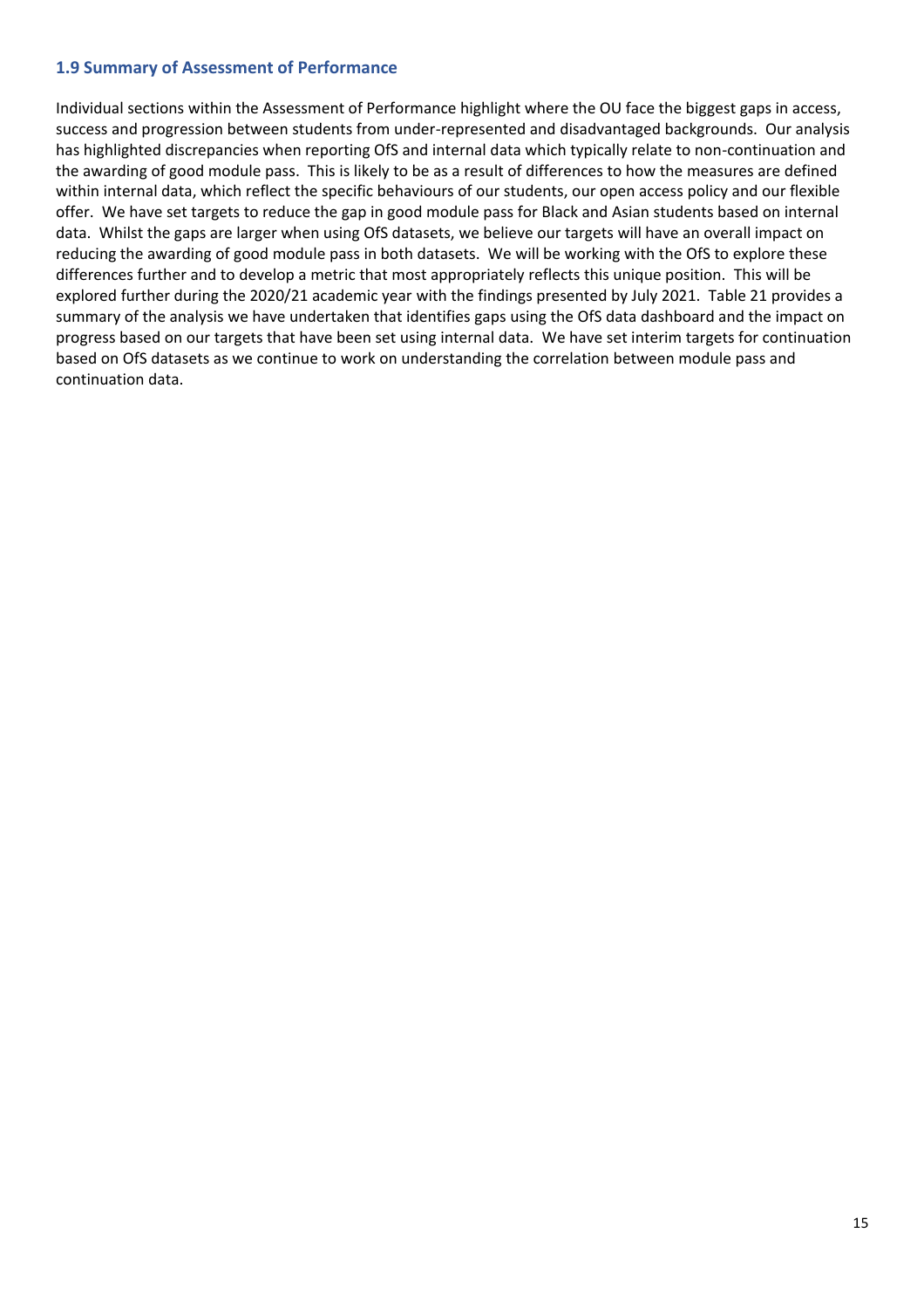| <b>Success Targets</b>                                                                                                      | OfS data gaps<br>(2017/18)      | Yearly<br><b>Milestone</b><br>2020/21 | Yearly<br><b>Milestone</b><br>2021/22 | Yearly<br><b>Milestone</b><br>2022/23 | Yearly<br><b>Milestone</b><br>2023/24 | <b>Progress Against</b><br>OfS Data Gaps by<br>2024/25 Based on<br><b>Targets Set using</b><br><b>Internal Data</b> |
|-----------------------------------------------------------------------------------------------------------------------------|---------------------------------|---------------------------------------|---------------------------------------|---------------------------------------|---------------------------------------|---------------------------------------------------------------------------------------------------------------------|
| Reduce the gap in good module pass (1:1 & 2:1) between Black<br>and White students (PTS_2)                                  | 38.4pp                          | 35.4pp                                | 31.9pp                                | 27.9pp                                | 23.4pp                                | 18.4pp                                                                                                              |
| Reduce the gap in good module pass (1:1 & 2:1) between Asian<br>and White students (PTS 6)                                  | 18.4pp                          | 17.4pp                                | 15.9 <sub>pp</sub>                    | 13.9 <sub>pp</sub>                    | 11.4 <sub>pp</sub>                    | 8.4pp                                                                                                               |
| Reduce the gap in good module pass (1:1 & 2:1) between students<br>within IMD $Q1$ and IMD $Q5$ (PTS $8$ )                  | 16.4pp                          | 15pp                                  | 13pp                                  | 10.2 <sub>pp</sub>                    | 7.4 <sub>pp</sub>                     | 5pp                                                                                                                 |
| Reduce the gap in good module pass (1:1 & 2:1) between BAME<br>and White students (PTS_9)                                   | 24.4pp                          | 23.4pp                                | 21.4 <sub>pp</sub>                    | 19.4pp                                | 16.8pp                                | 14.4pp                                                                                                              |
| Reduce the gap in the awarding of good module pass $(1:1 \& 2:1)$<br>between students in AHE Q1 compared to AHE Q5 (PTS_10) | No OfS dataset for this measure |                                       |                                       |                                       |                                       |                                                                                                                     |
| Close the gap in good module pass between disabled students and<br>those with no known disabilities (PTS_11)                | 4.6 <sub>pp</sub>               | 4.2 <sub>pp</sub>                     | 3.5 <sub>pp</sub>                     | 2.6 <sub>pp</sub>                     | 1.7 <sub>pp</sub>                     | $0.7$ pp                                                                                                            |

**Table 21** *Summary of analysis to identify gaps between datasets*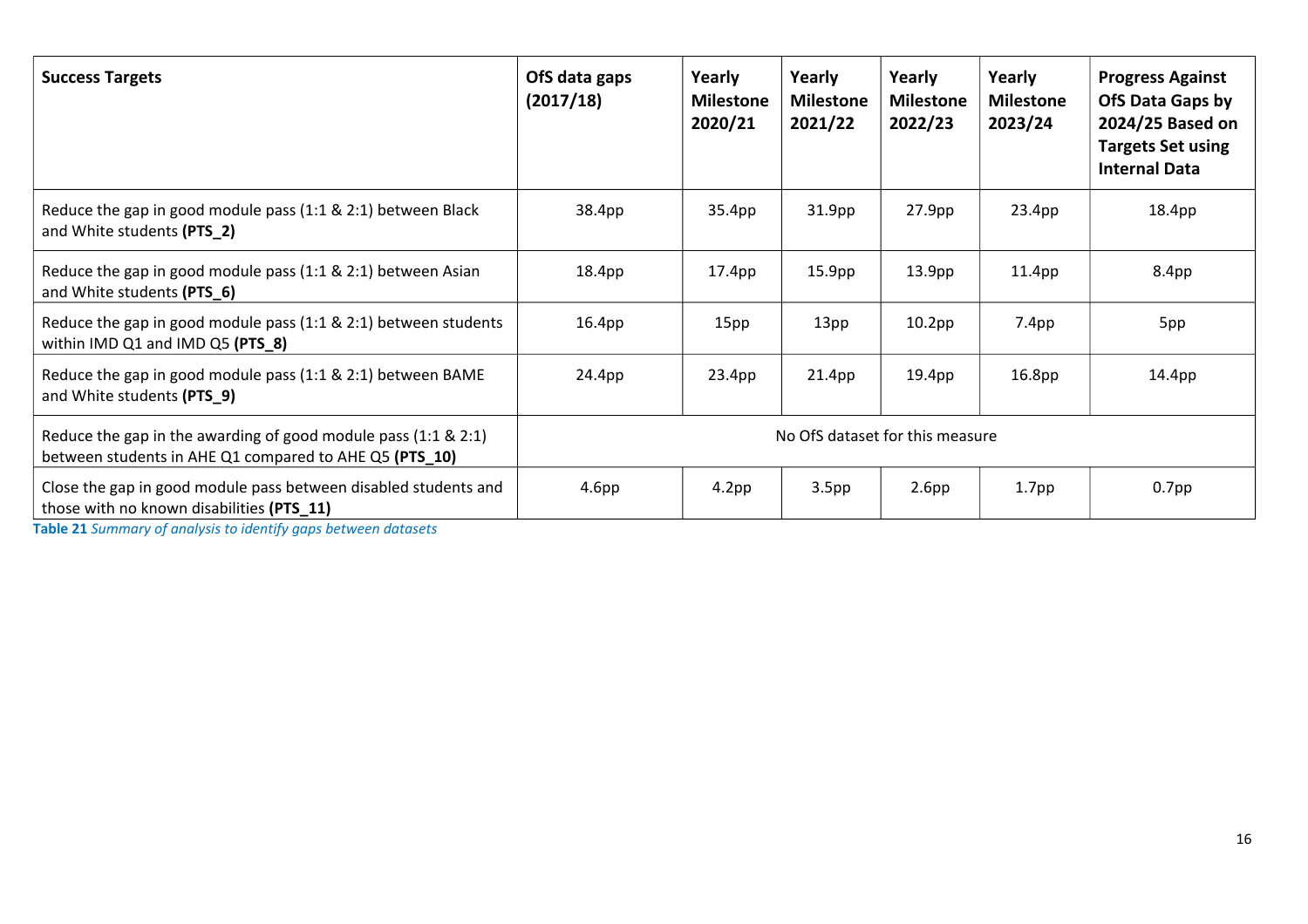#### <span id="page-16-1"></span>**2. Strategic Aims and Objectives**

The OU is the largest provider of flexible part-time HE in the United Kingdom (UK) with over 174,000 students  $(17/18)$  studying through flexible distance learning across the four nations of the UK. The [OU mission](http://www.open.ac.uk/about/main/strategy-and-policies/mission) is to be 'open to people, places, methods and ideas' and our open access policy enables this aspiration to be fulfilled. The mature demographic of our student base has been changing over the past few years as the average age of our students continues to fall (currently 27, well above the sector average). Initiatives that are undertaken to widen participation to the OU therefore have an adult and part-time student focus. Our internal data reveals that 76% of OU students study whilst in full or part-time employment (2017/18) and often alongside other caring responsibilities.

The OU aims to promote educational opportunity and social justice by providing high-quality university education to all who wish to realise their ambitions and fulfil their potential. Our ambition is to ensure that no gaps in module completion, continuation, module and degree awards and progression to higher skilled employment or further study exist between students identified within this APP and the rest of the student body.

Specialist teams support disabled students and SiSE students, responding to the different contexts within which each nation of the UK operates, and our Securing Greater [Accessibility](https://learn3.open.ac.uk/course/view.php?name=ACCESSIBILITY) team (SeGA) supports us in ensuring that our curriculum is inclusive and accessible to disabled students. Learning designers ensure that the diverse needs of our students are considered, to enable access and success, during curriculum development. Through our Student Recruitment and Support Centres across the nations, we ensure that all students, from whatever background, are supported to begin their journey with the University in the right place and to be successful as they progress through their studies.

Our level 4 curriculum has study skills embedded within its pedagogic model. Students may choose a named degree qualification or follow a flexible study pathway through our Open Programme, which enables students to form their qualification through selecting modules from a range of disciplines. Our innovative open box module enables students to gain credit for existing learning that they have undertaken. This approach is being extended to postgraduate qualifications. Our dedicated widening participation programme (Access) provides a unique tutoring and pedagogic model designed specifically to prepare students who have been out of education for some time to become ready for HE level study, particularly within a distance learning environment.

As a university, we have set key targets to reflect the greatest areas of disadvantage, acknowledging that gaps in outcomes remain for other groups of students. Our approach is to prioritise those with the largest gaps within the first phase of the plan and extend our efforts beyond these groups once a positive impact of the proposed initiatives is evident. We will maintain a commitment to monitor and evaluate the performance of all student groups throughout the student lifecycle as this is paramount to our inclusive approach for all students. We have produced our targets and objectives following consultation with key stakeholders including but not limited to:

- Formal governance including Student Experience Committee, Education Committee, Funding Body Group, Vice-Chancellor's Executive (VCE), Vice-Chancellor's Executive Academic (VCE-A), Senate and Council
- Faculties through Boards of Study, Teaching Committees and Faculty Assemblies
- Academic Services
- Staff academic, academic related/professional services and associate lecturers
- Students through the development of the University's Access, Participation and Success Strategy (APSS) and the OU Students Association
- Other steering and working groups across the University

#### <span id="page-16-0"></span>**2.1 Target Groups**

This section of our APP presents the planned target areas for improvement of outcomes for the duration of this plan, our aims, objectives and strategic measures, in addition to clearly identified targets to enable effective monitoring of progress. Table 22 below illustrates the focus of our APP in terms of the gap in access, success and progression for student groups identified from the assessment of our performance.

| Target group           | <b>Access</b> | <b>Success</b> | <b>Progression</b> |
|------------------------|---------------|----------------|--------------------|
| Students who are Black |               |                |                    |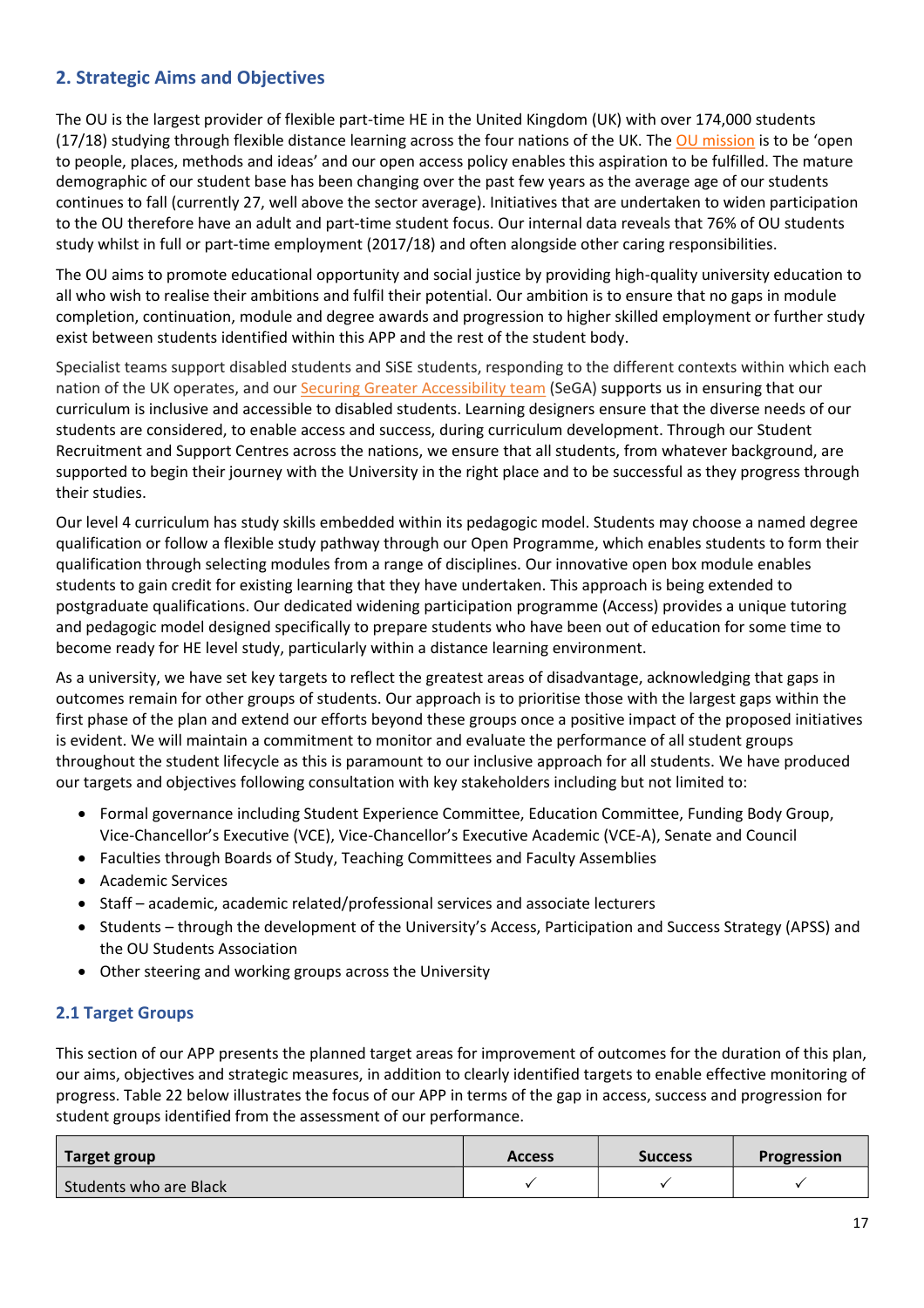| Students who are Asian                        |  |  |
|-----------------------------------------------|--|--|
| Students who are BAME                         |  |  |
| Students with mental health conditions        |  |  |
| Students who have disabilities                |  |  |
| Students from the lowest IMD Quintile (Q1)    |  |  |
| Students from the lowest AHE Quintile (Q1)    |  |  |
| Students from the lowest POLAR4 Quintile (Q1) |  |  |

**Table 22** *Target groups and area of focus*

#### <span id="page-17-0"></span>**2.2 Aims and Objectives**

In line with our open access policy, the strategic priorities outlined in our [Access Participation and Success \(APS\)](http://www.open.ac.uk/about/wideningparticipation/sites/www.open.ac.uk.about.wideningparticipation/files/files/APS%20Strategy.pdf)  [Strategy](http://www.open.ac.uk/about/wideningparticipation/sites/www.open.ac.uk.about.wideningparticipation/files/files/APS%20Strategy.pdf) and the targets set for the sector by the OfS, we are committed to continuous improvement and working towards equitable outcomes for all students.

We have identified several challenges to reduce inequitable outcomes for all students. These are:

- 29.9% of our students have low previous educational qualifications. Existing measures of success such as a good pass may not be appropriate given the distance travelled between existing qualifications and degree outcomes. Working alongside colleagues within the OfS data team, we will seek to develop a metric that reflects the uniqueness of the OU offer and the aspirations of all our students.
- Identifying success for students in secure environments who have been released from prison, either on license or not. We will seek to develop metrics to enable us to explore success for these students once released. This is planned to take place by December 2020.
- We want to improve the way in which we capture whether students are carers or have experience of being in care to provide more comprehensive data. This will be delivered as part of a major systems change, which is planned for 2021.

In addition to our aims and objectives set out in this plan, we have targets to improve the access, success and progression of all our undergraduate student population.

Table 23 provides an overview of our aims, objectives and targets. The aims have been developed as a direct result of the assessment of performance undertaken in Section 1. These have been prioritised for action within the 2020/21–2024/25 APP in terms of identifying those areas where the biggest gaps exist. We are committed to achieving these by the end of this plan in 2024/25. A breakdown of yearly milestones to reach our 2024/25 targets is available in the Targets and Investment Plan document which is appended to this plan.

Subsequent aims will be embedded within the plan as progress against these targets, through sustained and targeted interventions, is realised.

Targets have been developed from modelling within our Data and Student Analytics team and takes into account institutional key performance indicators (KPI). We recognise that in some instances the remaining gaps are still significant, but we believe, based on our institutional insight, that our targets are realistic and ambitious, given the institutional changes required to deliver them. With this in mind, and in line with our APS Strategy our aims for this APP are as follows:

| <b>Success</b><br>measure | Aim                                                                     | <b>OfS KPM</b> | <b>Base data</b> | <b>Target</b><br>2024/25 |
|---------------------------|-------------------------------------------------------------------------|----------------|------------------|--------------------------|
| Access                    | Increase the proportion of Black students<br>registered by 2025 (PTA_1) |                | 3.8%             | 5.8%                     |
| Access                    | Increase the proportion of Asian students<br>registered by 2025 (PTA_2) |                | 3.6%             | 6.1%                     |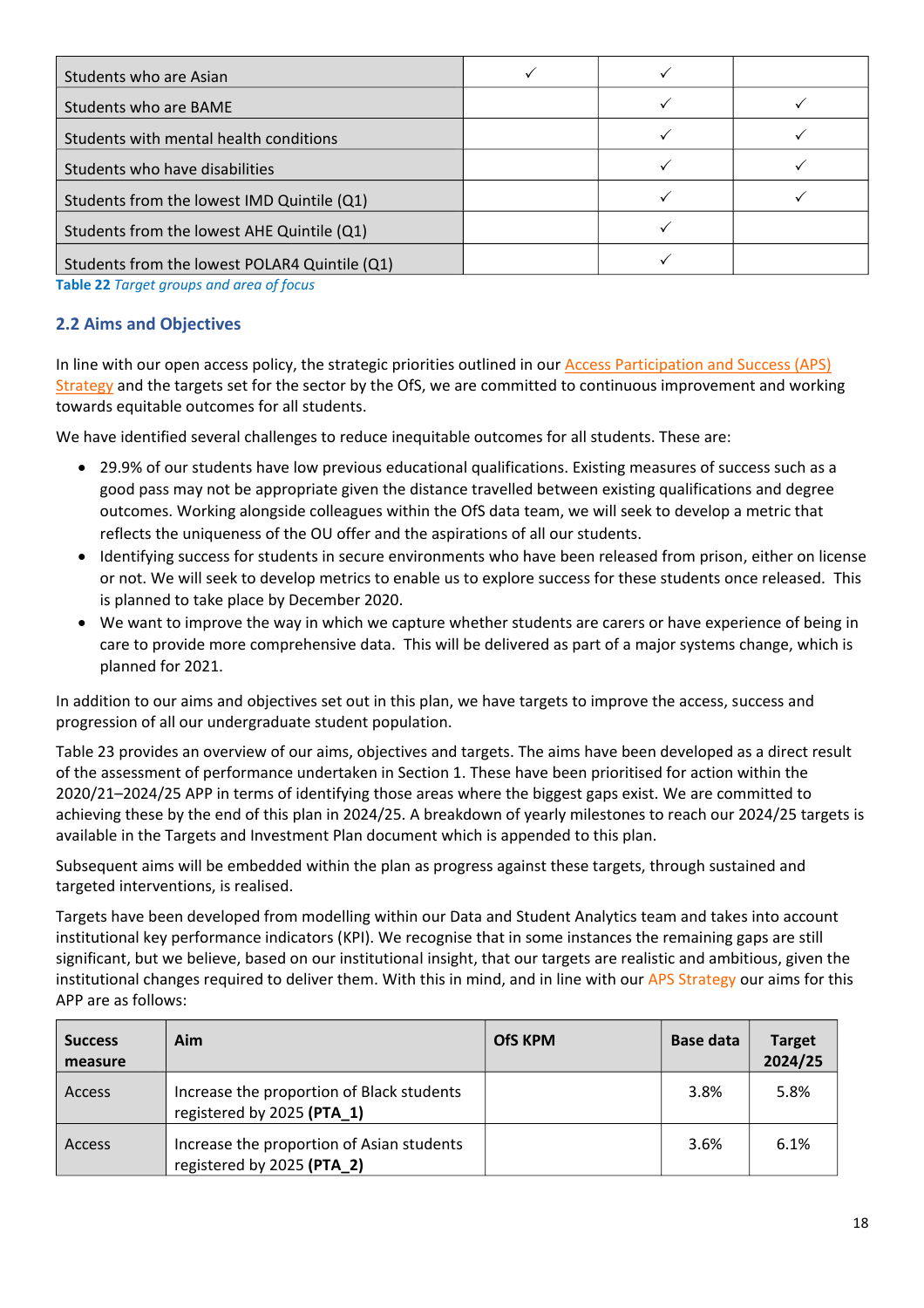| <b>Success</b> | Reduce the gap in module pass between<br>Reduce the gap in<br>Black and White students (PTS_1)<br>degree outcomes<br>between Black and<br>White students |                                                                                                                                              | 13.9pp            | 7.5 <sub>pp</sub>  |
|----------------|----------------------------------------------------------------------------------------------------------------------------------------------------------|----------------------------------------------------------------------------------------------------------------------------------------------|-------------------|--------------------|
| <b>Success</b> | Reduce the gap in 'good' module pass (1:1<br>& 2:1) between Black and White students<br>$(PTS_2)$                                                        | Reduce the gap in<br>degree outcomes<br>between Black and<br>White students                                                                  | 31.1pp            | 11.1 <sub>pp</sub> |
| <b>Success</b> | Reduce the gap in module pass between<br>disabled students and those with no known<br>disabilities (PTS_3)                                               | Reduce the gap in<br>degree outcomes<br>between disabled and<br>non-disabled students                                                        | 11.5pp            | 5.5pp              |
| <b>Success</b> | Reduce the gap in module pass between<br>students within IMD Q1 and IMD Q5<br>$(PTS_4)$                                                                  |                                                                                                                                              | 12.9pp            | 2.9 <sub>pp</sub>  |
| <b>Success</b> | Reduce the gap in module pass for<br>students with mental health difficulties and<br>those with no known disabilities (PTS_5)                            | Reduce the gap in<br>degree outcomes<br>between disabled and<br>non-disabled students                                                        | 15.7pp            | 9.2 <sub>pp</sub>  |
| <b>Success</b> | Reduce the gap in 'good' module pass (1:1<br>& 2:1) between Asian and White students<br>$(PTS_6)$                                                        |                                                                                                                                              | 16.6pp            | 6.6 <sub>pp</sub>  |
| <b>Success</b> | Reduce the gap in module pass between<br>BAME and White students (PTS_7)                                                                                 |                                                                                                                                              | 8.3pp             | 1pp                |
| <b>Success</b> | Reduce the gap in 'good' module pass (1:1<br>& 2:1) between students within IMD Q1<br>and IMD Q5 (PTS_8)                                                 |                                                                                                                                              | 15.4pp            | 4pp                |
| <b>Success</b> | Reduce the gap in the awarding of good<br>module pass (1:1 & 2:1) between BAME<br>and White students (PTS_9)                                             | Reduce the gap in<br>degree outcomes<br>between Black and<br>White students                                                                  | 19.3pp            | 9.3 <sub>pp</sub>  |
| <b>Success</b> | Reduce the gap in the awarding of good<br>module pass (1:1 & 2:1) between students<br>in AHE Q1 compared to AHE Q5 (PTS_10)                              |                                                                                                                                              | 13.3pp            | 4pp                |
| <b>Success</b> | Close the gap in good module pass<br>between disabled students and those with<br>no known disabilities (PTS_11)                                          | Reduce the gap in<br>degree outcomes<br>between disabled and<br>non-disabled students                                                        | 3.9 <sub>pp</sub> | 0pp                |
| <b>Success</b> | Reduce the gap in non-continuation<br>between students within IMD Q1 and IMD<br>Q5 (PTS_Q12)                                                             |                                                                                                                                              | 10.8pp            | 5.4 <sub>pp</sub>  |
| <b>Success</b> | Reduce the gap in continuation between<br>students within POLAR4 Q1 and POLAR4<br>Q5 (PTS_13)                                                            | Reducing the gap in<br>non-continuation<br>between the most and<br>least represented<br>groups (POLAR4<br>quintiles 5 and 1<br>respectively) | 12.0pp            | 6.0pp              |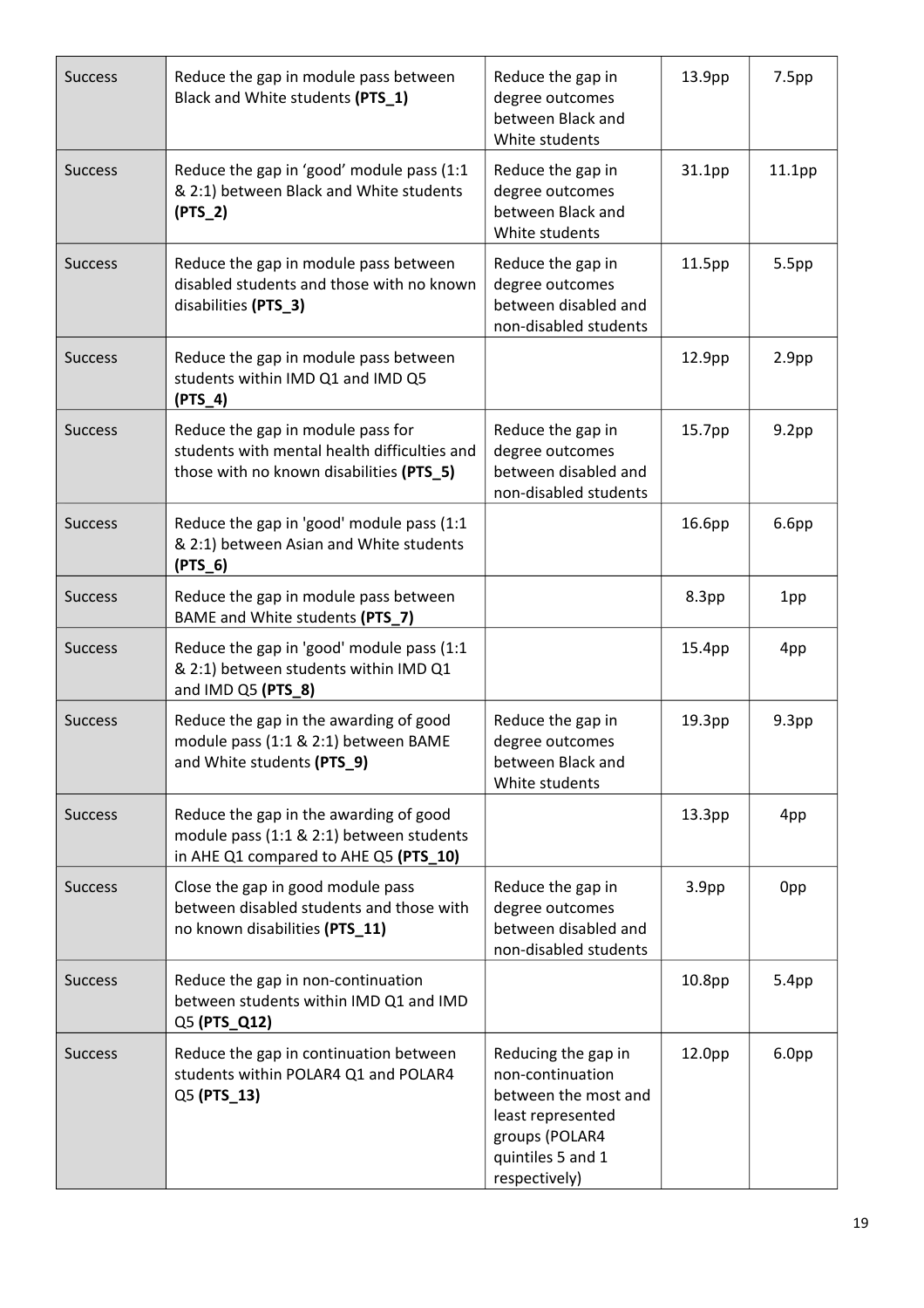| Progression | Reduce the gap in progression to higher<br>skilled employment/further study between<br>Black and White students (PTP_1)                                                               | 9.2 <sub>pp</sub>  | 4.7 <sub>pp</sub> |
|-------------|---------------------------------------------------------------------------------------------------------------------------------------------------------------------------------------|--------------------|-------------------|
| Progression | Reduce the gap in progression to higher<br>skilled employment/further study between<br>students with mental health conditions and<br>students with no known disabilities<br>$(PTP_2)$ | 17.2 <sub>pp</sub> | 8.2pp             |
| Progression | Reduce the gap in progression to higher<br>skilled employment/further study between<br>disabled students and those with no known<br>disabilities (PTP_3)                              | 8.9pp              | 4.5 <sub>pp</sub> |
| Progression | Reduce the gap in progression to higher<br>skilled employment/further study between<br>students within IMD Q1 and IMD Q5<br>$(PTP_4)$                                                 | 8.7pp              | 4.2 <sub>pp</sub> |
| Progression | Reduce the gap in progression to higher<br>skilled employment/further study between<br>BAME and White students (PTP_5)                                                                | 8.2 <sub>pp</sub>  | 3.5 <sub>pp</sub> |

**Table 23** *Overview of our aims, objectives and targets for including KPI's, base data and targets*

#### <span id="page-19-1"></span>**3. Strategic Measures**

#### <span id="page-19-0"></span>**3.1 Whole Provider Strategic Approach**

#### **3.1.1 Our Approach**

The OU's commitment to enabling all students, whatever their background, to access HE and succeed in their studies remains at the heart of the OU mission: 'to be open to people, places, methods and ideas'. Our open entry policy has made HE accessible to hundreds of thousands of people, for whom conventional full-time face-to-face university education is not possible. Aligned to this approach, our fees are kept low to attract low income and debt averse students.

Our strategic aims and objectives are contextualised in relation to this policy which attracts students who are likely to come to the University from diverse backgrounds and with different educational experiences. Most will be adults returning to education after a considerable gap and plenty will register with low PEQs. Issues of low confidence and perceptions of being 'imposters' in higher education are prevalent in the student body. Thus, the OU invests considerable pedagogic support to enable all students to achieve successful outcomes as part of its core offer.

Our approach to delivering APP commitments builds on existing processes to deliver core institutional strategic priorities through unit business plans. Our Academic Services operate across our integrated Student Recruitment and Support Centres (SRSCs) located in the OU's main campus in Milton Keynes, as well as in our offices in Nottingham and Manchester, and the equivalent dedicated support centres within Scotland, Wales and Northern Ireland (our nation offices). Activities are coordinated through an integrated SRSC network, which ensures that priorities are delivered consistently and coherently across the entire institution. Academic Services is responsible for Student Recruitment and Fees (SRF), Student Support (SSTs), Careers and Employability Services (CES), and Widening Access Support Services (WASS), which includes our SiSE team and Disability Support Team (DST). Dedicated SiSE and disabled student support teams operate within each of the nation offices to enable tailored support within nation-specific contexts whilst maintaining a coordinated approach with the wider SRSC support, through crossinstitutional working groups.

Faculties are responsible for developing and delivering curriculum for all students, wherever they study. We ensure consistency of approach across faculties and within Academic Services through support offered by the APS team to the Planning and Resourcing Officers' (PRO) support group and specifically PRO Support Officers, faculty and unit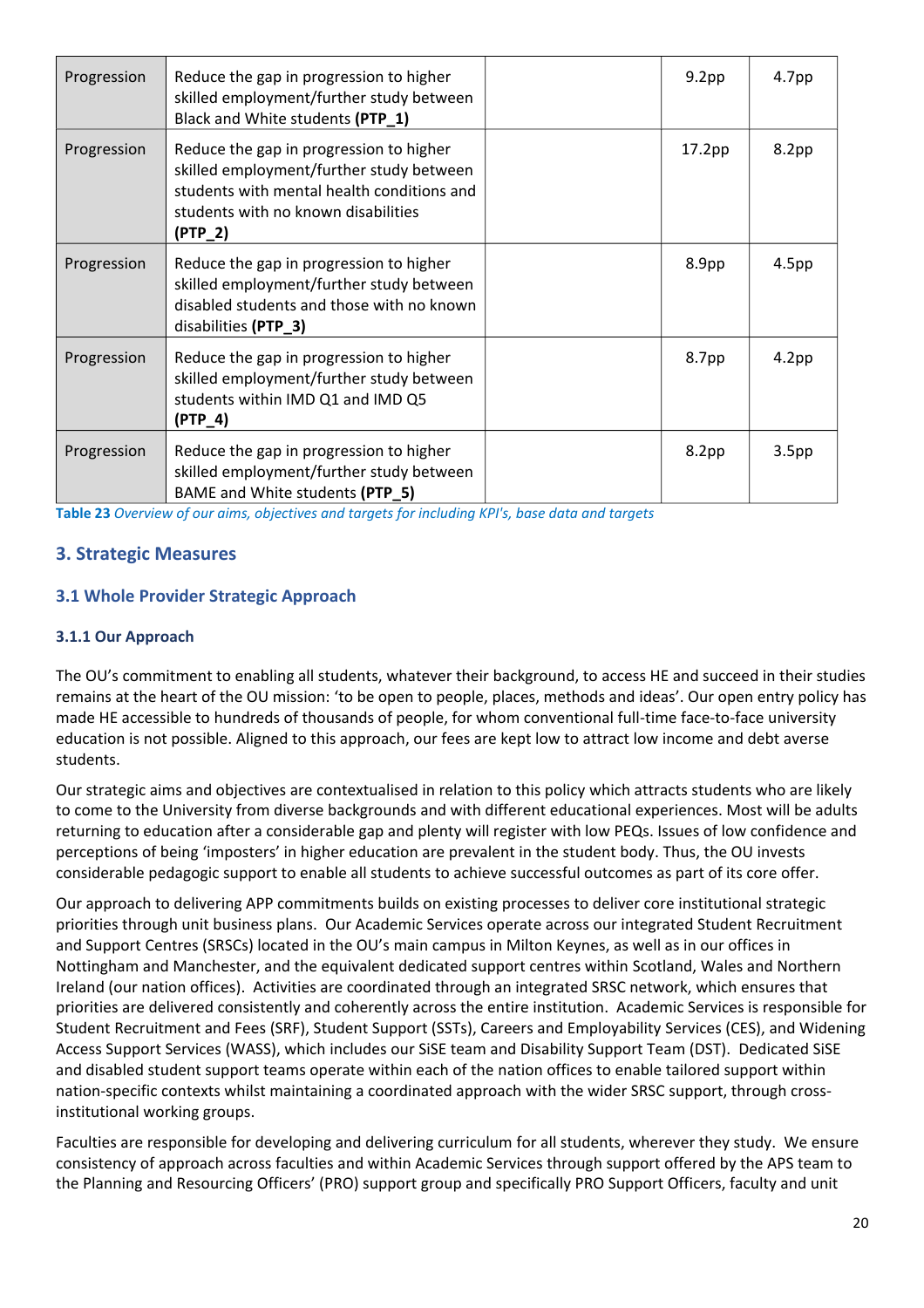Finance and People Services Business Partners. This approach ensures institutional commitments within our APP are appropriately embedded, actioned and resourced at faculty and unit level. A newly established Planning Coordination Group, chaired by the Vice-Chancellor, will have oversight of all unit business plans and will ensure that objectives have been included that address APP commitments prior to approval through the Vice-Chancellor's Executive.

#### **3.1.2 Theory of Change**

The strategic measures contained within this plan are evidence-led and adopt a theory of change methodology which will be embedded within all initiatives to deliver our strategic objectives (Figure 2).





#### **3.1.3 Oversight and Reporting**

Progress against the APP and its objectives will be reviewed at appropriate intervals throughout its lifecycle as follows:

- Task and Finish fortnightly
- APP working groups monthly
- Access Participation and Success Steering Group (APSSG) bi-annually
- VCE-A/VCE annually
- Joint Senate/Council meeting annually
- OfS Impact and Evaluation Report annually

#### **3.1.4 Strategic Measures**

The APS Strategy at the OU (2020/21–2024/25) sets out six strategic priorities for change and improvement to deliver student success priorities. APS priorities respond to the specific contexts within which each nation operates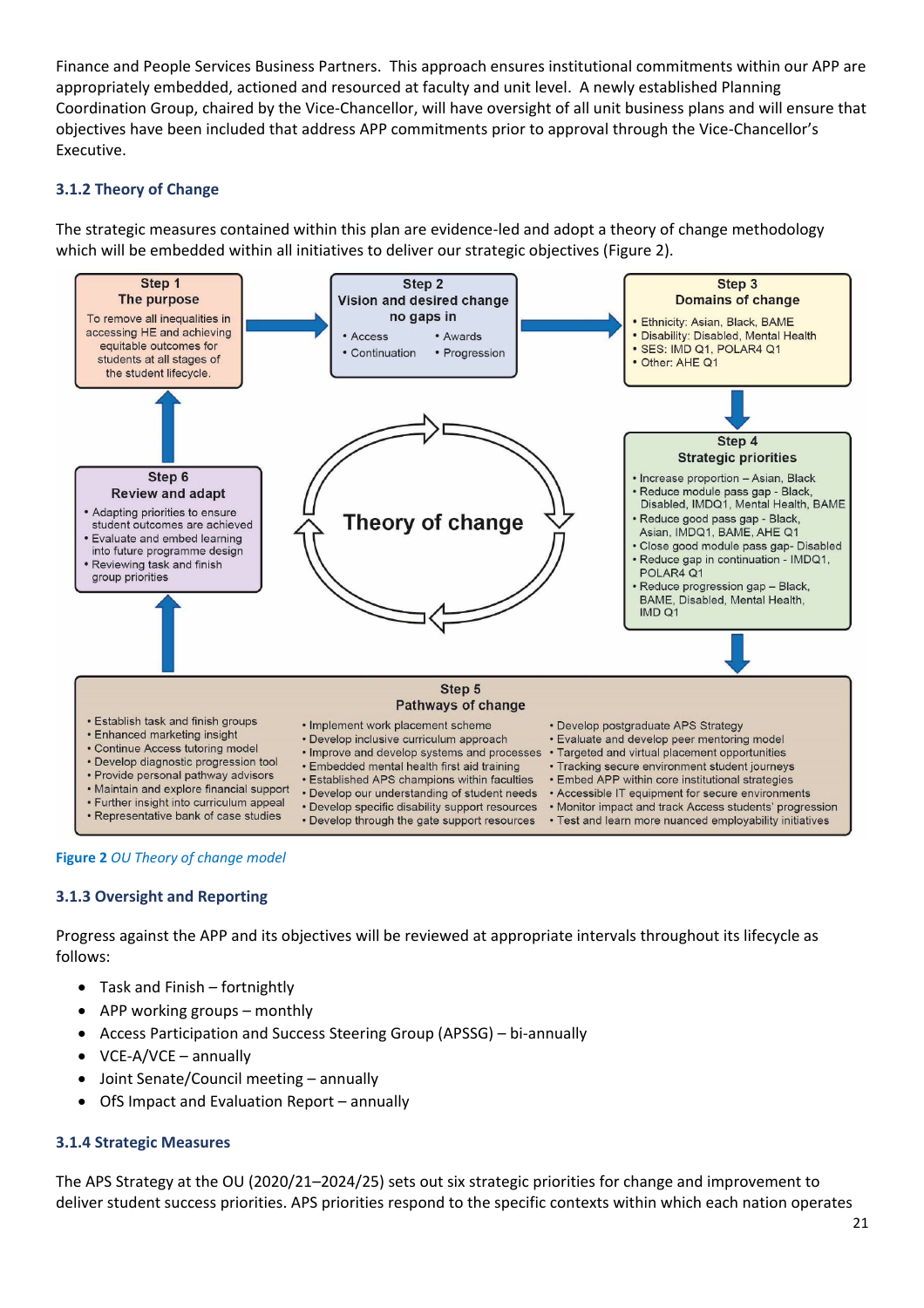whilst the learning gained from delivering these priorities is shared, adapted and upscaled, to the benefit of all students.

Delivery of the APP will be within the context of the APS Strategy and its six strategic priorities:

#### *1. Curriculum Choices:*

i) To enable students who identify with characteristics associated with under-representation and disadvantage to access appropriate and relevant curriculum choices and be confident that these will meet their individual needs at each stage of their educational journey.

ii) To ensure students who identify with characteristics associated with under-representation and disadvantage are guided and supported to get on the right study path.

iii) To enable students who identify with characteristics associated with under-representation and disadvantage to be supported to become study ready.

#### *2. Fees and Funding:*

i) To enable students who identify with characteristics associated with under-representation and disadvantage to be supported in the financial models available to them. Please refer to Section 4 for more information.

#### *3. Enabling Access through Partnerships:*

i) To support students who identify with characteristics associated with under-representation and disadvantage through partnership arrangements.

#### *4. Identity and Belonging through Inclusive Design:*

i) To enable students who identify with characteristics associated with under-representation and disadvantage to successfully meet their study goals, develop confidence in their learning ability, be aware of and understand their relationship with the University and its community and how it supports their progress.

ii) To develop a sense of identity and belonging for students who are under-represented and disadvantaged.

#### *5. Proactive Student Support:*

i) To enable learning gained through proactive support campaigns and interventions to be embedded within institutional practice.

#### *6. Personal and Professional Outcomes (Learning, Career and Professional Gain):*

i) To develop a greater understanding of the personal and professional outcomes of students who are underrepresented and disadvantaged.

The OU is, uniquely, a UK-wide University meeting the needs of students in Scotland, Wales and Northern Ireland as well as England. The APS Strategy therefore recognises the different funding body requirements across the four nations. The strategy frames the University's ambitious response to removing persistent differential outcomes between different groups of students, and inequalities in APS.

Currently the University is undergoing a review of its Access provision in terms of ensuring that it is fit for purpose in enabling students, who come from under-represented and disadvantaged backgrounds, to be successful in their HE journeys.

Progression into higher skilled employment as an indicator of successful outcomes for many of our students is challenging and can be misleading. Many OU students are already in work when they start studying with us. Whilst career goals may be the aim for many of them, others are focused more broadly on personal goals; transition to another activity or job opportunity can be achieved as part of progression during study as well as after completion of study. Responses to our Employability of Qualifiers Survey 2019, relating to whether a student's study goal had changed during their study, found that of those who initially studied for personal reasons and changed their goal,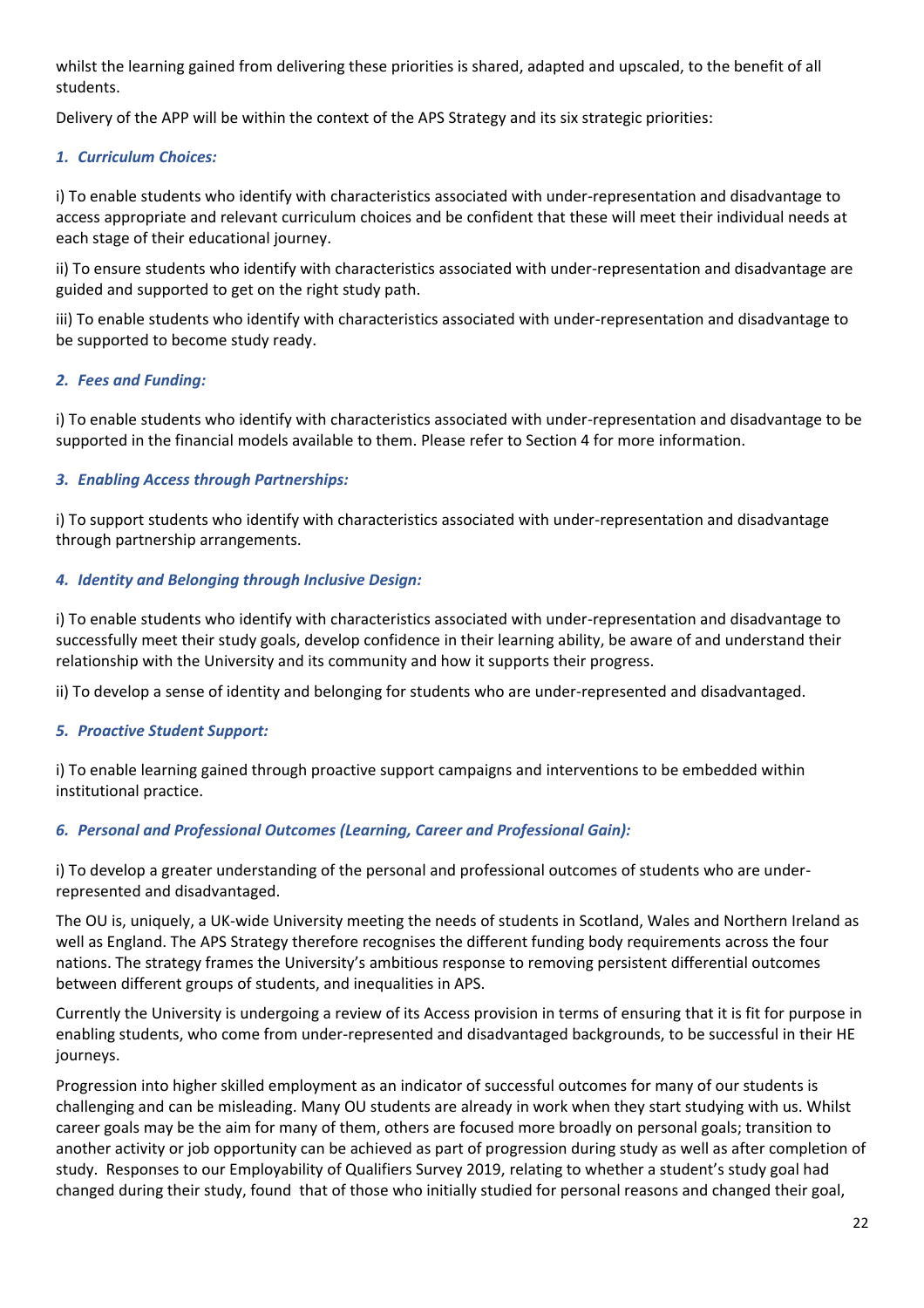75% adopted career goals, demonstrating significant distance travelled. Analysis completed by [Forward Role](https://www.forwardrole.com/blog/2019/10/which-universities-produce-most-ceos) found that OU graduates outnumbered those from the University of Cambridge and Oxford employed as CEOs and Managing Directors.

Table 24 on the following page, illustrates how our strategic measures will be developed over the period of the APP, providing evidence as to why we have identified the specific initiatives that we think will achieve our strategic aims. The evidence is drawn from internal marketing insight, research and scholarship projects and outputs from our internal monitoring and reporting processes. Our Targets and Investments Plan details APP countable spend the relates to our Access, Financial Support and Research and Evaluation activity, equating to £4.7m. We have also committed an additional £2m to support our student success initiatives which will be reported in future monitoring returns.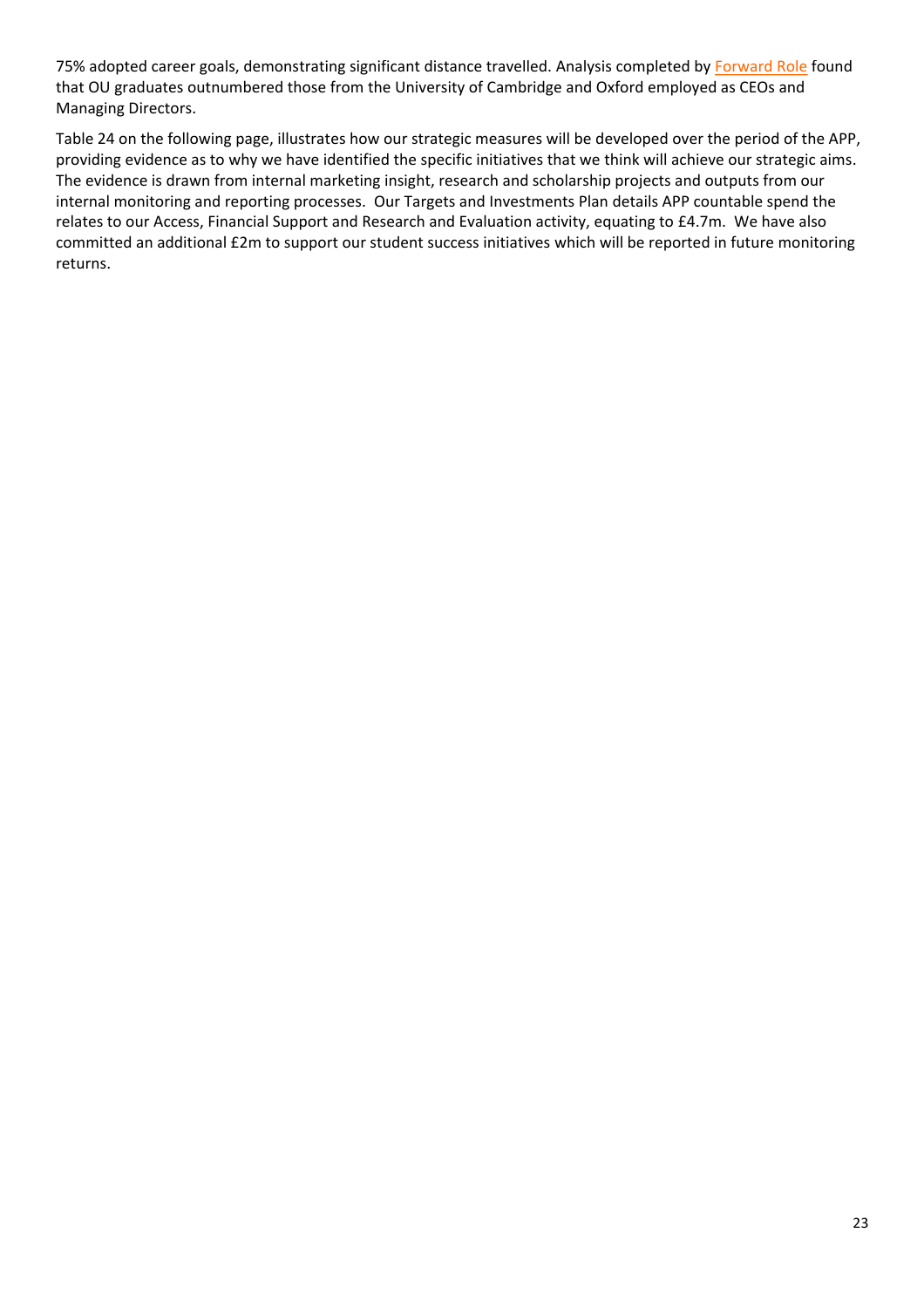| <b>Strategic priority</b><br>and outcome                        | <b>Strategic aim linked to APP</b>                                                                                                                                                                                                                                                                                                                                                                                                                                                                                                                                                                                     | <b>Evidence</b>                                                                                                                                                                                                                                                                    |                  |
|-----------------------------------------------------------------|------------------------------------------------------------------------------------------------------------------------------------------------------------------------------------------------------------------------------------------------------------------------------------------------------------------------------------------------------------------------------------------------------------------------------------------------------------------------------------------------------------------------------------------------------------------------------------------------------------------------|------------------------------------------------------------------------------------------------------------------------------------------------------------------------------------------------------------------------------------------------------------------------------------|------------------|
| Strategic priority 1:<br>(Student)<br><b>Curriculum Choices</b> | Increase the proportion of:<br>Black students registered by 2025 (PTA_1)<br>Asian students registered by 2025 (PTA_2)                                                                                                                                                                                                                                                                                                                                                                                                                                                                                                  | Marketing insight suggests that students who declare their ethnicity as Black and<br>Asian students are less likely to perceive the OU as a study option. This may be<br>as a result of the age profile of these students across the sector generally being<br>18 to 21-year olds. |                  |
| <b>Case Studies</b>                                             | Review the OU's bank of case studies to ensure that they represent BAME students whose ethnic declaration is Black or<br>December 2020<br>Asian and their experiences of study at the OU. Work across the University to deploy case studies in national media, on the<br>OU website and through social media (with students' consent). Ensure representativeness of case studies to develop a<br>sense of identity/belonging for BAME students to register with the OU and engage with their studies. Evidence from the<br>sector suggests that developing a sense of identity and belonging supports student success. |                                                                                                                                                                                                                                                                                    |                  |
| <b>Tactical marketing</b><br>activity                           | Deliver tactical marketing activity to increase the appeal of the OU to prospective Black and Asian students.                                                                                                                                                                                                                                                                                                                                                                                                                                                                                                          |                                                                                                                                                                                                                                                                                    | <b>June 2020</b> |
| Planning an<br>integrated<br>programme                          | Work with an expert in public sector BAME engagement strategies, to develop a more ambitious integrated programme of<br>activities to support behaviour change, using COM-B and MINDSPACE. We expect the programme to include Marketing<br>and Communications campaigns, as well as engagement work delivered in partnership with the relevant communities.                                                                                                                                                                                                                                                            |                                                                                                                                                                                                                                                                                    | October 2020     |
| Delivering first<br>integrated<br>programme                     | Deliver our first integrated Marketing, Communications and Community Outreach pilot.                                                                                                                                                                                                                                                                                                                                                                                                                                                                                                                                   |                                                                                                                                                                                                                                                                                    | October 2021     |
| <b>Evaluating first</b><br>integrated<br>programme              | Evaluate the outcomes of the activities within the programme, using the OASIS tool.                                                                                                                                                                                                                                                                                                                                                                                                                                                                                                                                    |                                                                                                                                                                                                                                                                                    | December 2021    |
| Evaluating second<br>integrated<br>programme                    | Based on the findings of previous annual evaluations using the Theory of Change methodology, roll out revised version of<br>the programme.                                                                                                                                                                                                                                                                                                                                                                                                                                                                             |                                                                                                                                                                                                                                                                                    | <b>June 2022</b> |
| Subsequent<br>programmes                                        | Based on the findings of previous annual evaluations using the Theory of Change methodology, roll out revised version of<br>the programme.                                                                                                                                                                                                                                                                                                                                                                                                                                                                             |                                                                                                                                                                                                                                                                                    | <b>June 2023</b> |
| Subsequent<br>programmes                                        | Based on the findings of previous annual evaluations using the Theory of Change methodology, roll out revised version of<br>the programme.                                                                                                                                                                                                                                                                                                                                                                                                                                                                             |                                                                                                                                                                                                                                                                                    | <b>June 2024</b> |
| Subsequent<br>programmes                                        | Based on the findings of previous annual evaluations using the Theory of Change methodology, roll out revised version of<br>the programme.                                                                                                                                                                                                                                                                                                                                                                                                                                                                             |                                                                                                                                                                                                                                                                                    | <b>June 2025</b> |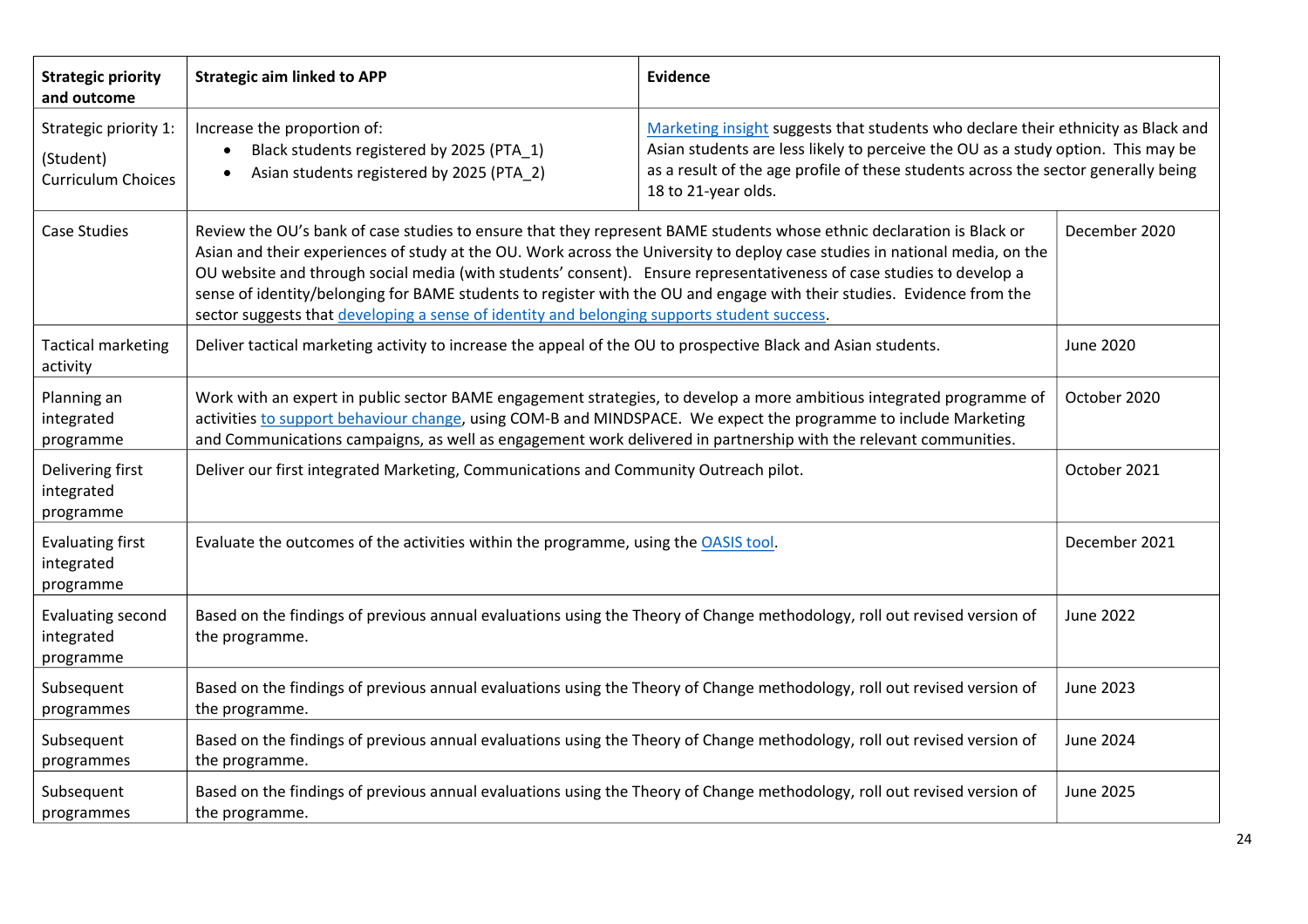| Strategic priority 2:<br>Fees and funding | All students will declare whether they<br>have experience of being in care or<br>not by 2025 (OUT 2)<br>All students will declare whether they<br>are a carer or not by 2025 (OUT_7)<br>Ensure at least 17.0% of entrants to<br>the University are from IMD Q1 | The Access programme has a high proportion of students from disadvantaged and underrepresented<br>backgrounds. Access prepares students for HE study and the OU's distance learning model. A recent<br>internal review of the Access programme reveals at least a 10% improvement in retention, success and<br>progression for students who have undertaken an Access module. They are more likely to submit all<br>their assignments and make proactive contact with their tutors for support, should they need it. OU<br>data also suggests that students who complete and are awarded a pass for the first year of their degree<br>are more likely to continue through their qualification. Butcher et al's (2018) article supports these<br>findings based on students who undertook the STEM Access module.                                                                                                                 |
|-------------------------------------------|----------------------------------------------------------------------------------------------------------------------------------------------------------------------------------------------------------------------------------------------------------------|----------------------------------------------------------------------------------------------------------------------------------------------------------------------------------------------------------------------------------------------------------------------------------------------------------------------------------------------------------------------------------------------------------------------------------------------------------------------------------------------------------------------------------------------------------------------------------------------------------------------------------------------------------------------------------------------------------------------------------------------------------------------------------------------------------------------------------------------------------------------------------------------------------------------------------|
|                                           | (OUT 1)                                                                                                                                                                                                                                                        | We therefore aim to continue to offer financial support to encourage more students from<br>underrepresented and disadvantaged backgrounds to begin their studies with Access to support their<br>success on the undergraduate programme. It is not possible to use the OfS Financial Evaluation Toolkit<br>to evaluate our financial support as its focus is primarily on younger (18-21 year old) students studying at<br>traditional face to face universities. We will endeavour to evaluate the provision of this support using<br>an adapted version of the OfS Financial Toolkit. To date we have revised the interview and survey tool<br>but will require some time for our Data and Student Analytics team to develop an alternative to the<br>Stasticial Tool that can be applied to the OU's context. We will seek to develop this tool by December<br>2020 in order that it can inform the Impact reporting process. |
|                                           |                                                                                                                                                                                                                                                                | The OU's existing financial support initiatives (see Section 4) provide additional support as students<br>transition onto the undergraduate programme. We will look to explore whether additional financial<br>support options may be required for students who have undertaken Access through the University's<br>Strategic Student Success Priority 'Support for New Students'.                                                                                                                                                                                                                                                                                                                                                                                                                                                                                                                                                |
|                                           |                                                                                                                                                                                                                                                                | During 2019/20 students who had submitted their first assignment and had a household income below<br>£25,000 studying on the Access programme were offered a £250 bursary gifted through a legacy fund.<br>Evidence from student feedback suggests this additional financial support was invaluable in helping<br>them purchase equipment to enable them to successfully study. This is particularly important for OU<br>students who are not on campus and may not have access to a PC or laptop or reliable internet<br>connection from home, a situation less impeding in a traditional university setting. Evaluation of the<br>scheme revealed a 7.4pp increase in the pass rate between students who were in receipt of the bursary<br>and those who were not.                                                                                                                                                             |
|                                           |                                                                                                                                                                                                                                                                | The University also offers a bursary to carers across the University who had a household income of less<br>that £25,000, living in England and on their first undergraduate module. Evaluation of the scheme will<br>take place using the University designed financial evaluation tool mentioned above.                                                                                                                                                                                                                                                                                                                                                                                                                                                                                                                                                                                                                         |
|                                           |                                                                                                                                                                                                                                                                | Whislt offering the bursary is aimed at encouraginig carers and care experienced students to declare<br>their status, the evidence above also suggest that bursaries support success for OU students. More                                                                                                                                                                                                                                                                                                                                                                                                                                                                                                                                                                                                                                                                                                                       |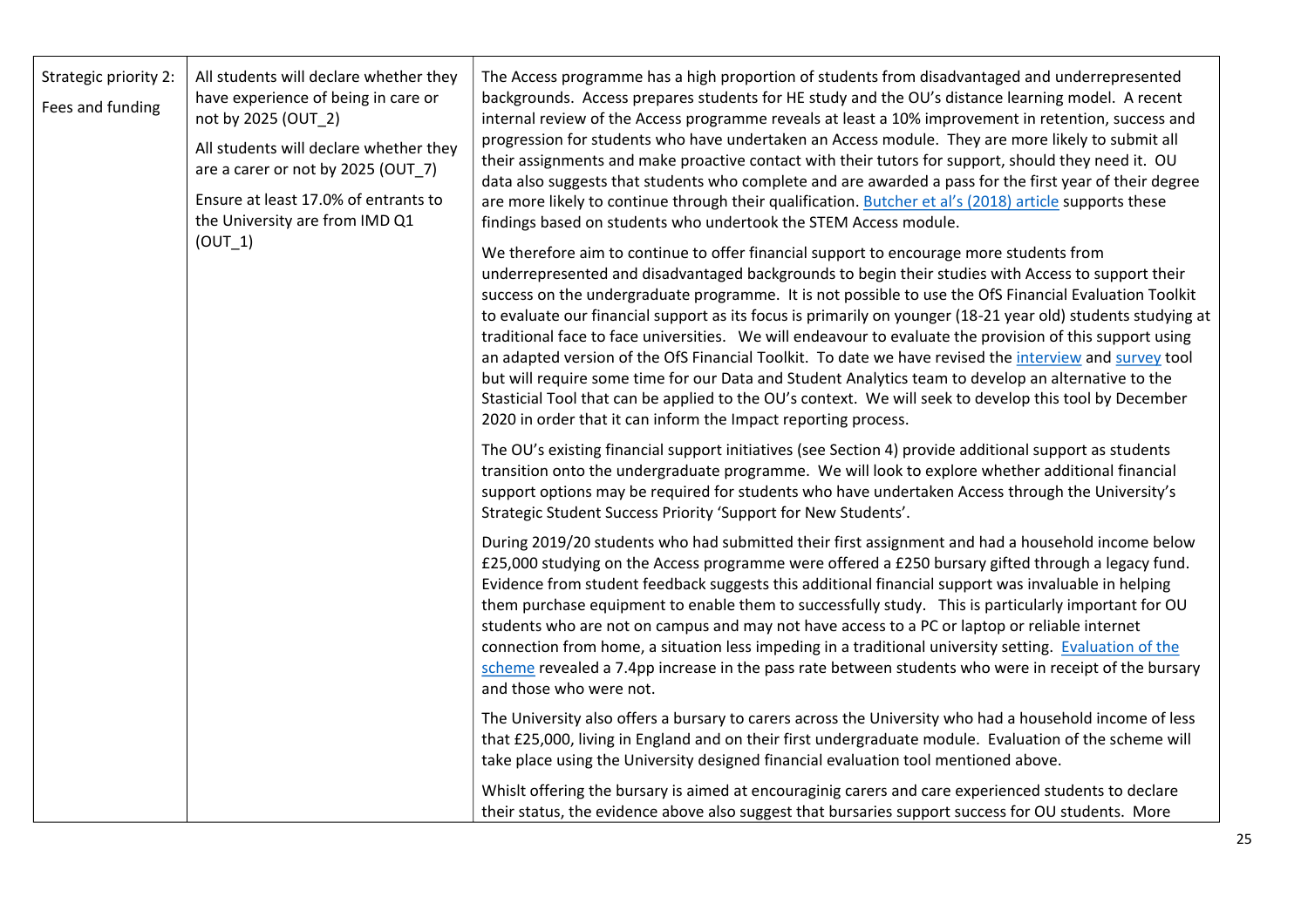|                   |                                                                                                                                                       | reliable data is required, through increasing declaration rates, to enable us to provide a more robust<br>analysis of success for this group of students. We therefore want to support an extension to the carers<br>bursary scheme and include care experienced learners in response to OfS priorities.                                                                                                                                                                                                                                                                                                                                                                                                                                                |                  |
|-------------------|-------------------------------------------------------------------------------------------------------------------------------------------------------|---------------------------------------------------------------------------------------------------------------------------------------------------------------------------------------------------------------------------------------------------------------------------------------------------------------------------------------------------------------------------------------------------------------------------------------------------------------------------------------------------------------------------------------------------------------------------------------------------------------------------------------------------------------------------------------------------------------------------------------------------------|------------------|
|                   |                                                                                                                                                       | Evidence of the impact of bursaries on student success across the sector suggests competing<br>perspectives. For some (Callender et al, 2013) bursaries are not seen positive although this study is of<br>full-time undergraduates, who are mostly under 25 and relates to the awareness of standard university<br>bursaries rather than fee-waivers. The approach we aim to implement is likely to involve targeted<br>communications to existing students who declare that they are carer or care experienced in additional to<br>information and guidance being made available through our Help Centre webpage and our Educational<br>Advisors.                                                                                                     |                  |
|                   |                                                                                                                                                       | A review of US research (Mundel, 2008) confirms the effectiveness of grants, bursaries and fee waivers<br>in influencing both participation and university choice, and the greater the aid's value, the greater its<br>potential impact. In an examination of the impact of bursary aid on college completion and degree<br>performance, Murphy et. al (2016) suggest that for each £1,000 of financial aid that students are eligible<br>for in the first year increases the chances of obtaining a good degree by 3.7 percentage points. This is<br>driven by improvements in both degree completion and course scores. Our proposed bursary, in<br>addition to other financial support offered by the University is likely to have a similar effect. |                  |
|                   |                                                                                                                                                       | The unique circumstance of OU students warrants a more nuanced approach to evaluating their impact<br>however, in order to understand the real impact on the student experience. Evaluation of the bursary<br>scheme implemented through this APP will be undertaken through the adapted Financial Evaluation<br>toolkit initially at the end of the first full academic year, starting in October 2020 and annual thereafter if<br>the scheme proves successful. Evaluation will also look to undertake comparative analysis between<br>different student groups in terms of the impact that this has on their outcomes.                                                                                                                               |                  |
|                   |                                                                                                                                                       | Our Student Success Priority 'Supporting New Students' will be reviewing the impact of the Access<br>programme, particularly the financial support as a priority. This will be reporting to VCE-Academic in July<br>2020 with recommendations for future support in this area.                                                                                                                                                                                                                                                                                                                                                                                                                                                                          |                  |
| Financial support | Maintain financial support for students on the Access programme.                                                                                      |                                                                                                                                                                                                                                                                                                                                                                                                                                                                                                                                                                                                                                                                                                                                                         | September 2020   |
| Financial support | Explore possibilities to provide financial support for students who progress from Access to the first year of a degree<br>September 2020<br>programme |                                                                                                                                                                                                                                                                                                                                                                                                                                                                                                                                                                                                                                                                                                                                                         |                  |
| Financial support |                                                                                                                                                       | Offer financial support for carers and care experienced students for implementation for October 2020 students.                                                                                                                                                                                                                                                                                                                                                                                                                                                                                                                                                                                                                                          | <b>July 2020</b> |
| Financial support | Evaluate the impact of the Access bursary using the OU's financial support tool (see above)<br>October 2020                                           |                                                                                                                                                                                                                                                                                                                                                                                                                                                                                                                                                                                                                                                                                                                                                         |                  |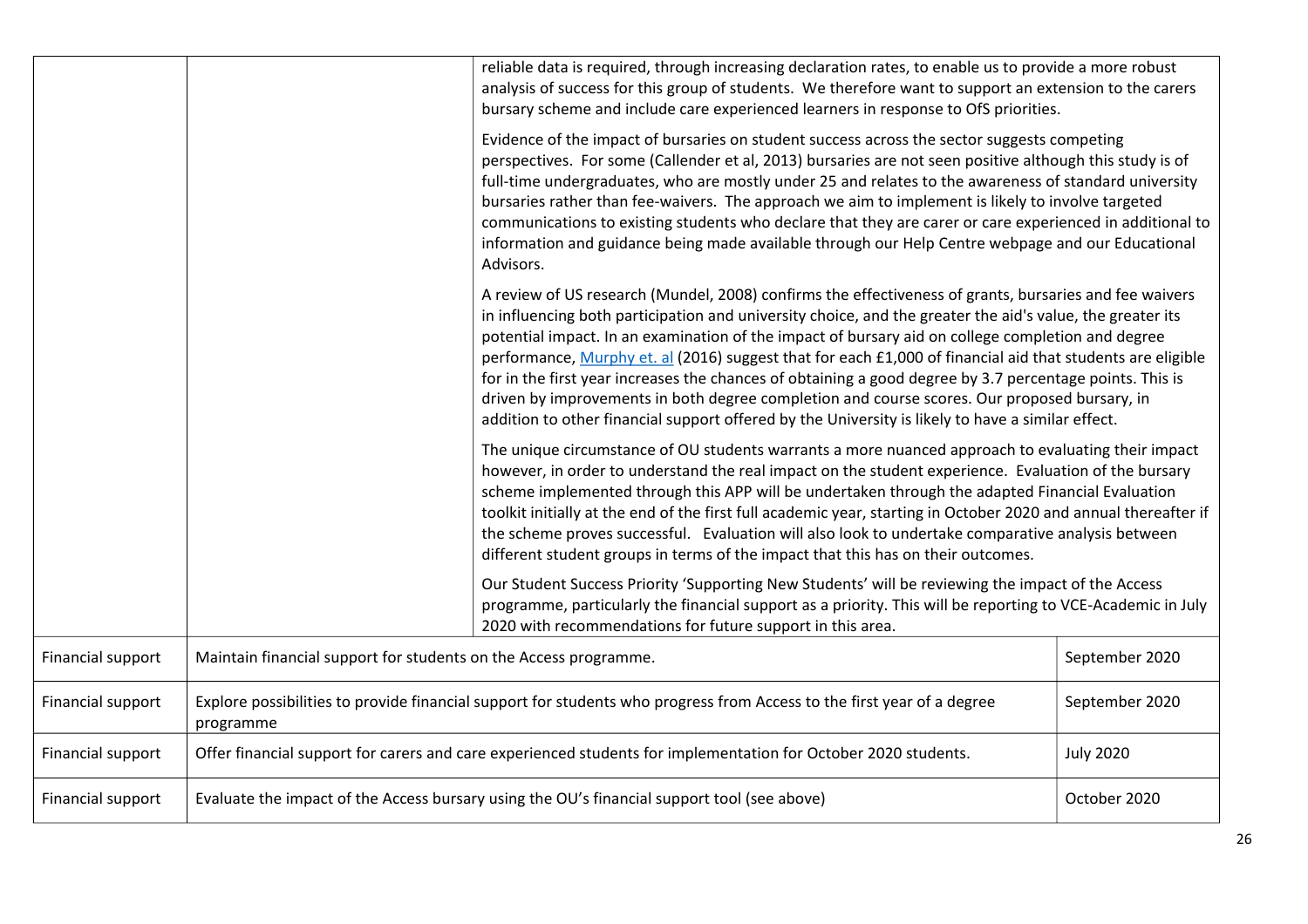| <b>Bursaries</b> | Scoping and development of operational processes (T&Cs, Application Forms, Comms and Promotions) for care<br>experienced and carers bursaries |                             |  |
|------------------|-----------------------------------------------------------------------------------------------------------------------------------------------|-----------------------------|--|
| <b>Bursaries</b> | Applications received and assessed for care experienced and carers bursaries. Selection process completed                                     | <b>July 2021</b>            |  |
| <b>Bursaries</b> | Module registrations for cohort 1 for care experienced and carers bursaries                                                                   | October 2021                |  |
| <b>Bursaries</b> | Theory of change evaluation (both qualitative and quantitative) of care experienced and carers bursaries                                      | January 2022                |  |
| <b>Bursaries</b> | Adapting current bursaries following theory of change evaluation                                                                              | March 2022                  |  |
| <b>Bursaries</b> | Scoping and development of operational processes (T&Cs, Application Forms, Comms and Promotions) for future bursaries                         | <b>March 2022</b>           |  |
| <b>Bursaries</b> | Applications received and assessed for future bursaries. Selection process completed                                                          | <b>July 2022</b>            |  |
| <b>Bursaries</b> | Module registrations for cohort 1 for future bursaries                                                                                        | October 2022                |  |
| <b>Bursaries</b> | Theory of change evaluation (both qualitative and quantitative) for future bursaries                                                          | January 2023                |  |
| <b>Bursaries</b> | Adapting bursaries following theory of change evaluation                                                                                      | <b>March 2023</b>           |  |
| <b>Bursaries</b> | Scoping and development of operational processes (T&Cs, Application Forms, Comms and Promotions) for future bursaries                         | March 2023                  |  |
| <b>Bursaries</b> | Applications received and assessed for future bursaries. Selection process completed                                                          | <b>July 2023</b>            |  |
| <b>Bursaries</b> | Module registrations for cohort 1 for future bursaries                                                                                        | October 2023                |  |
| <b>Bursaries</b> | Theory of change evaluation (both qualitative and quantitative) for future bursaries                                                          | January 2024                |  |
| <b>Bursaries</b> | Adapting bursaries following theory of change evaluation                                                                                      | March 2024 -<br>August 2025 |  |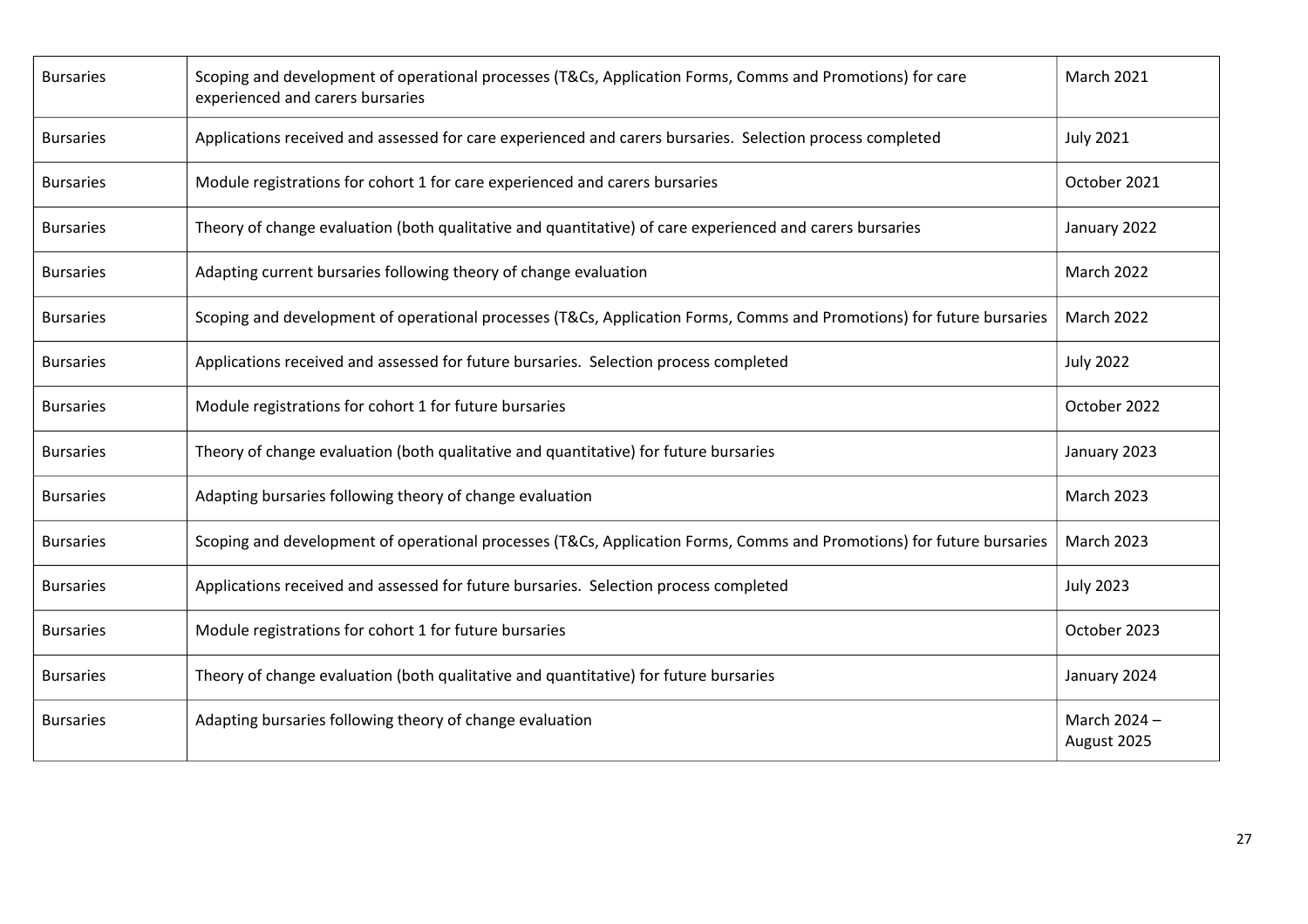| Strategic priority 3:<br>Enabling access<br>through<br>partnerships | Undertake scholarship in relation to<br>the outcomes for SiSE on release from<br>secure environments. (OUT_8)<br>Increase the proportion of:<br>Black students registered by<br>2025 (PTA_1)<br>Asian students registered by<br>2025 (PTA_2)<br>Ensure at least 17.0% of entrants to<br>the University are from IMD Q1<br>$(OUT_1)$<br>Explore mechanisms to understand the student experience for SiSE on release. | Scholarship and anecdotal evidence suggest that SiSE face challenges upon release in terms of<br>understanding the online learning environment or limitations in accessing materials due to conditions<br>imposed. An OU project undertaken in 2014 explored the challenges that students in secure<br>environment may face as they are released. Whilst it is not possible to share the report because of its<br>sensitive nature, the findings which resulted from interviews with 14 students who had been recently<br>been released from prison, suggest:<br>the critical importance of supportive structures beyond prison<br>$\bullet$<br>the substantial negative effect on studying as a result of the environment individuals<br>experiences in the short period after release<br>that intrinsic levels of confidence, motivation and resilience prove a vital aspect of successful<br>study both in and beyond prisons<br>Further exploration is required in relation to students who are released from secure environments and<br>their support needs, particularly those students released from prison without any conditions imposed<br>upon them but without any additional support to support this transition, as there is no way of identifying<br>that they have been detained. We are committed within this APP to explore the challenges that this<br>poses and identify additional interventions that can be put in place, working with the Ministry of Justice<br>and the Prisoners' Education Trust where appropriate.<br>Our approach to partnership working builds on our national scale and reach. Our Social Partnerships<br>Network (SPN) consists of eleven organisations who have a commitment to social justice and operate at<br>scale. Organisations include the Workers' Educational Association (WEA), Leonard Cheshire Disability,<br>UnionLearn, Unison, Association of Colleges, English Football League Trust (EFLT), Learning and Work<br>Institute (LWI), Action on Access, Association for Education and Aging (AEA) and the National Extension<br>College (NEC). It is challenging to measure the impact of the SPN in terms of the number of students<br>who subsequently register with the OU. We aim to explore opportunities to develop a process to enable<br>us to monitor impact.<br>We provide validation services for 42 providers across the UK and globally, opening up the opportunity<br>to study HE through Further Education (FE). We need to develop a better understanding of the impact<br>that these partnerships have on enabling access, success and progression for students who are from<br>underrepresented and disadvantaged backgrounds. |               |
|---------------------------------------------------------------------|---------------------------------------------------------------------------------------------------------------------------------------------------------------------------------------------------------------------------------------------------------------------------------------------------------------------------------------------------------------------------------------------------------------------|--------------------------------------------------------------------------------------------------------------------------------------------------------------------------------------------------------------------------------------------------------------------------------------------------------------------------------------------------------------------------------------------------------------------------------------------------------------------------------------------------------------------------------------------------------------------------------------------------------------------------------------------------------------------------------------------------------------------------------------------------------------------------------------------------------------------------------------------------------------------------------------------------------------------------------------------------------------------------------------------------------------------------------------------------------------------------------------------------------------------------------------------------------------------------------------------------------------------------------------------------------------------------------------------------------------------------------------------------------------------------------------------------------------------------------------------------------------------------------------------------------------------------------------------------------------------------------------------------------------------------------------------------------------------------------------------------------------------------------------------------------------------------------------------------------------------------------------------------------------------------------------------------------------------------------------------------------------------------------------------------------------------------------------------------------------------------------------------------------------------------------------------------------------------------------------------------------------------------------------------------------------------------------------------------------------------------------------------------------------------------------------------------------------------------------------------------------------------------------------------------------------------------------------------------------------------------------------------------------------------------------------------------------------------------------------------------------------|---------------|
| <b>SiSE</b>                                                         |                                                                                                                                                                                                                                                                                                                                                                                                                     | Provide resource pack to support SiSE students through the gate to continue their OU studies                                                                                                                                                                                                                                                                                                                                                                                                                                                                                                                                                                                                                                                                                                                                                                                                                                                                                                                                                                                                                                                                                                                                                                                                                                                                                                                                                                                                                                                                                                                                                                                                                                                                                                                                                                                                                                                                                                                                                                                                                                                                                                                                                                                                                                                                                                                                                                                                                                                                                                                                                                                                                 | December 2020 |
| <b>SiSE</b>                                                         |                                                                                                                                                                                                                                                                                                                                                                                                                     |                                                                                                                                                                                                                                                                                                                                                                                                                                                                                                                                                                                                                                                                                                                                                                                                                                                                                                                                                                                                                                                                                                                                                                                                                                                                                                                                                                                                                                                                                                                                                                                                                                                                                                                                                                                                                                                                                                                                                                                                                                                                                                                                                                                                                                                                                                                                                                                                                                                                                                                                                                                                                                                                                                              | February 2021 |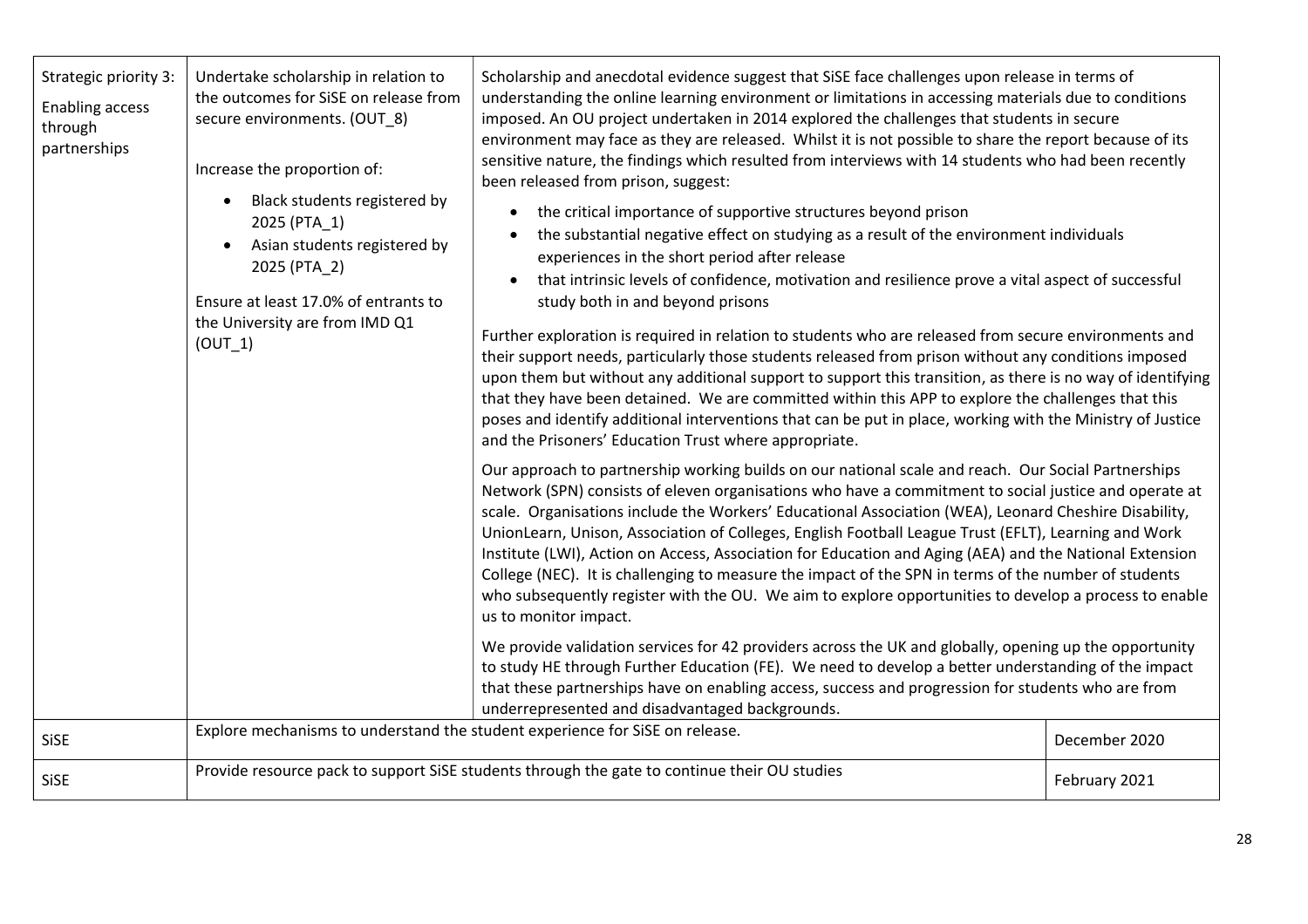| SiSE                                                                           | Work with the MOJ and the Prisoners Education Trust (PET) to enable access to IT equipment in prison, supporting SiSE<br>experience whilst detained and upon release.                                                                                                                                                                                                                                                                                                                                                                                                                                                                                                                                                                                                                                                                                                                                                                                                                                                                                                                                                                                                                                                                             | <b>March 2021</b>                                                                                                                                                                                                                                                                                                                                                                                                                                                                                                                                                                                                                                                                                                                                                                                                                                                                                                                                                                                                                                          |                  |
|--------------------------------------------------------------------------------|---------------------------------------------------------------------------------------------------------------------------------------------------------------------------------------------------------------------------------------------------------------------------------------------------------------------------------------------------------------------------------------------------------------------------------------------------------------------------------------------------------------------------------------------------------------------------------------------------------------------------------------------------------------------------------------------------------------------------------------------------------------------------------------------------------------------------------------------------------------------------------------------------------------------------------------------------------------------------------------------------------------------------------------------------------------------------------------------------------------------------------------------------------------------------------------------------------------------------------------------------|------------------------------------------------------------------------------------------------------------------------------------------------------------------------------------------------------------------------------------------------------------------------------------------------------------------------------------------------------------------------------------------------------------------------------------------------------------------------------------------------------------------------------------------------------------------------------------------------------------------------------------------------------------------------------------------------------------------------------------------------------------------------------------------------------------------------------------------------------------------------------------------------------------------------------------------------------------------------------------------------------------------------------------------------------------|------------------|
| <b>SPN</b>                                                                     | Enhance our collaboration with our existing Social Partnerships Network to support the transition of their members into<br>OU study.                                                                                                                                                                                                                                                                                                                                                                                                                                                                                                                                                                                                                                                                                                                                                                                                                                                                                                                                                                                                                                                                                                              |                                                                                                                                                                                                                                                                                                                                                                                                                                                                                                                                                                                                                                                                                                                                                                                                                                                                                                                                                                                                                                                            | November 2020    |
| SPN                                                                            | Explore the development of a process to monitor the impact of SPN activities on our strategic measures                                                                                                                                                                                                                                                                                                                                                                                                                                                                                                                                                                                                                                                                                                                                                                                                                                                                                                                                                                                                                                                                                                                                            |                                                                                                                                                                                                                                                                                                                                                                                                                                                                                                                                                                                                                                                                                                                                                                                                                                                                                                                                                                                                                                                            | <b>July 2021</b> |
| <b>OUVP</b>                                                                    | Integrate OU Validation Partnerships (OUVP) within the Centre for APS model and develop processes for reporting the<br>impact of OUVP activity on delivering our strategic measures.                                                                                                                                                                                                                                                                                                                                                                                                                                                                                                                                                                                                                                                                                                                                                                                                                                                                                                                                                                                                                                                              |                                                                                                                                                                                                                                                                                                                                                                                                                                                                                                                                                                                                                                                                                                                                                                                                                                                                                                                                                                                                                                                            | December 2021    |
| Sector Opportunity                                                             | Develop opportunities to work closer with the Further Education sector                                                                                                                                                                                                                                                                                                                                                                                                                                                                                                                                                                                                                                                                                                                                                                                                                                                                                                                                                                                                                                                                                                                                                                            |                                                                                                                                                                                                                                                                                                                                                                                                                                                                                                                                                                                                                                                                                                                                                                                                                                                                                                                                                                                                                                                            | <b>July 2022</b> |
| Strategic priority 4:<br>Identity and<br>belonging through<br>inclusive design | Reduce the gap in the awarding of module pass between:<br>Black and White students (PTS_1)<br>$\bullet$<br>Disabled students and those with no known disabilities (PTS_3)<br>Students within IMD Q1 and IMD Q5 (PTS_4 and PTS_12)<br>$\bullet$<br>Students with mental health difficulties and those with no known<br>disabilities (PTS_5)<br>BAME and White students (PTS_7)<br>Reduce the gap in the awarding of 'good' module pass (1:1 and 2:1) between:<br>Black and White students (PTS_2)<br>$\bullet$<br>Asian and White students (PTS_6)<br>Students within IMD Q1 and IMD Q5 (PTS_8 and PTS_12)<br>BAME and White students (PTS_9)<br>$\bullet$<br>Reduce the gap in the awarding of 'good' module pass (1:1 and 2:1) between<br>disabled students and those with no known disabilities (PTS_11)<br>Ensure at least 17.0% of entrants to the University are from IMD Q1 (OUT_1)<br>Reduce the gap in module pass between students with low and high PEQs to 4pp<br>$(OUT_4)$<br>Reduce the gap in 'good' module pass (1:1 & 2:1) between students with low and<br>high PEQs by 2025 to 2.4pp (OUT_5)<br>Reduce the gap in the awarding of good module pass (1:1 & 2:1) between<br>students in AHE Q1 compared to AHE Q5 to 4pp (PTS_10) | Scholarship projects have explored issues around:<br>Curriculum<br>Assessment<br>Workforce development<br>In addressing inequitable outcomes for Black students an<br>inclusive tool for reviewing curriculum was designed and<br>piloted within the Access programme and four level 4<br>modules. Feedback suggests that the tool provides a useful<br>framework for assessing curriculum content and design.<br>Scholarship also suggests that assessment guidance should be<br>made clearer and any assumptions should be explained more<br>fully. An article by <b>Butcher et. al., (2017)</b> presents findings<br>from a project exploring the language used in assessment<br>guidance for an OU Access module and how outcomes were<br>implemented in subsequent guidance to support student<br>success.<br>Scholarship exploring academic misconduct has also<br>identified issues relating to clarity of assessment guidance in<br>terms of what it means to plagiarise, particularly in relation to<br>students who have been schooled overseas. |                  |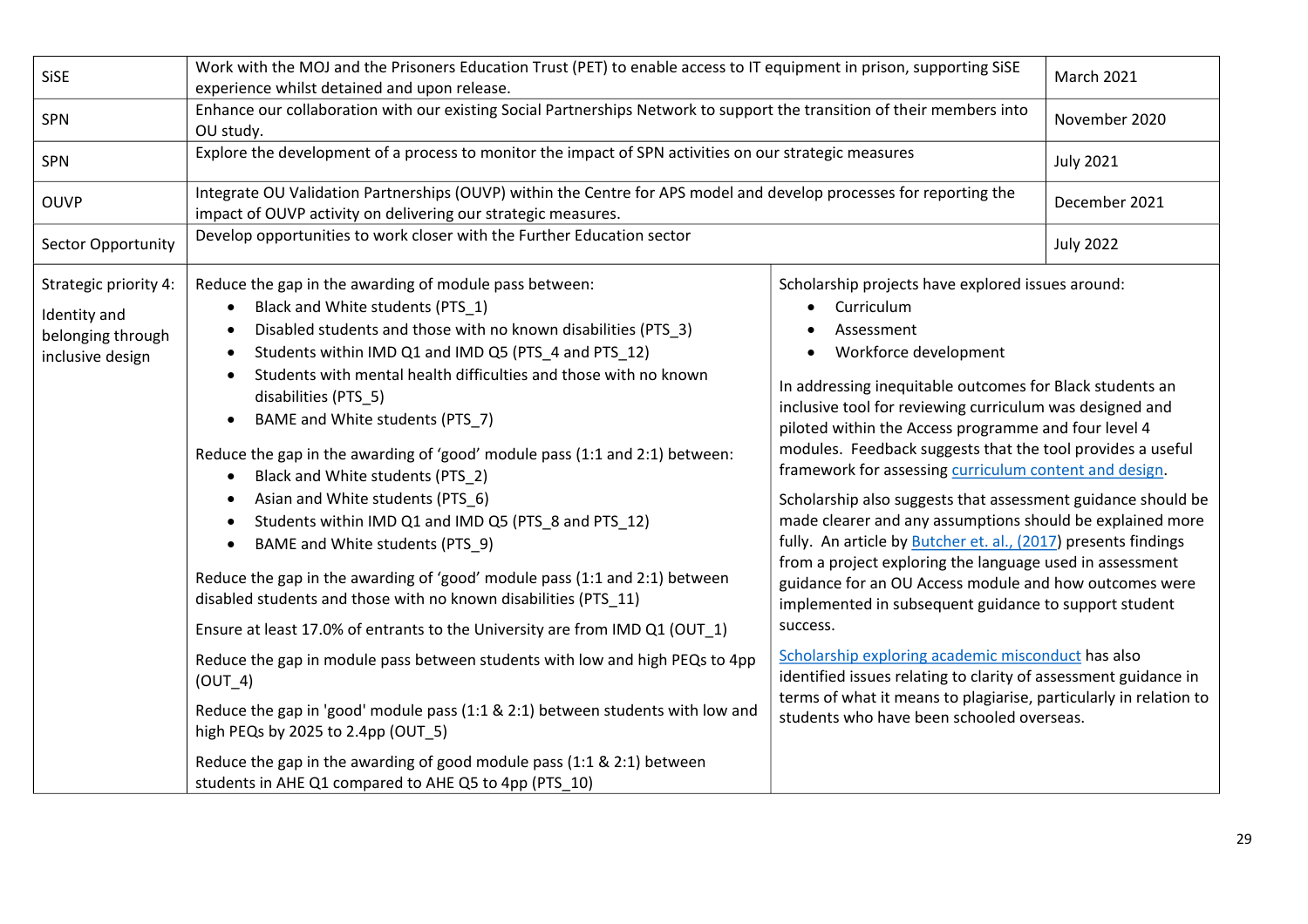| Inclusive<br>curriculum tool                          | Include prototype inclusive curriculum tool (designed and piloted in 2019) in learning design workshops (delivered by<br>Learning Design Services - LDS) and editorial workshops (delivered by Development Design and Production - DPP). 60<br>modules in 2020/21                                                                                                                                                                                                                                                                                                                                                                                                                                                                                  | <b>July 2021</b>                                                                                                                                                                                                                                                                                                                                                                                                                                                                                                                                                                                                                                                                                                                                                                                                                                                                                                                                                                                                                                                                                                                                                                                                                                                                                                                                                                                                                                                                                                                                                                                                                                                                                                                                                                                                                                                                                                                                                                                                                                                                                                                 |                |
|-------------------------------------------------------|----------------------------------------------------------------------------------------------------------------------------------------------------------------------------------------------------------------------------------------------------------------------------------------------------------------------------------------------------------------------------------------------------------------------------------------------------------------------------------------------------------------------------------------------------------------------------------------------------------------------------------------------------------------------------------------------------------------------------------------------------|----------------------------------------------------------------------------------------------------------------------------------------------------------------------------------------------------------------------------------------------------------------------------------------------------------------------------------------------------------------------------------------------------------------------------------------------------------------------------------------------------------------------------------------------------------------------------------------------------------------------------------------------------------------------------------------------------------------------------------------------------------------------------------------------------------------------------------------------------------------------------------------------------------------------------------------------------------------------------------------------------------------------------------------------------------------------------------------------------------------------------------------------------------------------------------------------------------------------------------------------------------------------------------------------------------------------------------------------------------------------------------------------------------------------------------------------------------------------------------------------------------------------------------------------------------------------------------------------------------------------------------------------------------------------------------------------------------------------------------------------------------------------------------------------------------------------------------------------------------------------------------------------------------------------------------------------------------------------------------------------------------------------------------------------------------------------------------------------------------------------------------|----------------|
| Inclusive<br>curriculum tool                          | production of all module review and design. 60 modules per year, 240 modules by 2024/25.                                                                                                                                                                                                                                                                                                                                                                                                                                                                                                                                                                                                                                                           | Refine tool using feedback from LDS and DPP and incorporate fully into suite of learning design tools for use in                                                                                                                                                                                                                                                                                                                                                                                                                                                                                                                                                                                                                                                                                                                                                                                                                                                                                                                                                                                                                                                                                                                                                                                                                                                                                                                                                                                                                                                                                                                                                                                                                                                                                                                                                                                                                                                                                                                                                                                                                 | September 2021 |
| Inclusive<br>curriculum tool                          | <b>July 2022</b><br>Develop the inclusive curriculum tool to incorporate within assessment design process and workforce development (staff<br>training design and materials; recruitment and selection including design, advertising, interview tasks and materials).                                                                                                                                                                                                                                                                                                                                                                                                                                                                              |                                                                                                                                                                                                                                                                                                                                                                                                                                                                                                                                                                                                                                                                                                                                                                                                                                                                                                                                                                                                                                                                                                                                                                                                                                                                                                                                                                                                                                                                                                                                                                                                                                                                                                                                                                                                                                                                                                                                                                                                                                                                                                                                  |                |
| Inclusive<br>curriculum tool                          | resources                                                                                                                                                                                                                                                                                                                                                                                                                                                                                                                                                                                                                                                                                                                                          | Incorporate use of the tool in the design of all Associate Lecturer (AL) development workshops including teaching<br>principles and practice. Specific training to ALs in use of the tool in development and use of personal (to AL) teaching                                                                                                                                                                                                                                                                                                                                                                                                                                                                                                                                                                                                                                                                                                                                                                                                                                                                                                                                                                                                                                                                                                                                                                                                                                                                                                                                                                                                                                                                                                                                                                                                                                                                                                                                                                                                                                                                                    | September 2022 |
| Strategic priority 5:<br>Proactive student<br>support | Reduce the gap in the awarding of module pass<br>between:<br>Black and White students (PTS_1)<br>$\bullet$<br>Disabled students and those with no<br>known disabilities (PTS_3)<br>Students within IMD Q1 and IMD Q5<br>$\bullet$<br>$(PTS_4)$<br>Students with mental health difficulties<br>$\bullet$<br>and those with no known disabilities<br>$(PTS_5)$<br>BAME and White students (PTS_7)<br>$\bullet$<br>Reduce the gap in the awarding of 'good' module<br>pass (1:1 and 2:1) between:<br>Black and White students (PTS_2)<br>$\bullet$<br>Asian and White students (PTS_6)<br>Students within IMD Q1 and IMD Q5<br>$(PTS_8)$<br>BAME and White students (PTS_9)<br>$\bullet$<br>between students in AHE Q1 compared<br>to AHE Q5 (PTS_10) | Institutional evidence suggests that for some students who declare a mental health issue,<br>continuing their studies at that point in time may not be the best thing for them.<br>Students on the Access programme report that the one-to-one tutoring model has been<br>invaluable in enabling them to develop confidence in their academic ability, study skills and<br>motivation to continue their studies.<br>In October 2017 (2017J cohort) the Faculty of Arts and Social Sciences undertook a project to<br>implement a progression tutor model into some of its modules. The outcomes of the project<br>reveals a 15% increase in the number of enrolments in the following year of the initial<br>module. A previous evaluation of the same project in February 2016 (2016B cohort) also<br>reveal a similar outcome. Literature also suggests the positive impact of personal tutoring<br>(Yale, 2017). The OU's Access programme delivers a personal tutoring model whereby<br>students receive one to one support from their tutor, delivered through regular telephone<br>tutorials. Evaluation of the Access programme reveals the significance of this model in<br>supporting students to complete their module and success on the first year of their<br>undergraduate programme. The OU's standard tutoring model provides a personal tutor for<br>each student with group tutorials offered to students. These tutorials may not be delivered<br>through a student's allocated tutor. Tutors are expected to provide personal tutoring to their<br>students throughout their module, however this can be demanding and the capacity for<br>tutors to meet the needs of some students may be limited. Implementing an institution-wide<br>scheme that builds upon the evidence that personal tutoring works and the knowledge that<br>the University's standard tutoring model may place additional pressure on tutor's capacity to<br>deliver, we are seeking, within our APP commitments, to implement an additional<br>programme of support to provide more pastoral advice and guidance for students from |                |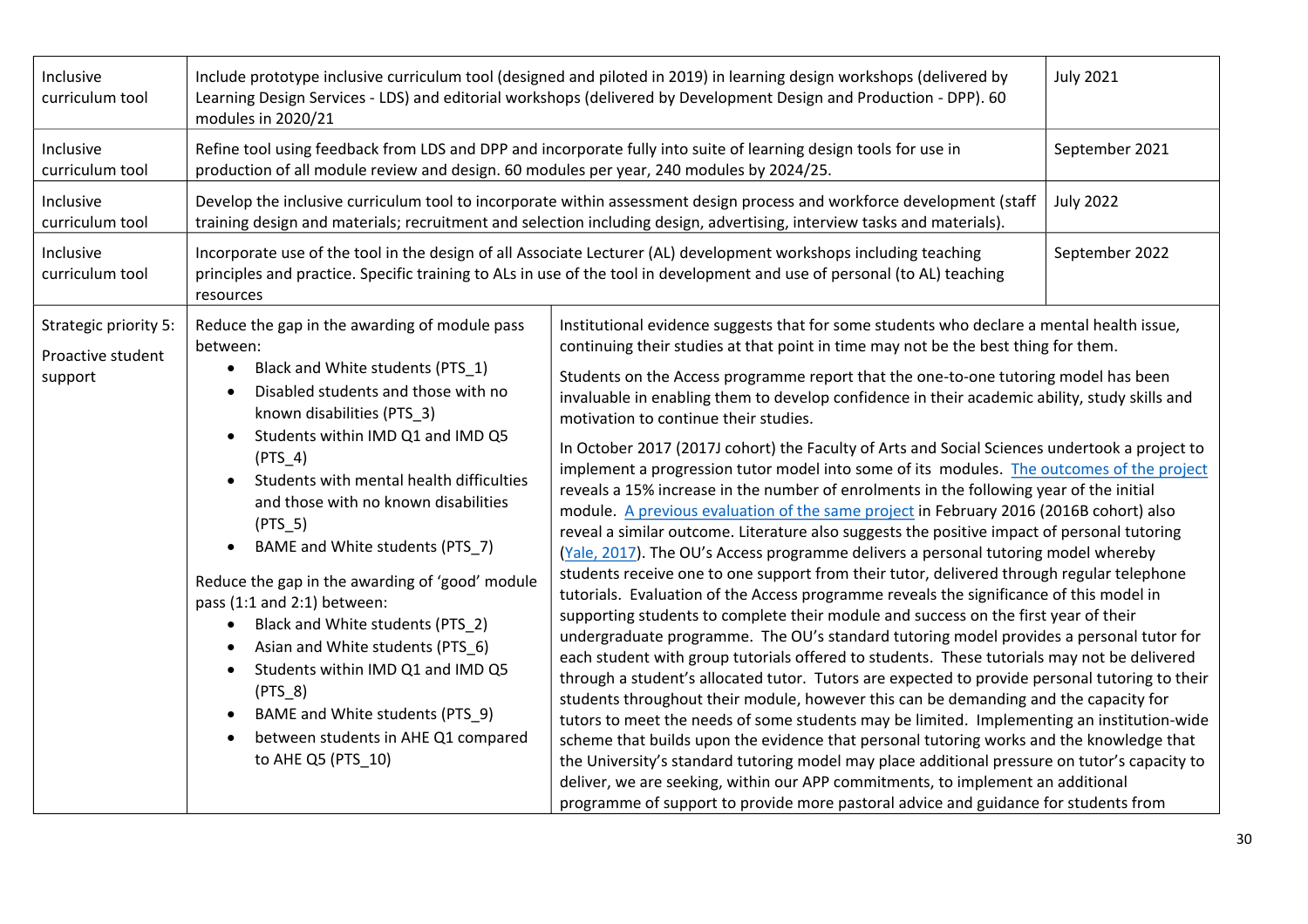|                                             | Reduce the gap in the awarding of 'good' module<br>pass (1:1 and 2:1) between disabled students and<br>those with no known disabilities (PTS_11)<br>Ensure at least 17.0% of entrants to the<br>University are from IMD Q1 (OUT 1)<br>Reduce the gap in module pass between students<br>with low and high PEQs to 4pp (OUT_4)<br>Reduce the gap in 'good' module pass (1:1 & 2:1)<br>between students with low and high PEQs by<br>2025 to 2.4pp (OUT 5) | underrepresented and disadvantaged backgrounds. A full evaluation of the scheme will be<br>undertaken within the framework of our Evaluation Strategy detailed in Section .3.3<br>Sector evidence suggests that peer-to-peer mentoring has a positive impact on the student<br>experience and subsequent success (HEA, 2011). This findings of the project suggest that 'for<br>a modest investment, the benefits realised in terms of student success at transition are<br>considerable. The institutions involved in this study believe that peer mentoring is key in<br>addressing the challenge of encouraging student success at transition'. The introduction of a<br>peer to peer mentoring scheme at the OU will be implemented based on this evidence. The<br>approach will be nuanced to the specific context of the OU's distance learning model. A full<br>evaluation of the scheme will be undertaken within the framework of our Evaluation Strategy<br>detailed in Section 3.3.<br>Offering a coordinated whole-institution approach to implement additional support for<br>students from widening participation backgrounds in the form of a personal pathway advisor<br>model and a peer to peer mentoring scheme aims to offer a holistic experience for students |                  |
|---------------------------------------------|----------------------------------------------------------------------------------------------------------------------------------------------------------------------------------------------------------------------------------------------------------------------------------------------------------------------------------------------------------------------------------------------------------------------------------------------------------|-------------------------------------------------------------------------------------------------------------------------------------------------------------------------------------------------------------------------------------------------------------------------------------------------------------------------------------------------------------------------------------------------------------------------------------------------------------------------------------------------------------------------------------------------------------------------------------------------------------------------------------------------------------------------------------------------------------------------------------------------------------------------------------------------------------------------------------------------------------------------------------------------------------------------------------------------------------------------------------------------------------------------------------------------------------------------------------------------------------------------------------------------------------------------------------------------------------------------------------------------------------------------------------|------------------|
| <b>APS Champions</b>                        | to whom the objectives within this APP are aimed.<br>Working with OU Students Association establish APS champions within faculties to promote diversity within the academic                                                                                                                                                                                                                                                                              |                                                                                                                                                                                                                                                                                                                                                                                                                                                                                                                                                                                                                                                                                                                                                                                                                                                                                                                                                                                                                                                                                                                                                                                                                                                                                     | September 2020   |
| <b>Mental Health</b><br>Support             | environment and mentoring support for students<br>Develop specific resources to address issues for students who declare they are disabled including those with mental health<br>issues.                                                                                                                                                                                                                                                                  |                                                                                                                                                                                                                                                                                                                                                                                                                                                                                                                                                                                                                                                                                                                                                                                                                                                                                                                                                                                                                                                                                                                                                                                                                                                                                     | <b>July 2024</b> |
| <b>Personal Learning</b><br><b>Advisors</b> | Finalise total number of Personal Learning Advisor posts and scope different approaches to role and pilots<br>Create Job Description and Job Specification<br>Establish local stakeholder group for those immediately involved<br>Data analysis of relevant student groups for pilots (by cohort, characteristic, identified gaps in 25 % FLP, completion and<br>pass). Establish methodology for use of data analytics                                  |                                                                                                                                                                                                                                                                                                                                                                                                                                                                                                                                                                                                                                                                                                                                                                                                                                                                                                                                                                                                                                                                                                                                                                                                                                                                                     | October 2020     |
| Personal Learning<br><b>Advisors</b>        | Feb 2021<br>Recruit and Select Personal Learning Advisors into post<br>Establish location for posts and specific pilots to start from March 2021<br>Carry out communications to OU stakeholders and students<br>Establish OU stakeholder group including Associate Lecturers                                                                                                                                                                             |                                                                                                                                                                                                                                                                                                                                                                                                                                                                                                                                                                                                                                                                                                                                                                                                                                                                                                                                                                                                                                                                                                                                                                                                                                                                                     |                  |
| Personal Learning<br><b>Advisors</b>        | <b>Begin Pilots</b><br>March 2021<br>Establish evaluation mechanisms (qualitative and quantitative).                                                                                                                                                                                                                                                                                                                                                     |                                                                                                                                                                                                                                                                                                                                                                                                                                                                                                                                                                                                                                                                                                                                                                                                                                                                                                                                                                                                                                                                                                                                                                                                                                                                                     |                  |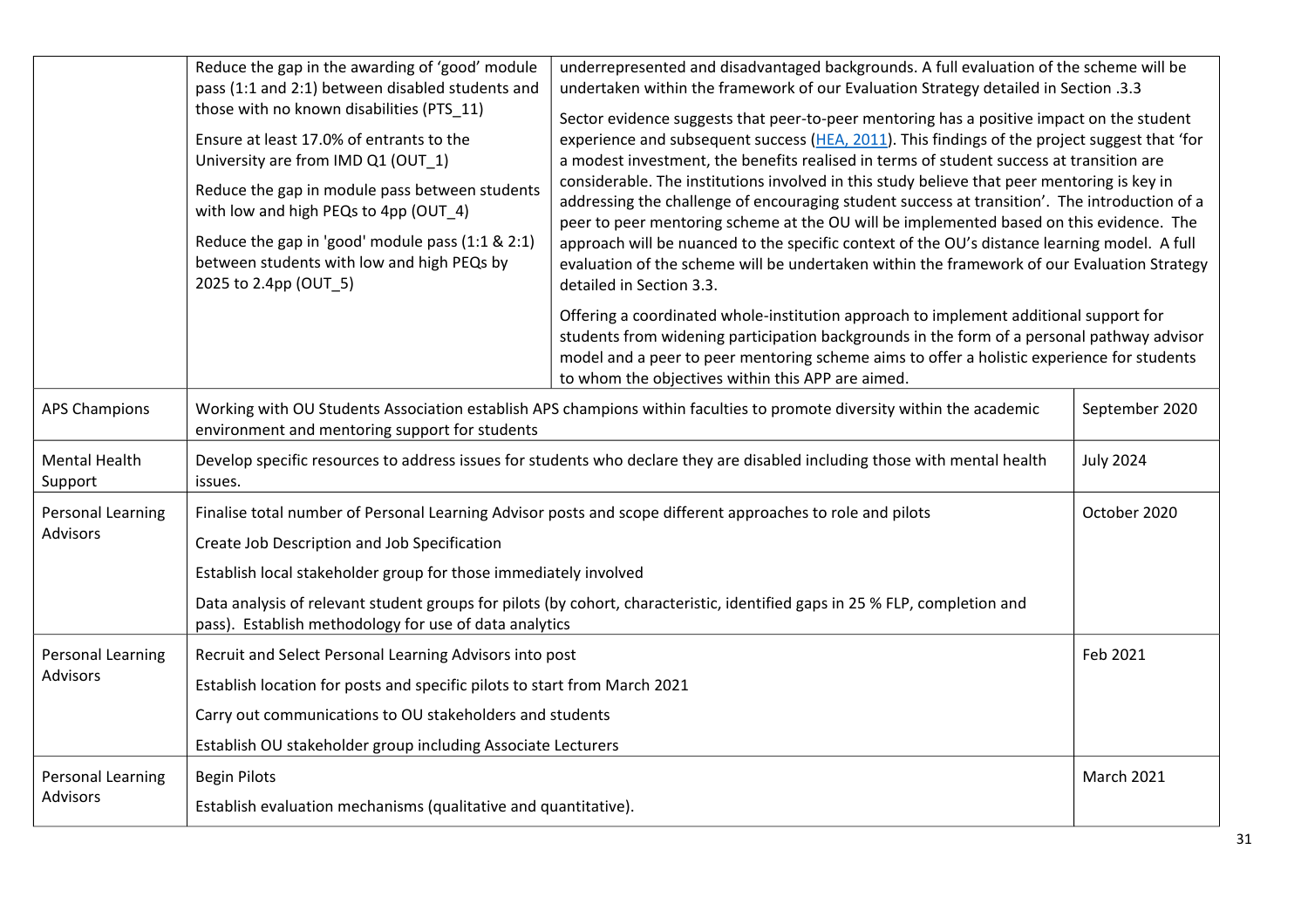|                                      | Review progress of data analytics                                                           |                  |
|--------------------------------------|---------------------------------------------------------------------------------------------|------------------|
| Personal Learning                    | Evaluate pilots to date and review roles and undertake enhancements or amendments to pilots | <b>July 2021</b> |
| <b>Advisors</b>                      | Undertake student consultation                                                              |                  |
|                                      | Undertake impact assessment through data analytics and analysis                             |                  |
|                                      | Check evaluation mechanisms and improve                                                     |                  |
|                                      | Obtain Associate Lecturer feedback on pilots                                                |                  |
|                                      | Review impact on cohorts and implement plans for forthcoming year (is it reducing the gap)  |                  |
| Personal Learning                    | Implement any developments to pilots                                                        | October 2021     |
| <b>Advisors</b>                      | Establish student feedback mechanisms based on student consultation                         |                  |
| Personal Learning                    | Evaluate pilots to date and review roles and undertake enhancements or amendments to pilots | April 2022       |
| <b>Advisors</b>                      | Undertake impact assessment through data analytics and analysis                             |                  |
| Personal Learning                    | Undertake student and Associate Lecturer consultation                                       | <b>July 2022</b> |
| <b>Advisors</b>                      | Review stakeholders and consult                                                             |                  |
|                                      | Review pilots and undertake enhancement/amendments to pilots                                |                  |
|                                      | Review impact on cohorts and implement plans for forthcoming year (is it reducing the gap)  |                  |
| Personal Learning<br><b>Advisors</b> | Implement any developments to pilots                                                        | October 2022     |
| Personal Learning                    | Evaluate pilots to date and review roles and undertake enhancements or amendments to pilots | April 2023       |
| <b>Advisors</b>                      | Undertake impact assessment through data analytics and analysis                             |                  |
| Personal Learning                    | Undertake student consultation                                                              | <b>July 2023</b> |
| <b>Advisors</b>                      | Review pilots and establish final role for implementation across service                    |                  |
|                                      | Develop new role-pilots cease - business as usual to Aug 25                                 |                  |
|                                      | Review impact on cohorts and implement plans for forthcoming year (is it reducing the gap)  |                  |
| Personal Learning                    | Implement new role across service as Personal Learning Advisor                              | October 2023     |
| <b>Advisors</b>                      | Establish ongoing evaluation mechanisms and dashboard for real time analytics               |                  |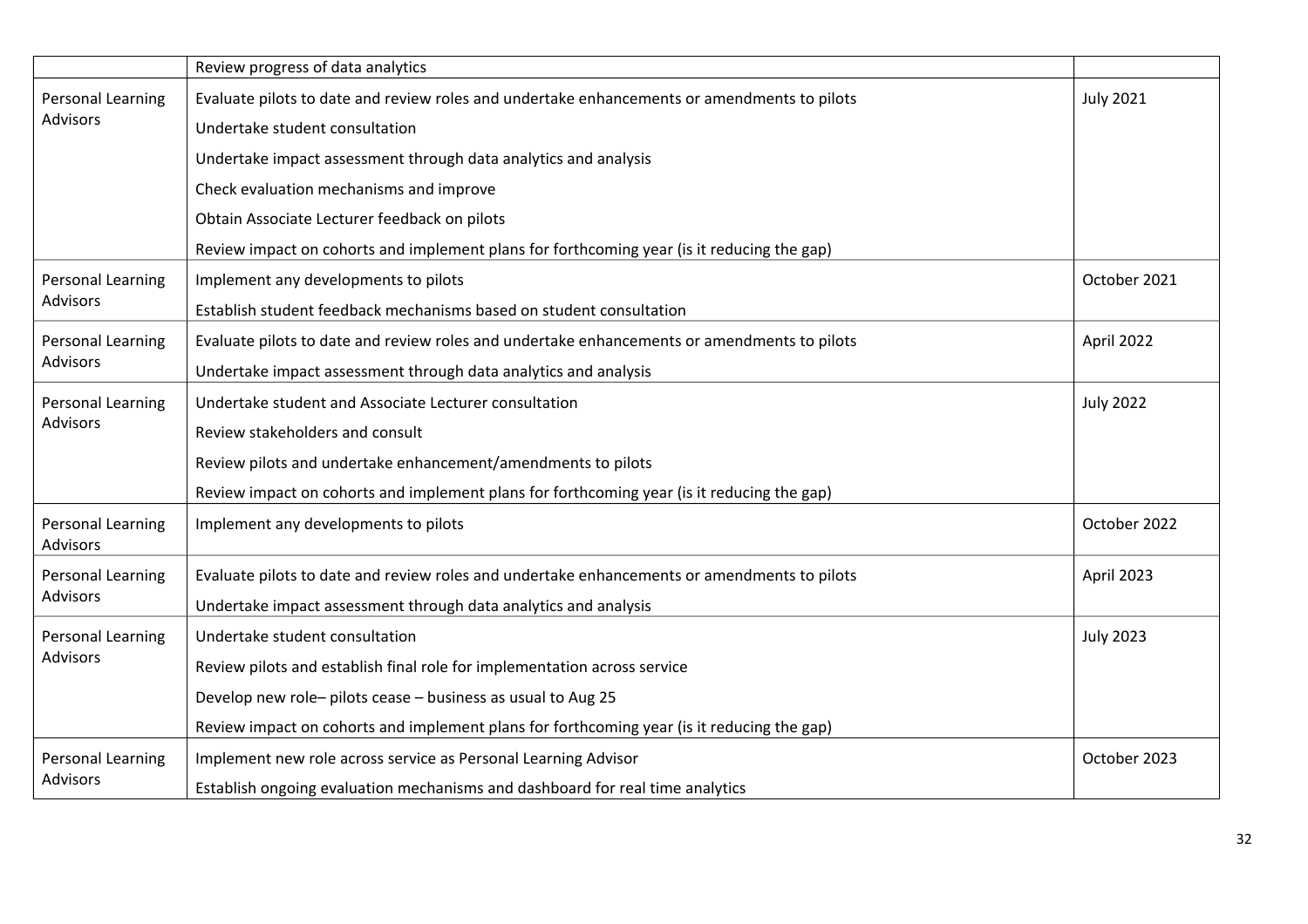| <b>Personal Learning</b>             | Evaluate data                                                                                                                                                                                                                                                                                                                                                                                                                                                                                                                                                                                                                                                                           | April 2024       |
|--------------------------------------|-----------------------------------------------------------------------------------------------------------------------------------------------------------------------------------------------------------------------------------------------------------------------------------------------------------------------------------------------------------------------------------------------------------------------------------------------------------------------------------------------------------------------------------------------------------------------------------------------------------------------------------------------------------------------------------------|------------------|
| <b>Advisors</b>                      | Student and Associate Lecturer consultation                                                                                                                                                                                                                                                                                                                                                                                                                                                                                                                                                                                                                                             |                  |
|                                      | Undertake impact assessment through data analytics and analysis                                                                                                                                                                                                                                                                                                                                                                                                                                                                                                                                                                                                                         |                  |
| Personal Learning<br>Advisors        | Review impact on cohorts and implement plans for forthcoming year (is it reducing the gap)                                                                                                                                                                                                                                                                                                                                                                                                                                                                                                                                                                                              | <b>July 2024</b> |
| Personal Learning<br><b>Advisors</b> | Maintain Personal Learning Advisor role as business as usual<br>Ongoing evaluation mechanisms and dashboard for real time analytics                                                                                                                                                                                                                                                                                                                                                                                                                                                                                                                                                     | October 2024     |
|                                      |                                                                                                                                                                                                                                                                                                                                                                                                                                                                                                                                                                                                                                                                                         |                  |
| Personal Learning<br><b>Advisors</b> | Evaluate data                                                                                                                                                                                                                                                                                                                                                                                                                                                                                                                                                                                                                                                                           | April 2025       |
|                                      | Student and AL consultation                                                                                                                                                                                                                                                                                                                                                                                                                                                                                                                                                                                                                                                             |                  |
|                                      | Undertake impact assessment through data analytics and analysis                                                                                                                                                                                                                                                                                                                                                                                                                                                                                                                                                                                                                         |                  |
|                                      | Review impact on cohorts and implement plans for forthcoming year (is it reducing the gap)                                                                                                                                                                                                                                                                                                                                                                                                                                                                                                                                                                                              |                  |
| <b>Personal Learning</b><br>Advisors | Final analysis and report and establish business as usual post Aug 25                                                                                                                                                                                                                                                                                                                                                                                                                                                                                                                                                                                                                   | Aug 2025         |
| Peer Mentoring                       | Evaluate the impact of the FASS peer-to-peer mentoring pilot (October 2020, with around 5000 new students being provided<br>with a student mentor who is in their second year of study, via an online, one-to-one communication channel), with a view<br>to rolling out the model to other faculties. This is a 3-year pilot, the initial impact of which is not likely to be evidenced until<br>the middle of the second year (evaluating year 1 retention-on-module and assignment submission metrics), and full impact in<br>the middle of year 3 (evaluating year 1 progress, of students to the next module, and year 2 retention-on-module and<br>assignment submission metrics). | October 2020     |
| Peer Mentoring                       | It is proposed that the approach be expanded to other faculties and the numbers of mentored students significantly<br>increased as a result of the pilot (and this could happen as soon as year 3 if there is significant positive results in year 1), and<br>this has been written into the FASS project and procurement plan.                                                                                                                                                                                                                                                                                                                                                         | 2022 and beyond  |
| Peer Mentoring                       | Enhancing existing training and guidance for mentors (used successfully on 2 small pilots in FASS) which comprises:                                                                                                                                                                                                                                                                                                                                                                                                                                                                                                                                                                     | September 2020   |
|                                      | Documentation which advises on the details of the role, boundaries, expectations of both mentors and mentees<br>A mentor 'agreement' which needs to be completed and signed as evidence of agreement to the role and associated<br>boundaries and expectations<br>An online, trackable training resource in the form of a scenario-based quiz which enables mentors to identify when<br>to                                                                                                                                                                                                                                                                                              |                  |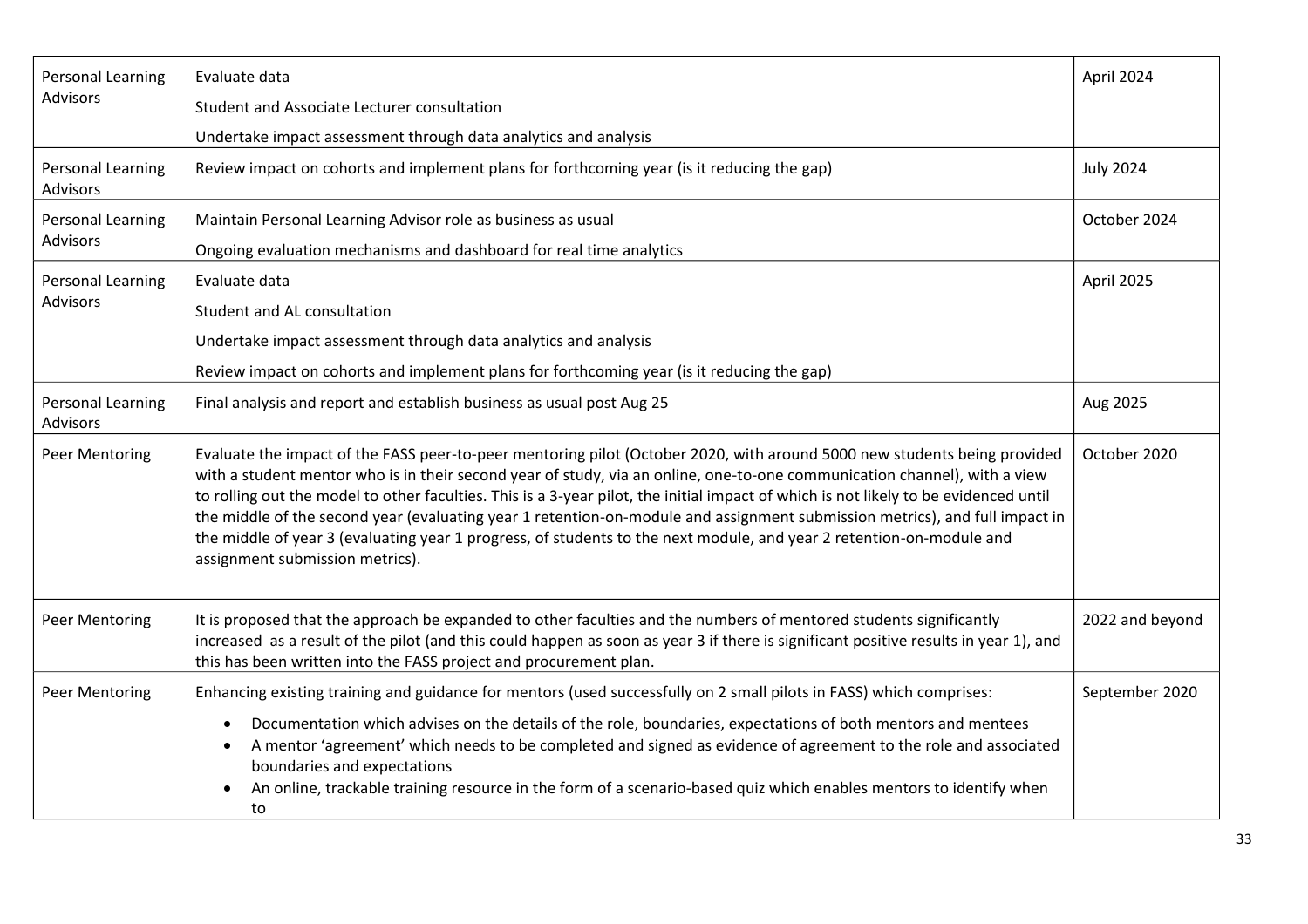|                                                                                                                    | Feel it is appropriate to answer a query from a mentee direct,<br>$\bullet$<br>when to signpost additional resource, and/or<br>when to re-direct or refer for more specific or tailored guidance.<br>FAQs and referral routes for tailored advice to individual mentors as and when required<br>The opportunity to communicate with other mentors (hopefully) via a forum                                                                                                                                                                                                                                                                                                                                                                                                                                 |  |                  |
|--------------------------------------------------------------------------------------------------------------------|-----------------------------------------------------------------------------------------------------------------------------------------------------------------------------------------------------------------------------------------------------------------------------------------------------------------------------------------------------------------------------------------------------------------------------------------------------------------------------------------------------------------------------------------------------------------------------------------------------------------------------------------------------------------------------------------------------------------------------------------------------------------------------------------------------------|--|------------------|
| Peer Mentoring                                                                                                     | Developing existing training and guidance within the project from one cohort to the next, as lessons are learned in each<br>iteration of the scheme.                                                                                                                                                                                                                                                                                                                                                                                                                                                                                                                                                                                                                                                      |  | <b>June 2021</b> |
| Peer Mentoring                                                                                                     | Led by FASS on behalf of PV-S:<br>Discussion, consultation and development, working across the university to refine and define peer mentor/buddy roles,<br>based on the experience of pilots and schemes in the OU and, where appropriate, scoping and sourcing expertise from other<br>institutions. This includes<br>Auditing existing mentoring/buddying schemes already in place across the OU (led by the FASS example above)<br>$\bullet$<br>Identifying and applying the difference between the mentor role in different schemes and developing roles to suit<br>(i.e. one-to-one, one-to-many, and many-to-many)                                                                                                                                                                                  |  | 2020             |
|                                                                                                                    | Developing ideas for best practice, harnessing information and lessons learned from other schemes, in terms of operating<br>one-to-one, one-to-many, and many-to-many schemes and disseminating this across the OU with an accessible central point<br>for guidance and development                                                                                                                                                                                                                                                                                                                                                                                                                                                                                                                       |  |                  |
| Strategic priority<br>6:<br>Personal and<br>professional<br>outcomes<br>(learning, career<br>and personal<br>gain) | Reduce the gap in progression to higher skilled employment/further study<br>The CES have always adopted an inclusive approach to supporting<br>students in terms of employability, aimed at all students whatever<br>between<br>their background. In order to meet the objectives in this APP, this<br>Black and White students (PTP_1)<br>approach will be tailored to specifically provide opportunities and<br>Mental health conditions and those with no known disabilities<br>support for the students identified as experiencing gaps in<br>$(PTP_2)$<br>progression to higher skilled employment or further study<br>Disabled students and those with no known disabilities (PTP_3)<br>compared to other students.<br>Students within IMD Q1 and IMD Q5 (PTP_4)<br>BAME and White students (PTP 5) |  |                  |
| Career<br>registration                                                                                             | Review existing materials to support students for whom there is a gap in attainment. Update for target groups. Market to<br>encourage further engagement. Seek student evaluative feedback to inform methodology, topics, approach, resources.                                                                                                                                                                                                                                                                                                                                                                                                                                                                                                                                                            |  | <b>July 2020</b> |
| Career<br>registration                                                                                             | In developing Achieving Your Goals pilot findings, create diagnostic tool to enhance student access to appropriate progression<br>support. Develop resources around neurodiversity for students and to support staff in engagement techniques both online and<br>in 1:many and 1:1 interactions. Roll-out to SRSCs. Ensure that guidance and processes for students engaging with CES face-to-                                                                                                                                                                                                                                                                                                                                                                                                            |  | <b>July 2021</b> |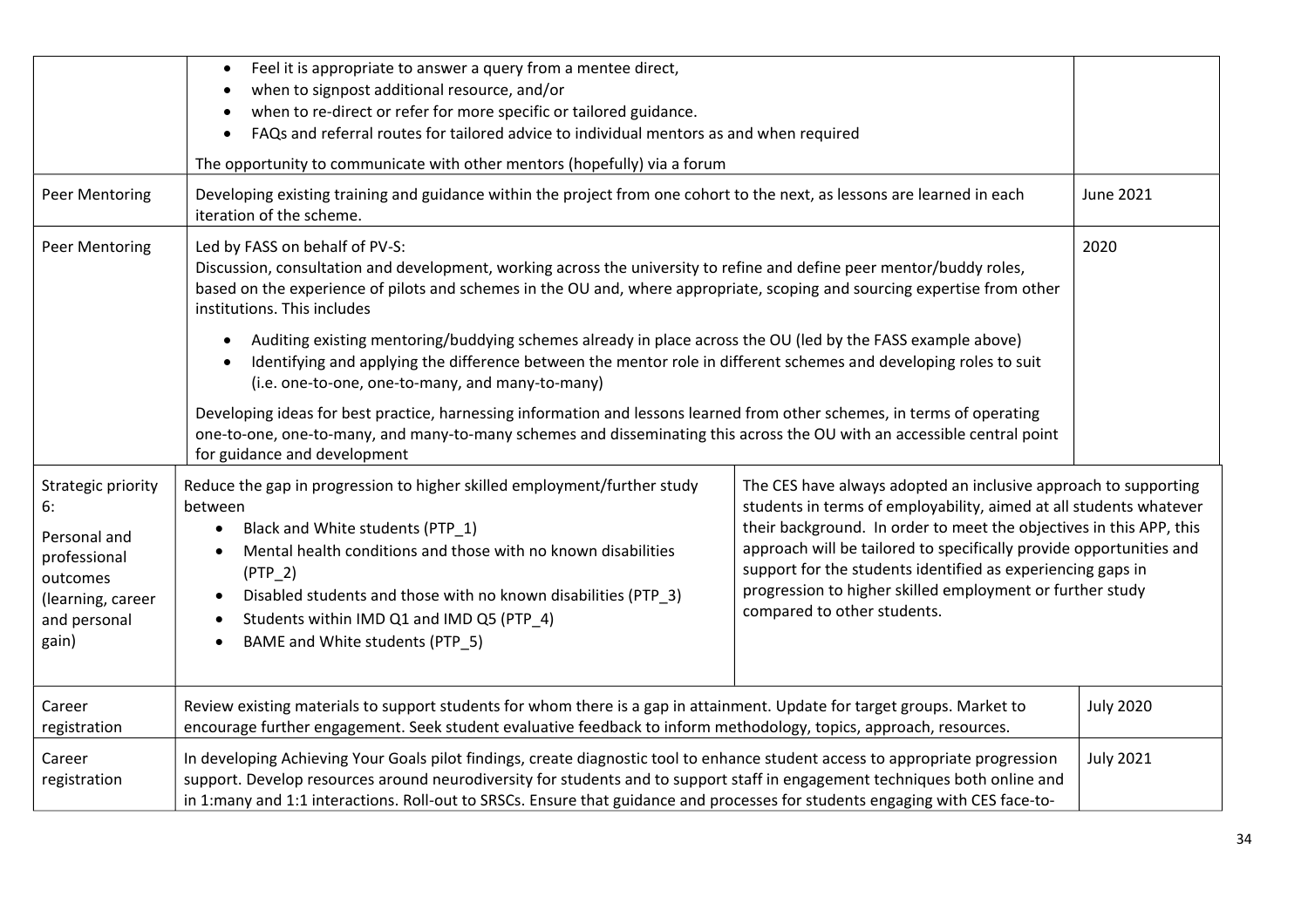|                        | face and online are transparent and tailored to the needs of specific groups. Develop customised resources to support students<br>into further study in collaboration with curriculum areas and professional bodies. Target marketing. Review.                                                                                                                                        |                  |
|------------------------|---------------------------------------------------------------------------------------------------------------------------------------------------------------------------------------------------------------------------------------------------------------------------------------------------------------------------------------------------------------------------------------|------------------|
| Career<br>registration | Create case studies/personas to demonstrate benefit of resources to specific groups in collaboration with BOSS and OUSA.<br>Increase integration of bite-size resources into Subject Sites through curriculum discussion. Measure engagement and collect<br>feedback. Increase engagement with the diagnostic tool by 20% Further target groups whose engagement increases the least. | <b>July 2022</b> |
| Career<br>registration | Refresh existing resources and create new resources to support groups where outcomes in GO/EQS show lower progression<br>into skilled employment or further study. Work to increase response rates in GO/EQS. Also use data on student engagement to<br>inform and tailor marketing for resources/student facing sites.                                                               | <b>July 2023</b> |
| Career<br>registration | Increase engagement with diagnostic tool by specific groups by 10% using data from registration activities to inform approach                                                                                                                                                                                                                                                         | <b>July 2024</b> |
| Career<br>registration | Increase engagement with resources by a further 5% again using data and previous engagement to inform                                                                                                                                                                                                                                                                                 | <b>July 2025</b> |
| Employer<br>Engagement | Increase attendance by students and employers at OU Online TalentConnect career fairs including integrating support for<br>specific groups into the fairs                                                                                                                                                                                                                             | <b>July 2021</b> |
| Employer<br>Engagement | Review face-to-face Insight days with employers to increase opportunities for students in target groups. Implement 12mth<br>longitudinal survey to measure long term gains. Create case studies to further increase engagement.                                                                                                                                                       | <b>July 2022</b> |
| Employer<br>Engagement | Develop a mock video interview service for students to support them to develop their interview and self-reflection skills and<br>receive constructive feedback from employers. Develop a two-stage process involving initial feedback from Careers Consultant.                                                                                                                        | <b>July 2023</b> |
| Employer<br>Engagement | Develop materials for employers to better understand the strengths of those students who declare they are disabled, how to<br>proactively attract and recruit them and the adaptive arrangements useful for supporting them in the workplace.                                                                                                                                         | <b>July 2024</b> |
| Employer<br>Engagement | Make available Virtual Insight days using Ivent Technology to make experiences available for those who cannot attend in<br>person.                                                                                                                                                                                                                                                    | <b>July 2025</b> |
| Employer<br>Engagement | Provision of targeted and virtual placement opportunities, supporting employers to engage with talent from underrepresented<br>and disadvantaged groups.                                                                                                                                                                                                                              | <b>July 2025</b> |

**Table 24** *Table linking strategic aims to pathways of change*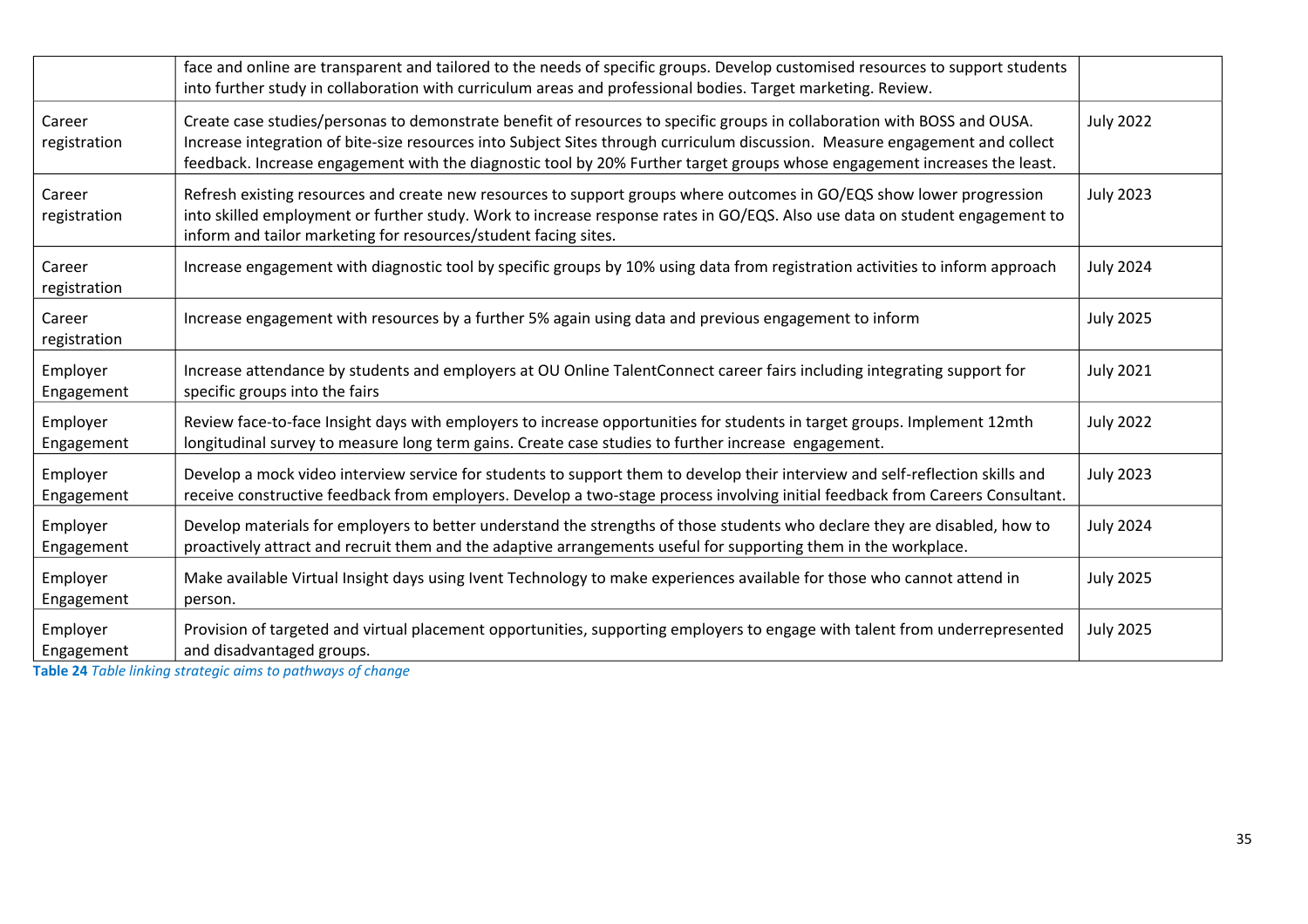In order to deliver these strategic priorities a Centre for Access, Participation and Success will be established within the Office of the Pro-Vice-Chancellor for Students (PVC-S) by July 2020. This Centre will provide the strategic direction and oversight of the delivery of the APP but will be a cross-institutional group made up from new roles (identified below) which are to be embedded across the University. These roles will be responsible for ensuring the effective delivery of our APP commitments. It will include resource to support effective monitoring and evaluation of APP interventions through the Theory of Change model. APS leads will provide the direction to deliver the APP to the strategic priorities, working within faculties and units to support delivery objectives. Support for dedicated resource within faculties will be allocated to implement the strategic objectives, reporting into the Centre for APS and embedding initiatives into unit business plans and the quality monitoring and enhancement (QME) process. Data analysts will provide dedicated support to monitor progress against targets and explore the data in relation to the drivers behind inequitable outcomes, with a view to targeting specific attention on particular aspects of our provision. This will include providing more nuanced faculty and discipline level data. A data dashboard currently in development will enable faculty level ownership of all APS data, filtered by student characteristic and at nation, institution, faculty, discipline, Board of Study, qualification and module level. The current project plan suggests this dashboard will be available by September 2020.

#### **3.1.5 Alignment with Institutional Strategies**

The key strategic priority for the OU is student success (Figure 3). It is through our scale, reach and ability to support students to succeed, that we are able to achieve our positive impact on society and the economy. This includes:

- Understanding our students' study goals and ensuring they get onto the right study path at the right level
- Supporting our students to successfully progress through and complete their chosen module(s) or qualification
- Delivering a high quality and flexible student experience with high levels of student satisfaction
- Supporting students to achieve positive career and personal development outcomes

The focus on student success is underpinned by a set of related objectives, which together will achieve the overall vision:

- Delivering excellent teaching and research to enhance our distinctiveness, reputation and, above all, student success
- Enhancing our future growth and sustainability by diversifying our reach and sources of income and managing and challenging our cost base
- Investing in technology that enables success both student-facing technology and our own internal systems
- Fostering a dynamic and inclusive culture by investing in staff to recognise and maximise their contribution to our success.

Table 25 below presents our institutional student success KPIs and how they align with our APP strategic objectives and aims.



*Figure 3 Student success priorities*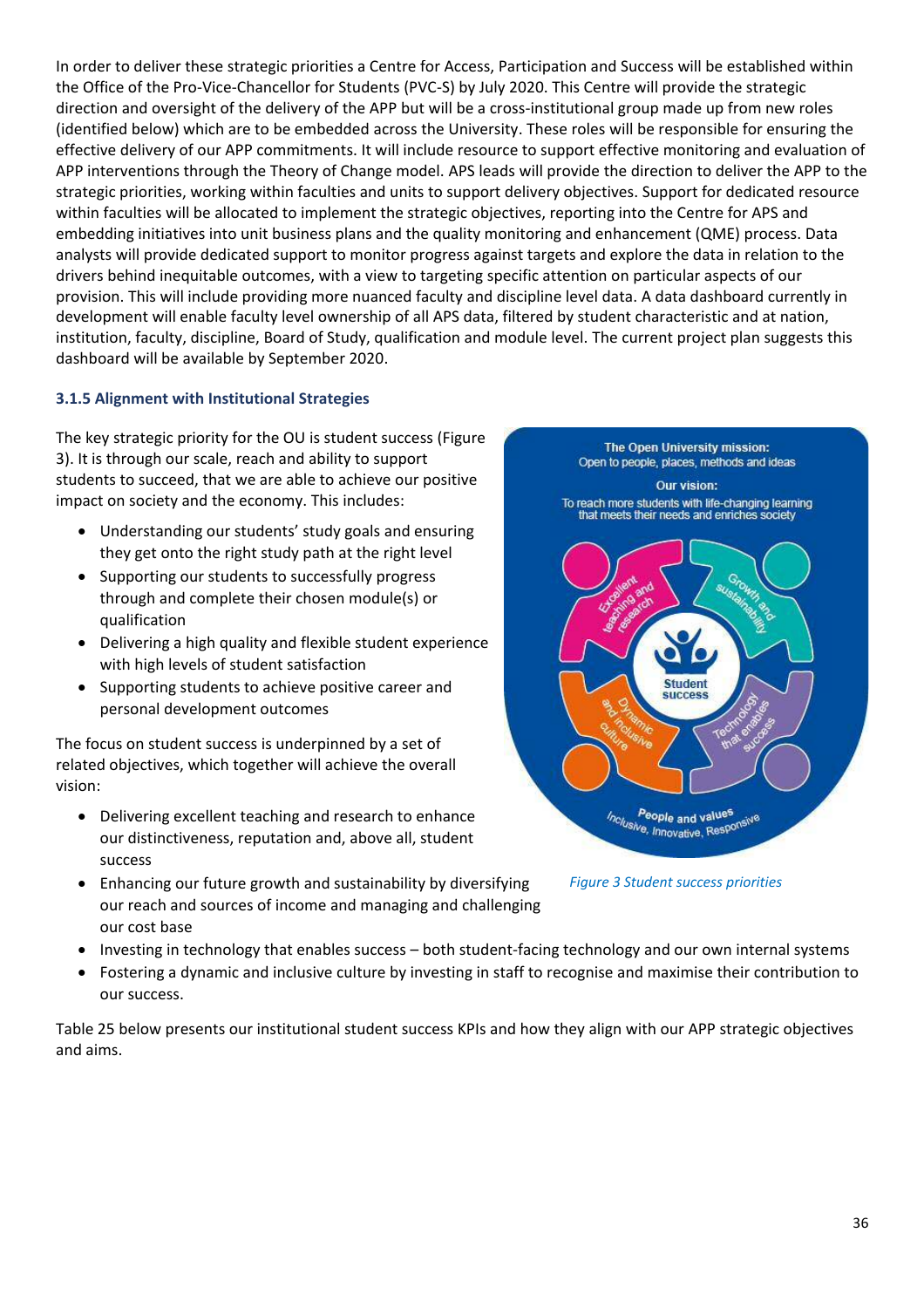| <b>Institutional KPIs</b>                                                                                                                                                                                      | Aligned to the following APP strategic<br>objectives                                                                                                                                                                                                                                                                                                             | <b>Evidence by specific</b><br><b>APP</b> aims                                                                                                      |
|----------------------------------------------------------------------------------------------------------------------------------------------------------------------------------------------------------------|------------------------------------------------------------------------------------------------------------------------------------------------------------------------------------------------------------------------------------------------------------------------------------------------------------------------------------------------------------------|-----------------------------------------------------------------------------------------------------------------------------------------------------|
| Increase the proportion of students<br>succeeding in OU study particularly<br>focusing on:<br>Module pass rate<br>Module return rate                                                                           | Reduce the gap in the awarding of module pass<br>between:<br>Black and White students (PTS_1)<br>Disabled students and those with no<br>known disabilities (PTS_3)<br>Students within IMD Q1 and IMD Q5<br>(PTS 4)<br>Students with mental health difficulties<br>and those with no known disabilities<br>(PTS <sub>5</sub> )<br>BAME and White students (PTS_7) | Reduction in the gap in<br>the awarding of module<br>pass                                                                                           |
| Reduce the retention gap between<br>Black, Asian and Minority Ethnic<br>(BAME) students and White<br>students, for any cohort, from<br>registration to qualification<br><b>(Equality and Diversity Scheme)</b> | Reduce the gap in the awarding of module pass<br>between:<br>Black and White students (PTS 1)<br>$\bullet$<br>BAME and White students (PTS_7)                                                                                                                                                                                                                    | Reduction in the gap in<br>the awarding of module<br>pass (leading to<br>increase in the number<br>of students progressing<br>to their next module) |
| Reduce the degree awarding gap<br>between BAME students and White<br>students (Equality and Diversity<br>Scheme)                                                                                               | Reduce the gap in the awarding of 'good'<br>module pass (1:1 and 2:1) between:<br>Black and White students (PTS_2)<br>$\bullet$<br>Asian and White students (PTS_6)<br>BAME and White students (PTS_9)                                                                                                                                                           | Reduction in the gap in<br>the awarding of good<br>module pass (1:1 & 2:1)                                                                          |

**Table 25** *Institutional strategic plan*

PVC-S has ultimate responsibility for:

- APS
- Teaching Excellence and Student Outcomes Framework (TEF)
- QME
- Enhanced Employability and Career Progression (EECP)
- Curriculum Innovation
- Assessment
- Student Voice

This provides the structure to enable collaborative working and alignment across each of these areas, enabling impact across the whole institution.

#### **3.1.6 Equality, Diversity and Inclusion**

PVC-S has overall accountability for the student-facing objectives within the University's Equality Scheme. The APS team are embedded within PVC-S and work closely with the Equality, Diversity and Inclusion (EDI) team to align their objectives, measures and approaches to reducing inequitable outcomes for under-represented groups and those from disadvantaged backgrounds. Student-facing objectives within the OU's Equality Scheme 2018-22 align to the APP:

- Reduce the retention gap between BAME and White students
- Reduce the degree awarding gap between BAME and White students, to be in line with the sector average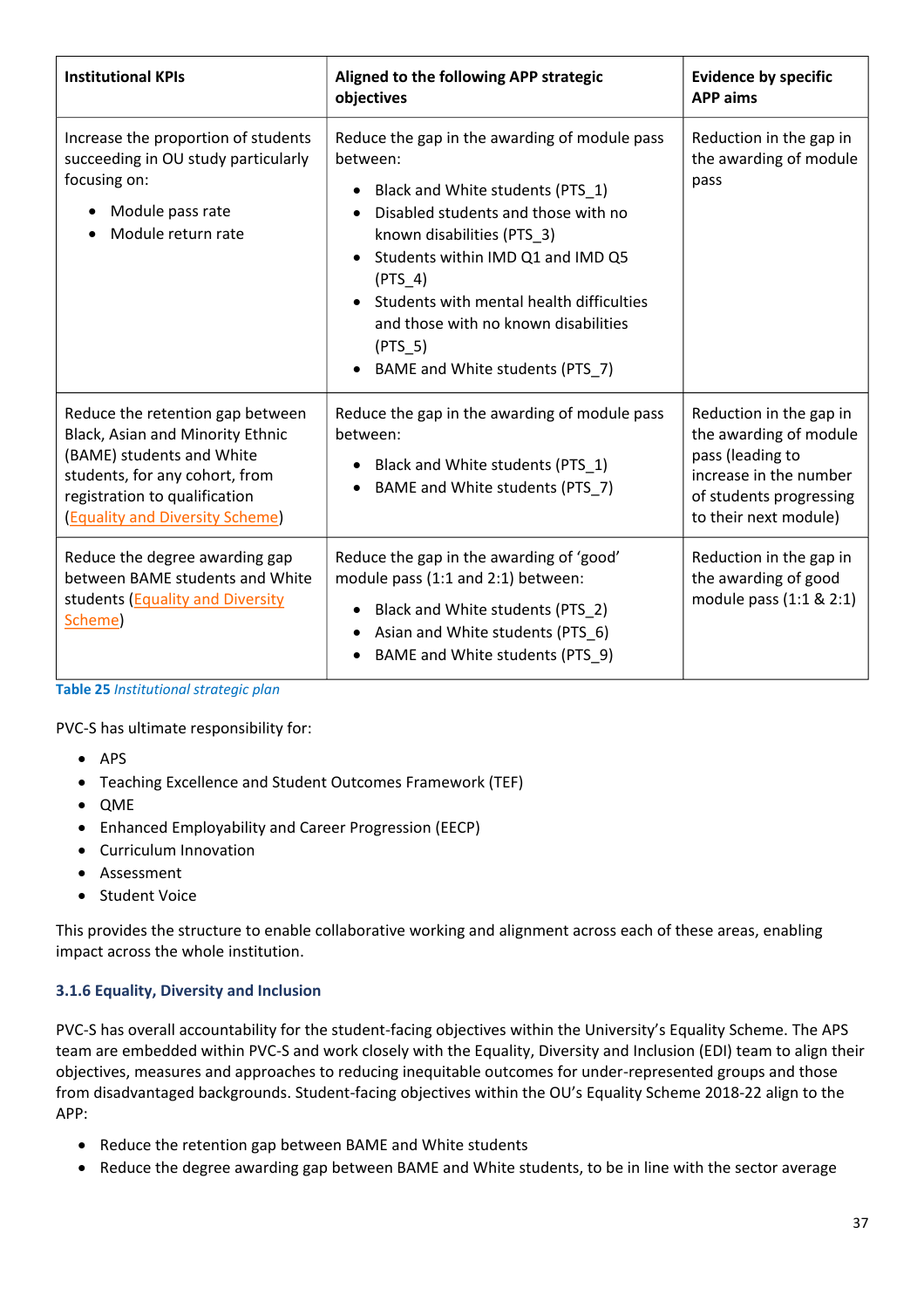Staff facing objectives also contribute to the success of our students and include:

- Improve the representation of disabled, BAME and female staff in senior roles
- Improve line managers' capability to recruit, manage and develop diverse teams

The APS team also supports the development of the University's submission to the Race Equality Charter (REC) and similar quality marks. Through the hosting of joint workshops, the EDI and APS teams work to support all areas of the University to embed APS and EDI objectives within unit business plans and the monitoring of outcomes. EDI champions work within each faculty and an academic lead represents both EDI and APS objectives within their role. The EDI Steering Group (EDISG), chaired by the Pro-Vice-Chancellor (Students), oversees the institution's responsibilities for EDI. The Senior Diversity, Inclusion and Wellbeing Manager is represented on the institution's APSSG to ensure alignment with EDI and APS strategies.

#### **3.1.7 Academic Strategy**

The OU's mission to be 'open to all' informs all our policies and statements. APS provides one of several pillars within the University's [Academic Strategy](http://www.open.ac.uk/about/main/sites/www.open.ac.uk.about.main/files/files/academic-strategy-2017.pdf) to ensure its six aims, presented in Figure 4 can be realised.



*Figure 4 Six aims for enhancing our Academic Excellence through our Teaching & Learning, Research & Scholarship and External Engagement*

#### **3.1.8 Employability and Career Progression**

EECP is an institutional programme focussed on embedding employability across the institution. This is delivered via a Student Employability Strategy which is tracked at institutional level via key performance indicators, measuring positive impact of OU study on student career and personal goals. The work focusses on three main areas:

- Student engagement and support
- Embedding employability in the curriculum
- Deepening employer engagement

These activities are being developed in close collaboration with CES and are designed to ensure a positive impact across the University and support the needs of all the groups identified in the APP.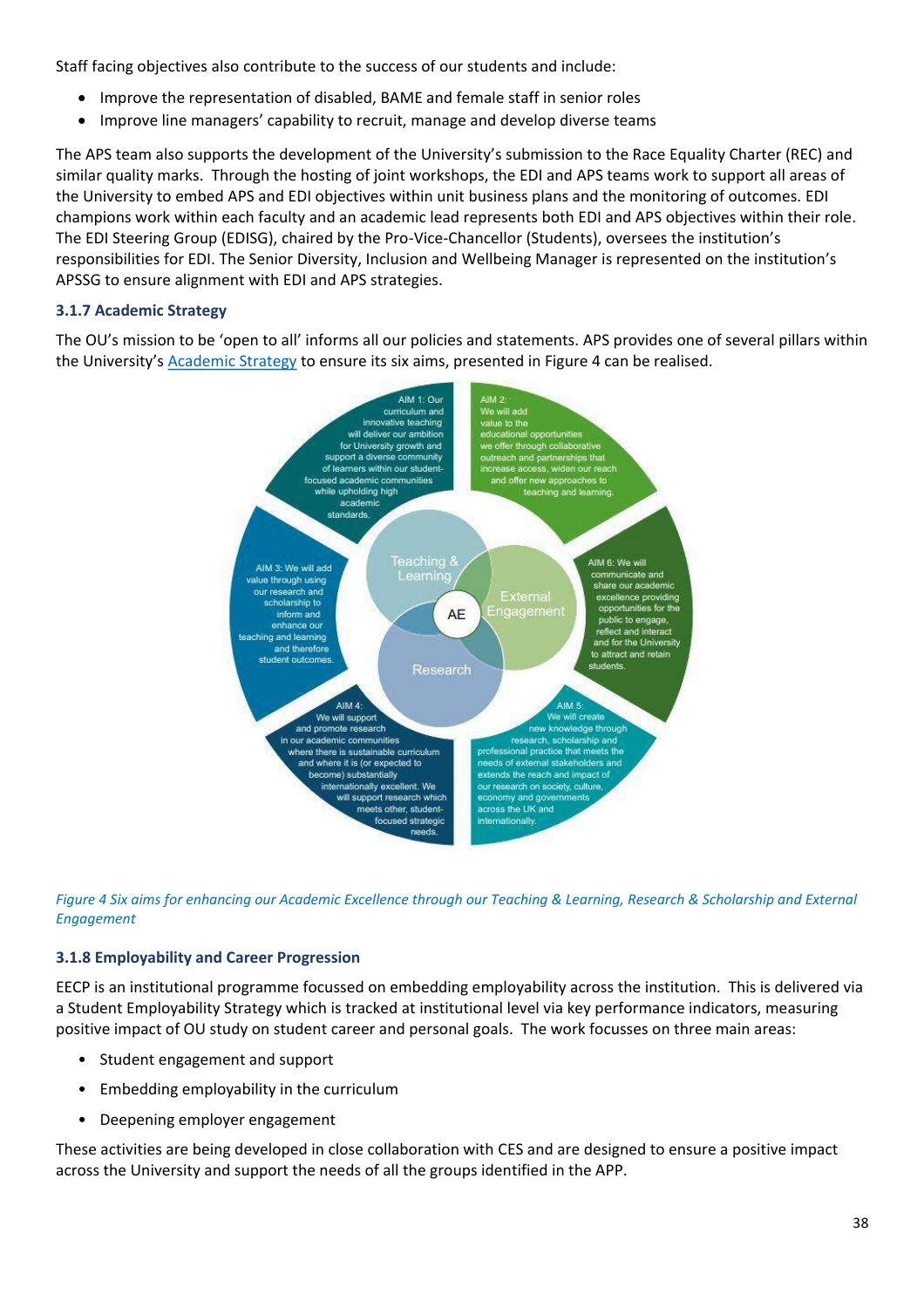CES is designed for our unique student population. The approach has been to integrate support for all students across our delivery whilst at the same time recognising that some students will need additional resources. Rather than these resources being separated out they are integrated at key points where students might need to access them. The careers website for students also includes resources on the disclosure of a disability to employers; these resources are part of a section on job hunting for all students as well as being referred to in a separate section focussed on equality and diversity.

We recognise the need for customised resources to support different groups of students and to this end have incorporated two Careers and Employability Consultants with specific responsibility for diversity into the design of the service. These staff have a responsibility for leading the development of resources via forums, webinars and online materials as well as training colleagues across the service to be able to respond to queries from any student.

Following the approval of this APP, the CES team will explore nuanced activity in order to address gaps in the progression to higher skilled employment and further study for particularly groups of students, specifically those who are Black and disabled by 2022.

#### **3.1.9 SiSE**

The OU's ambition to be open to all includes those students in secure environments. Our current provision is spread over 150 prisons and 50 secure hospital units. We offer a wide range of qualifications. Most students who begin their OU studies whilst in a secure environment, start with studying an Access module.

Our curriculum offer within secure environments has specially adapted delivery formats to support those who do not have access to the internet. These materials can also be used by students who are serving community sentences and are subject to legal restrictions and conditions.

The OU has a Memorandum of Understanding with the Ministry of Justice (MOJ) which is reviewed annually, and the Prison Service Instruction also references the OU as a distance learning provider.

#### **3.1.10 Student Mental Health and Wellbeing Strategy**

A Student Mental Health and Wellbeing Strategy is being developed to provide the strategic direction for the University to support students' mental health and wellbeing. A working group oversees the development of the strategy which is due to be approved through the University's formal governance structure in 2020.

#### **3.1.11 Accessibility**

The University's [Accessibility Policy](https://help.open.ac.uk/documents/policies/accessibility/files/42/student-accessibility-policy.pdf) 'sets out our commitment to supporting all of our students in ways that effectively meet their needs'. It defines the principles the OU will follow in order to:

- Promote an inclusive environment
- Ensure proactive and responsive processes and procedures
- Enable effective communication

The University has also created a [general accessibility statement](http://www.open.ac.uk/about/main/strategy-and-policies/policies-and-statements/website-accessibility-open-university) in line with Government Digital Service recommended standards and the Public Sector Digital Accessibility Regulations. This incorporates a clear and accessible feedback mechanism. We have undertaken a proof of concept audit of several University web pages with a third-party provider and we are now considering how to take this forward.

Over the past decade, the Securing Greater Accessibility (SeGA) initiative, based in the Institution of Educational Technology, has been developed to ensure a pan-university approach to tackle both technical and pedagogical accessibility issues. SeGA manages a network of Accessibility Coordinators, who provide guidance and share good practice within each faculty, and Accessibility Champions who work to ensure accessibility is considered in all relevant units, including the library, IT services, and marketing. APS and PVC-S are represented on the SeGA Coordination Group, which is the forum for strategic discussion of accessibility issues across the university.

#### <span id="page-38-0"></span>**3.2 Student Consultation**

The development of the APP aligns with the development of a new University-wide APS Strategy. This strategy was approved by the University's Senate in June 2019 and formally launched in September 2019. An OU Students Association Senate Reference Group scrutinise and comment on all papers, strategies and policies that are presented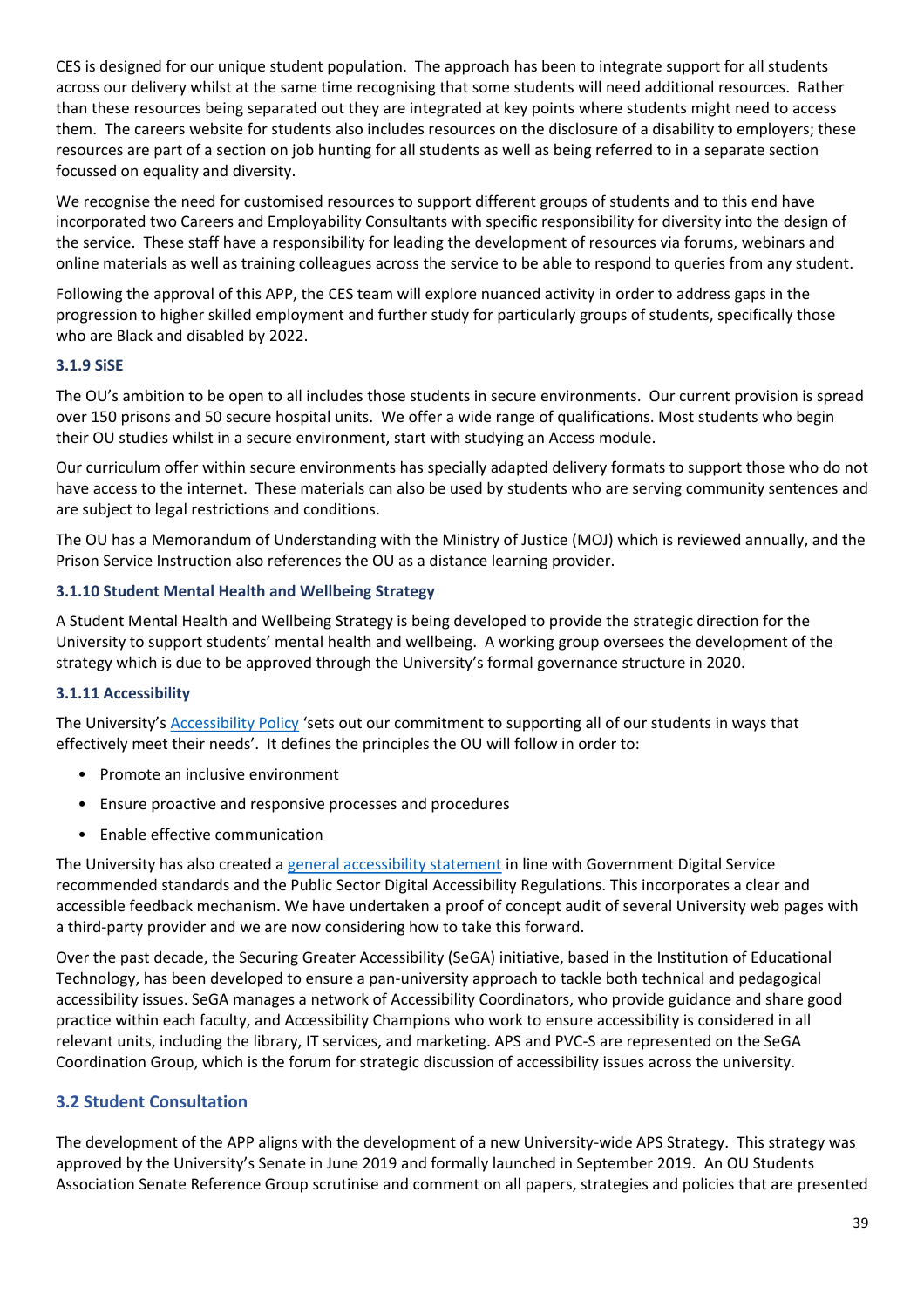to Senate and an OU Students Association representative is also a full member of Senate and the University's Council, which has had full oversight of the development of the APP and approval of its submission to the OfS. The APS strategy aligns with the APP objectives to remove inequalities in access and participation in HE across the four nations of the UK, within which the University operates. In addition to scrutiny through the formal governance and management structures, the APP and APS Strategy have been developed in consultation with students, through the University's online Student Consultative Forum. The forum consists of approximately 300 student volunteers from a range of backgrounds and is used by the University to seek student views on a range of strategic and operational priorities.

OU students often have competing priorities in terms of study, work and caring responsibilities and we therefore have a duty of care not to impose too many additional requests that may impact upon their ability to receive a positive study experience. The adopted approach enabled the student voice to be represented through the development of the APP and will continue to be represented through the implementation phase of the APP.

Participants in the consultation were provided with background information relating to inequalities in HE and were asked for their views about how the OU could improve learning and career outcomes for students identified as under-represented or disadvantaged. Students were asked to comment in relation to:

- Fees and funding
- Curriculum choices
- Accessibility and inclusion in curriculum design
- Advice and guidance at the start of your studies
- Teaching and student support
- Learning communities and networks

The findings from the consultation were consolidated and a response submitted to the forum in the form of 'You said, we did' in relation to developing the strategic priorities within the strategy and APP. The feedback specifically related to the action that University could take to address some of the issues for different groups of students. These have been included within the overall student success priorities in the PVC-Students' portfolio:

- Student communication
- Supported open entry
- Flexible study intensity

and have been manifested through specific initiatives within the Office of the PVC-S. These initiatives are implemented through business as usual activity and identified as discrete initiatives to be offset against the University's higher fee income:

- Recording of tutorials
- Assessment
- Support for students with mental health conditions
- Support for progression
- Personal pathway advisers
- Peer to peer mentoring

Student representatives are embedded within institutional structures and processes and reflect the diversity of our student body. Feedback, following the initial consultation was received through these established institutional structures. Students have had the opportunity to express their views about the content of the plan through their representatives on formal University committees namely:

- Student Experience Committee
- Education Committee
- Senate

Views have also been elicited as part of a series of APP presentations across the University faculty Boards of Study, teaching committees and the APS Steering Group. Student representatives are members of these groups.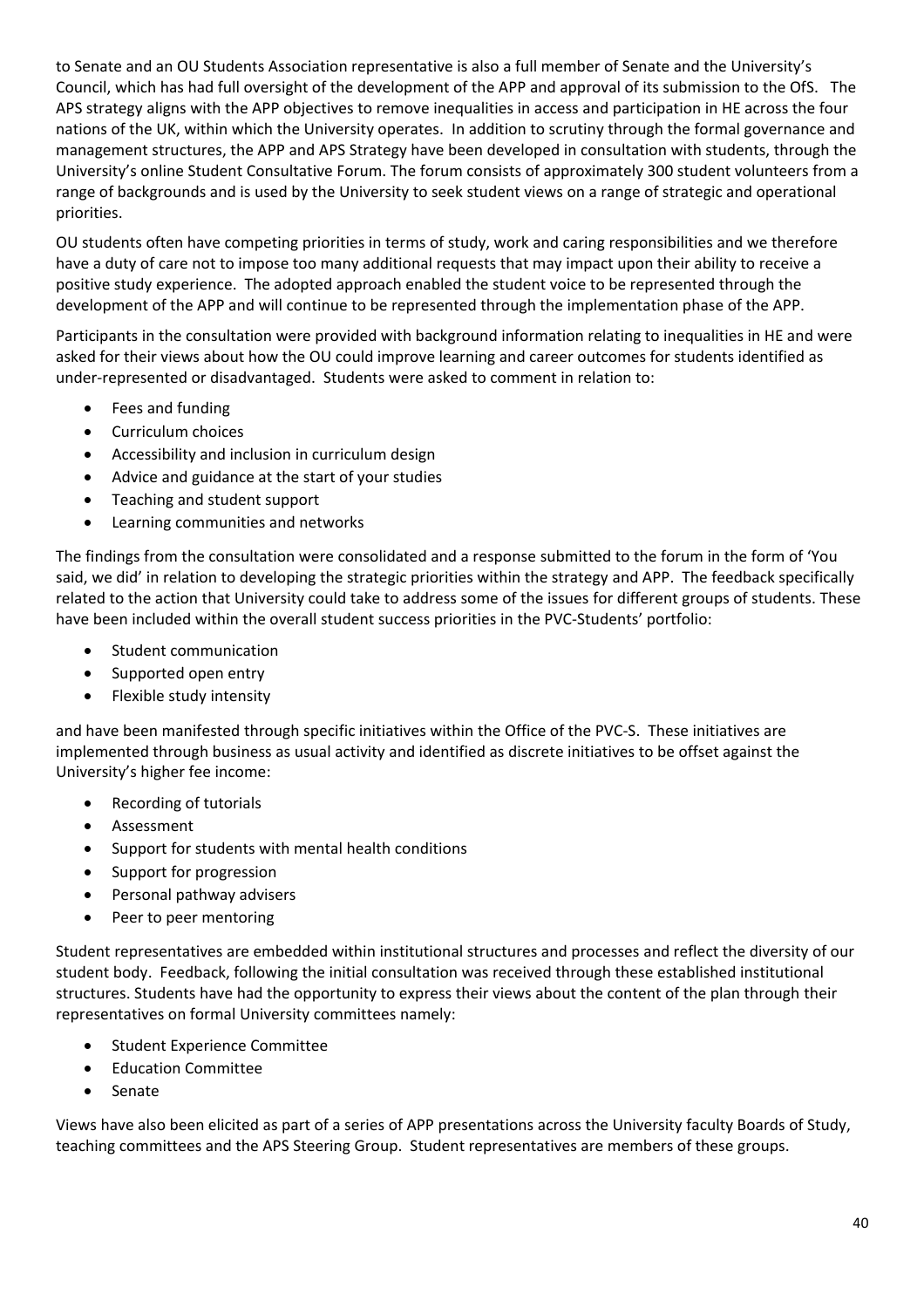#### <span id="page-40-0"></span>**3.3 Evaluation Strategy**

Assessing our current practice using the OfS evaluation self-assessment tool, we are advanced in terms of Strategic context, Programme design, Evaluation implementation, and Learning from evaluation. However, in each of these areas, there are activities where we recognise that practice is still being developed. These form areas of focus in this Evaluation Strategy (Tables 26, 27, 28 ,29 and 30).

The OU has mature processes and systems for data collection, analysis and QME, which is described below. A worked example is provided at the end of this section relating to the aims and targets contained within Section 2.2. Our QME process enables us to monitor student progress and success and also to implement and evaluate specific interventions. This enables us to respond to issues identified through the analysis of quantitative data, the outcomes of which are communicated to faculty leads who then work with the SRSCs to improve outcomes for students. Faculty boards of study receive QME reports in order to inform future programme design. A similar process is also implemented through the Student Support Team (SST) reporting template.

The University has several tools which it has developed, such as OU Analyse and Analytics for Action which are being used in real time to provide live data on student progress and to trigger supportive interventions. These tools enable scrutiny of large-scale datasets to inform approaches to pedagogy and are used by module teams to ensure continuous enhancement of the student learning experience. Our Evaluation Strategy will systematically use the outputs from these tools e.g. conducting sentiment analysis, to inform future programme design.

#### **The University's Culture of Evaluation How can this be Improved to Support APP Strategic Objectives? What will we do?** The University's established QME process provides a strategically embedded approach to evaluating and improving modules across the University. Student Experience at the End of a Module (SeAM) surveys are embedded within the University's strategic approach to evaluation. Outcomes are used by curriculum teams to improve the success of students going forward. Evaluation is also embedded within specific programmes and initiatives above the QME process and institution-wide student surveys and used at faculty and unit level to inform future practice. The APP Evaluation Strategy will build on the University's existing culture of evaluation to enhance our current focus on APS. Evaluation will be embedded from the start within the strategic priorities committed to in this APP, using quantitative and qualitative methods to evaluate the impact of these initiatives and inform future programme design. Prioritisation of evaluation, through the recruitment of two research and evaluation specialists will enable the development of an Evaluation Strategy to: 1) Audit current and planned projects which have an APS theme with a view to identifying lessons learned to inform future practice 2) Work with project teams to disseminate and scale-up the outcomes 3) Develop guidance on an appropriate theory of change, intervention implementation and robust evaluation approach

#### **3.3.1 Strategic Context**

Evaluation of our SeGA programme (which works to improve staff awareness and skills in producing accessible learning for disabled students) is designed into the programme (supported through the OfSfunded project IncSTEM) to capture staff awareness and training needs

We adhere to the Quality Assurance Agency (QAA) Code. Our provision will be reviewed in 2021 where we will undergo a quality enhancement review.

4) Run workshops to develop institutional understanding of Theory of Change methodology with a view to ensure a consistent approach to evaluation that is applied to all initiatives that support access, student success and progression.

5) Develop processes for disseminating and embedding learning into strategic initiatives reported through the established QME process

**Table 26** *Overview of strategic context in relation to evaluation*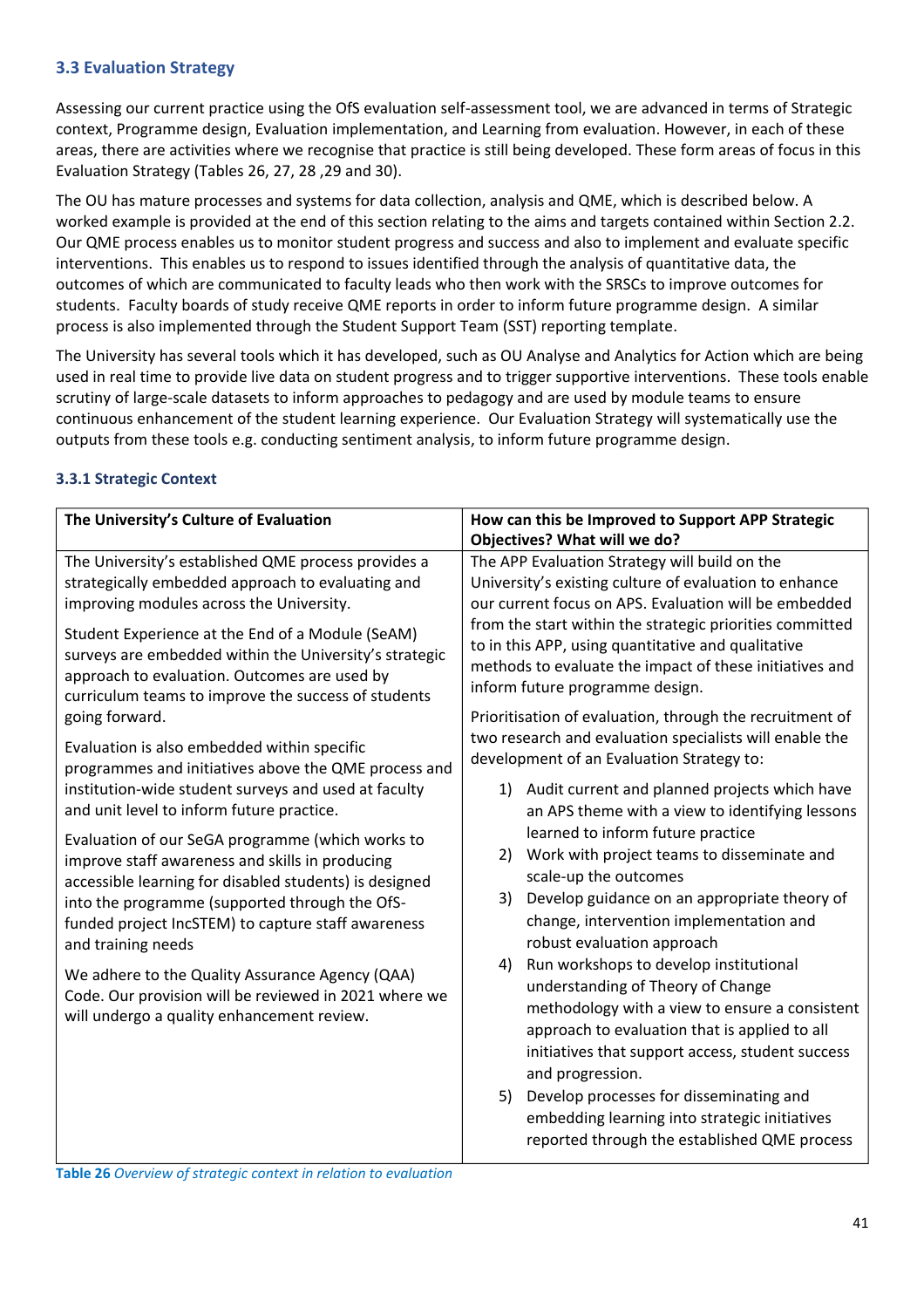#### **3.3.2 Designing your Programmes**

| <b>Evidence Informed Programme Design</b>                                                                                                                                                                                                                                                 | How can this be Improved to Support APP Strategic<br>Objectives? What will we do?                                                                            |
|-------------------------------------------------------------------------------------------------------------------------------------------------------------------------------------------------------------------------------------------------------------------------------------------|--------------------------------------------------------------------------------------------------------------------------------------------------------------|
| Initiatives that are delivered in response to analysis of<br>student data have evaluation embedded in order that<br>improvements to programme design can be made going<br>forward.                                                                                                        | Embed Theory of Change methodology within all<br>initiatives aimed at supporting APP objectives.<br>Develop Analytics for Action to identify learning design |
| APS roadshows to Boards of Study aim to disseminate<br>the outcomes of scholarship projects including<br>reporting the impact of initiatives on reducing<br>inequitable outcomes, with a view to faculties and units<br>implementing similar initiatives, embedding evaluation<br>within. | strategies to improve access and participation.                                                                                                              |

**Table 27** *Overview of programme design in relation to strategic objectives*

#### **3.3.3 Designing Impact Evaluation**

| <b>Standards of Evidence</b>                                                                                                                                    | How can this be Improved to Support APP Strategic<br>Objectives? What will we do?                                                                                                                                                                                                                                                                                                                                       |
|-----------------------------------------------------------------------------------------------------------------------------------------------------------------|-------------------------------------------------------------------------------------------------------------------------------------------------------------------------------------------------------------------------------------------------------------------------------------------------------------------------------------------------------------------------------------------------------------------------|
| Our approach to evaluation primarily falls within<br>empirical enquiry using both quantitative and<br>qualitative methods primarily focused at a local level as | There are many factors that may influence successful<br>outcomes for an OU student which makes it difficult to<br>demonstrate causality.                                                                                                                                                                                                                                                                                |
| opposed to institutional change initiatives.                                                                                                                    | We will continue to use empirical enquiry as our<br>primary approach to the evaluation of specific<br>initiatives through quantitative and qualitative<br>methods.                                                                                                                                                                                                                                                      |
|                                                                                                                                                                 | We will develop our approach to evaluation to ensure<br>that existing processes are reported at a strategic level.<br>Whole-institution initiatives proposed within the APP<br>will adopt Theory of Change methodology from the<br>start and the evaluation of their impact at faculty and<br>institutional level will be embedded within a newly<br>established monitoring and reporting process into the<br>APS team. |
|                                                                                                                                                                 | Develop a process for enabling project outcomes to be<br>evaluated locally and reported into the APS team to<br>enable sharing of good practice and learning across the<br>institution.                                                                                                                                                                                                                                 |

**Table 28** *Overview of impact evaluation in relation to strategic objectives*

#### **3.3.4 Implementing Evaluation**

| Data Strategy, Skills and Expertise                       | How can this be Improved?                              |
|-----------------------------------------------------------|--------------------------------------------------------|
| Evaluation of initiatives is undertaken within the        | In the next period, the APS team will work with the    |
| faculties and units to whom the initiative belongs, using | units and infrastructure to encourage more robust and  |
| mixed methods approaches within empirical enquiry.        | consistent approaches to evaluation, that are          |
|                                                           | strategically embedded. This will ensure that we       |
|                                                           | harness the power of the infrastructure, expertise and |
|                                                           | scale of student data available, towards more robust   |
|                                                           | empirical and causal research outcomes.                |
|                                                           |                                                        |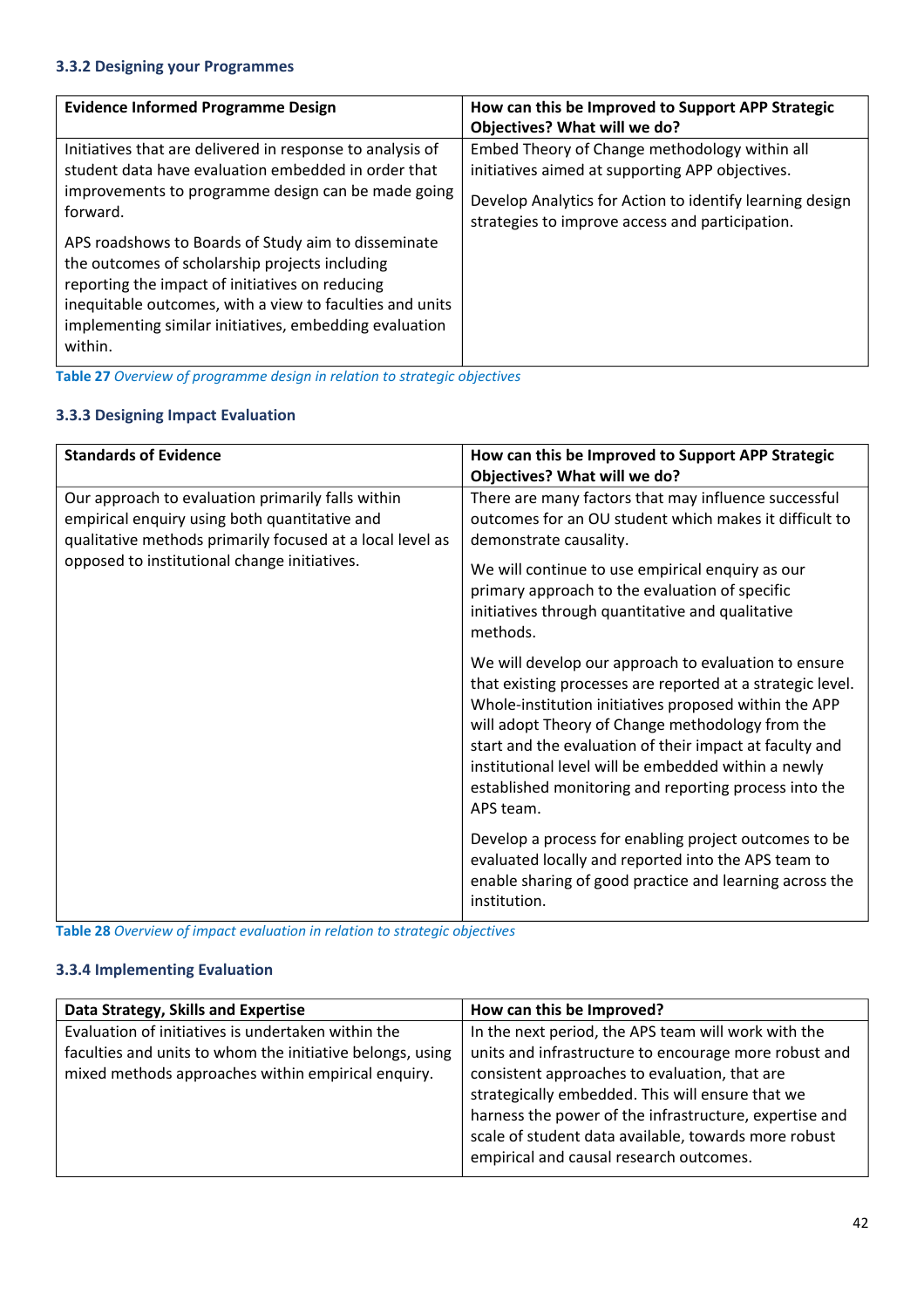| More expertise required at a local level (e.g. within<br>faculties and units) to ensure approaches to evaluation<br>follow Theory of Change methodology.                                                        |
|-----------------------------------------------------------------------------------------------------------------------------------------------------------------------------------------------------------------|
| Additional expertise within the APS team to support<br>faculties and units in evaluating their initiatives, and to<br>collate and report on institution-wide initiatives, and<br>outcomes of QME and SeAM data. |

**Table 29** *Overview of implementing evaluation*

#### **3.3.5 Learning from Evaluation**

| <b>Interpreting Results, Using and Sharing Findings</b>  | How can this be Improved?                                 |
|----------------------------------------------------------|-----------------------------------------------------------|
| What works is embedded within the Unit Business          | Develop a strategic approach to sharing findings and      |
| Planning process to enable sharing of good practice.     | embedding learning that impact on whole institution       |
| Quality Enhancement (QE) APS seminar series and          | approaches to reducing gaps in student outcomes.          |
| biennial conference, open to internal and external       | Development of the APS intranet and internet sites to     |
| colleagues, supports the sharing of good practice across | ensure timely dissemination of outputs, communicating     |
| the institution and sector more widely.                  | what works.                                               |
| APS intranet site provides data reports and outcomes of  | Encouragement and support for colleagues to attend        |
| pilot projects for use by colleagues.                    | QE seminars (where appropriate for APS), APS seminars     |
| APS team roadshows aim to disseminate good practice      | and the biennial conference to learn from the             |
| identified from projects carried out within their remit. | evaluation of initiatives both internally and from across |
|                                                          | the sector.                                               |
| Faculty specific seminars/conferences share good         |                                                           |
| practice generally.                                      |                                                           |

**Table 30** *Overview of learning from evaluation*

#### **3.3.6 Evaluation of Core APP Initiatives**

The APP commits the University to several initiatives that we believe will deliver our objectives, aligned to our strategic measures, to reduce inequalities in outcomes for students from underrepresented and disadvantaged backgrounds. There are four core initiatives in which we are investing heavily:

- Personal pathway advisers
- Peer to peer mentoring scheme
- Bursaries for carers and care experienced students
- Fee waiver on Access modules

Whilst established evaluation processes are already embedded across the University, our approach to evaluate these core APP initiatives will be used to further inform this work. We will recruit two Research and Evaluation specialists to lead the development of the evaluation and collaborate with colleagues responsible for delivering our strategic priorities. It is anticipated that this will involve as first steps the implementation of personal pathway advisers and the establishment of a working group to formalise the objectives of the programme with the expected impact that it will have on student success. An Evaluation Plan will be developed that identifies medium- and longer-term milestones and points at which formative evaluation will be undertaken through quantitative and qualitative methods. We will seek to engage students within this approach through one to one discussions and focus groups. Evaluation of the impact of non-financial support initiatives will follow the same model.

In close alignment with the established evaluative processes at the OU we plan to draw on the OfS toolkit to evaluate on an annual basis the specific impact of our spend on financial support for disadvantaged students. In order to take full account of the distinctive context in which our students learn (generally part-time while working) and of the prevalence of under-represented groups (adults with low prior entry qualifications) in our body of learners, we have adapted and customised the OfS survey and interview tool to enable a greater understanding of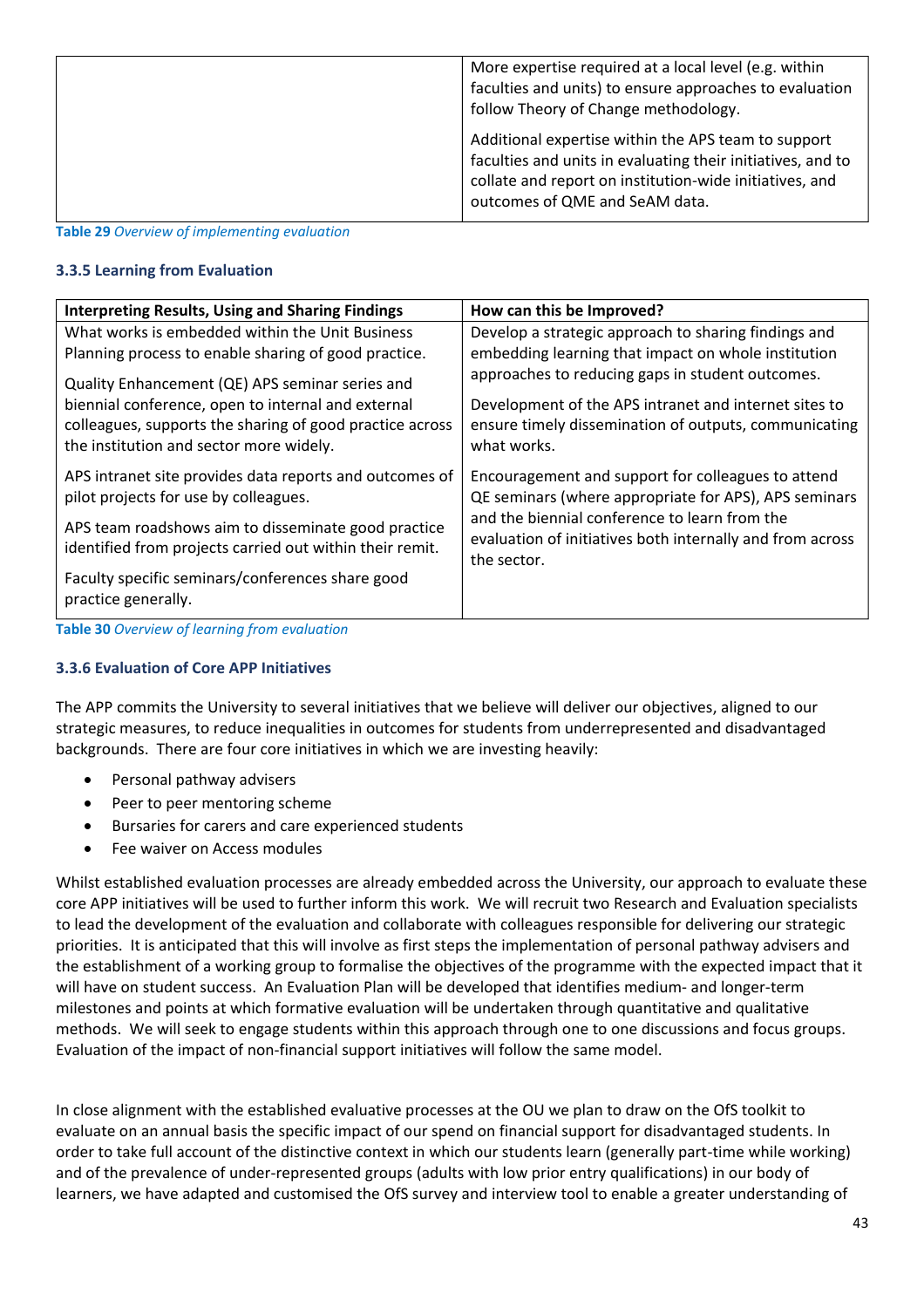the impact of financial support [\(OU survey](http://www.open.ac.uk/about/wideningparticipation/sites/www.open.ac.uk.about.wideningparticipation/files/files/OU%20financial-support-evaluation-toolkit-survey-questions.docx) and [interview tool\)](http://www.open.ac.uk/about/wideningparticipation/sites/www.open.ac.uk.about.wideningparticipation/files/files/financial-support-evaluation-toolkit-interview-questions.pdf). In many cases this is simply a nuanced wording to reflect the fact that OU students will be more likely to be working full-time than in the holidays, and will be more likely to have significant family responsibilities. However, we feel the fundamental nature of the toolkit has been adhered to, and will generate valuable insights enabling us to judge the effectiveness of our financial packages on access, success and progression. We intend to issue the survey to students recorded as previously being in receipt of a fee waiver (Access) or bursary (undergraduate) six months after the start date of their current module (likely to be May and August to capture the OU's dual start dates. Analysis of results will help shape any additional interview questions we would wish to follow up beyond the template and inform the future design of financial support packages.

We also plan to align this learning with statistical analysis by making full use of a customised version of the statistical tool in the OfS toolkit. This will be prioritised by new colleagues in the Data and Student Analytics team and be ready for use in 2021. Additional evaluation of the financial support on Access modules will be undertaken through the review of the Access programme under our Student Success Priority: 'Support for New Students'.

Task and finish groups established to deliver the initiatives with membership consisting of colleagues with responsibility for delivering the initiatives will ensure the outcomes of the evaluation will be embedded into future programme design.

#### **3.3.6 Worked example based on aims and targets within Section 2.2**

#### *Aim: To reduce the gap in good module pass (1:1 & 2:1) for students who are Black (PTS\_1)*

#### *Programme Design: Roll out the inclusive curriculum tool to all faculties and within Learning Design*

Informed by sector knowledge regarding developing inclusive curriculum that reflects the backgrounds of Black African and Black Caribbean students

Pilot project completed within the Access programme to develop the inclusive curriculum revealed areas for improvement within module content

#### *Designing Impact Evaluation: Empirical Enquiry*

Produce benchmark data Review the module and implement changes Offer revised curriculum to new student cohort Compare outcomes data with benchmark data

#### *3.3.6.4 Implementing Evaluation*

Theory of Change methodology applied to the whole process Datasets comparable and align with institutional definitions

#### *3.3.6.5 Learning from Evaluation*

Outcomes shared across other Boards of Study through faculty roadshows Approach published on APS intranet site Lessons learned and areas for improvement embedded within future implementation of the tool Methodology applied to more modules (evaluation process continues) Practice becomes embedded within all curriculum

#### <span id="page-43-0"></span>**3.4 Monitoring Progress against Delivery of the Plan**

Senate are responsible for strategic academic decisions for the University. Council are accountable for management decisions. Consequently, academic and management commitments within the APP are required to be approved through both channels. A joint Senate/Council meeting is proposed to monitor progress towards APP objectives on an annual basis.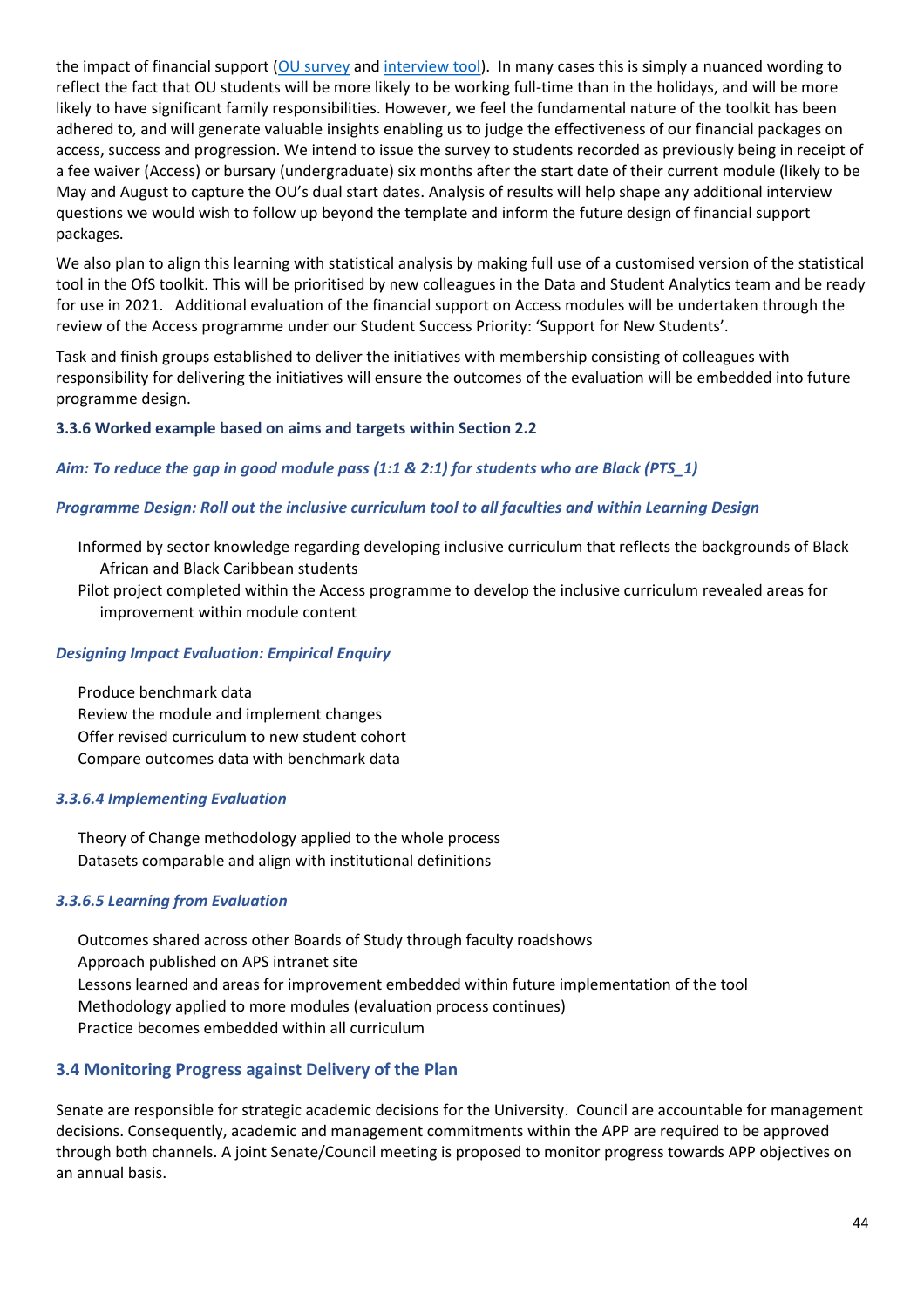Students are represented on Council, Senate and core committees throughout the University and feed into the development and monitoring of the APP through the APSSG. A Student Monitoring Group will also be established and in the first instance will monitor progression within all working group activity linked to the APP objectives.

The OU's APSSG which is chaired by Dr Liz Marr, the Acting Pro-Vice-Chancellor (Students), will evaluate and monitor the delivery of our APP activities and provide institutional level assurance regarding the strategic direction of the APSS. The APSSG's membership consists of:

- Directors from across the University (Academic Services, Marketing, Strategy, Finance, University Secretary's Office, Data and Student Analytics, Learner and Discovery Services)
- Head of Governance
- Chief Information Officer
- Executive Deans from each of the faculties
- Nation Directors
- Chair of the Associate Lecturer Executive
- President of the Open University Students Association (OUSA)
- Senior Equality, Diversity and Wellbeing Manager

The APSSG meets biannually and reports to the University's Student Experience Committee. The group receives data reports on the strategic measures contained within the APP, covering the whole student lifecycle.

The action plan linked to the APP identifies key targets for APS which will be overseen by the APPWG. The APPWG will identify separate task and finish groups to work on each task area. Separate task and finish groups will provide the operational arm to deliver the strategic objectives. The outputs of these groups will be monitored on a regular basis by the APS team located in PVC-S and overseen by the Assistant Director, APS.

The Task and Finish group methodology within the OU contains a charter detailing the:

- Vision Why are we doing this? What are we trying to solve?
- Mission What will we do to meet the vision? What will we create/produce/deliver as a group?
- Success criteria How will we know we have been successful? What are the key metrics?
- Definition of done How will the Task and Finish group know the work is complete and when they should stop?

The charter also details the academic lead, the facilitator, membership of the working group and other stakeholders that might need to be consulted. What is inside and outside the scope is also listed alongside assumptions, constraints, dependencies, risks and a timeline of key events. This charter allows for monitoring and evaluation to take place as the Task and Finish group progresses, which in turn can be reported back to the APPWG, APSSG, Council and Senate.

If it is seen during the monitoring process that progress against any of the identified key targets for access, success and progression is worsening this will be notified immediately to the Pro-Vice-Chancellor (Students) and the Vice-Chancellor as well as entered on the University's risk register. This will result in a review of the Task and Finish group's actions and a remedial action plan developed to be undertaken immediately.

#### <span id="page-44-0"></span>**4. Provision of Information to Students**

Information regarding the fees and funding options available for all students is available from the [Funding your study](http://www.open.ac.uk/courses/fees-and-funding) option on the homepage of the OU website and through our Student Resources and Support Centre. Everyone who visits this webpage or contacts our SRSC is asked to confirm their country of residence so that the appropriate fee options are made available to them.

Our website asks students to choose the qualification they wish to study before then detailing the length in years the qualification will usually take them, the number of credits they will need to study each year in order to achieve it, details of the fees per year for that qualification and the total qualification cost based on this year's course fees. Students then have the ability to explore funding options available to them including information on:

[Student Loans](http://www.open.ac.uk/courses/fees-and-funding/loan-england-finance) – detailing how over 70% of our students fund their studies using a student loan [The OU Student Budget Account](http://www.open.ac.uk/courses/fees-and-funding/ousba) – which allows payments of modules via manageable monthly chunks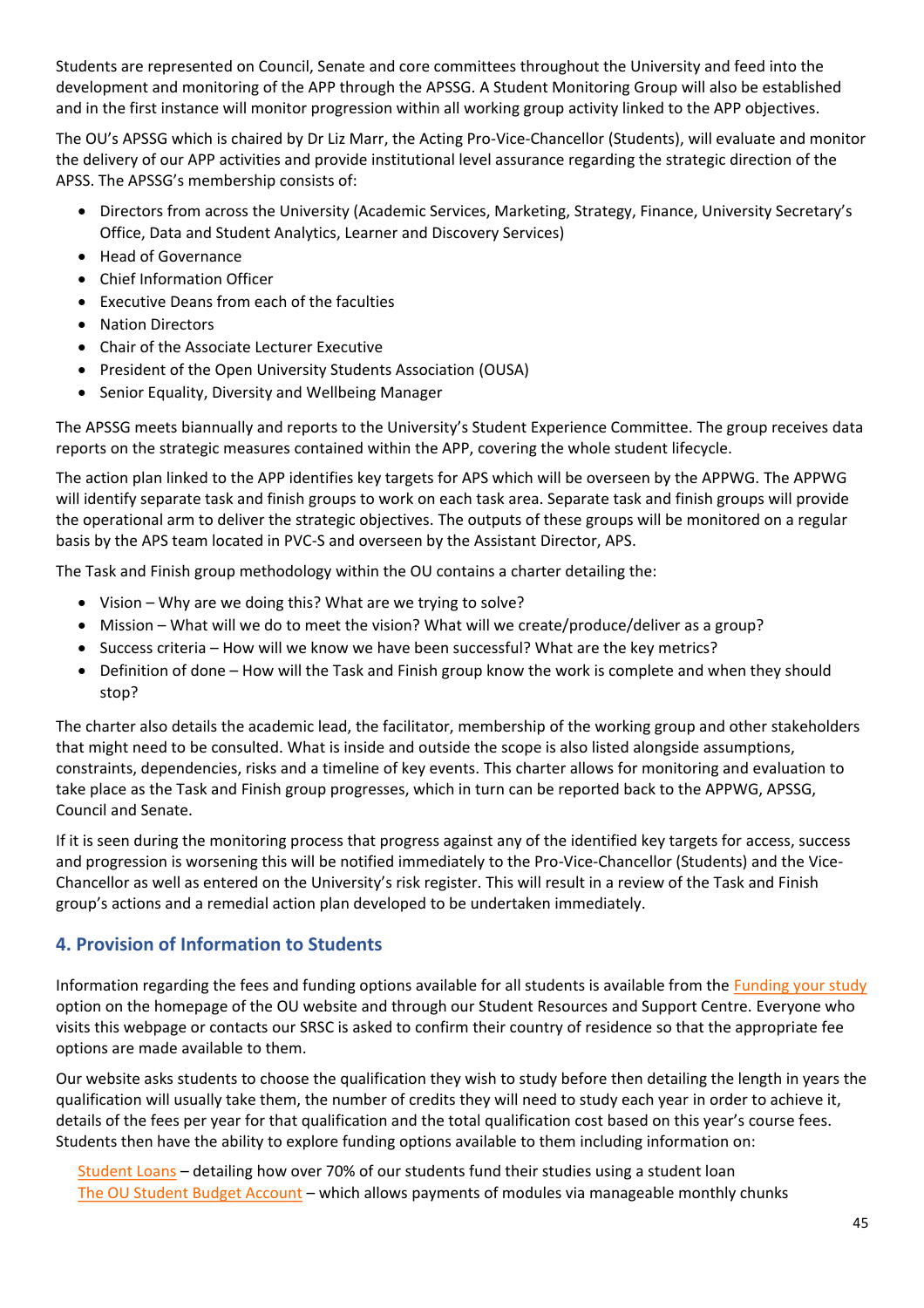[Credit/debit card payment or bank transfer payments](http://www.open.ac.uk/courses/fees-and-funding/credit-debit-card) – stating we accept payments via American Express,

#### Mastercard, Visa and Visa Electron

[Employer sponsorship](http://www.open.ac.uk/courses/fees-and-funding/employer-sponsorship) – detailing how more than one in ten of our students are financially supported by their employer

[Enhanced credits](http://www.open.ac.uk/courses/fees-and-funding/enhanced-learning-credits) – detailing how those who work for the Ministry of Defence (MoD) may be entitled to their course fees being paid for by their employer

[Mixed payments](http://www.open.ac.uk/courses/fees-and-funding/mixed-payments) – how a combination of the above can be used to support their studies

[OU Bursaries](http://www.open.ac.uk/courses/choose/bursary) – detailing how they may be eligible for up to £3,000 to help towards their study costs

[Access module funding](http://www.open.ac.uk/courses/do-it/access) – how they may be able to study a free introductory Access module to help increase their confidence and skills before moving onto a full qualification, with a direct contact number to discuss this with one of our specialist Access Advisors

[Disabled Students Allowance](http://www.open.ac.uk/courses/do-it/disability) – detailing the government grants available for those with a disability

[Disabled Veteran's Scholarships Fund](http://www.open.ac.uk/courses/choose/veterans) - detailing scholarships available for those who have been injured in or due to military service

Table 31 provides further detail of discretionary funding that is available to eligible students in England.

| <b>Bursaries &amp; Scholarships 2020/21</b>                   |                                                                                                                                                                                                                                                                                                                                                                                                                                                                                                                                                                                   |                                                                                                                                                                                                                                                                                                                                                                                                                                                                                                                                                                                                                                                                                                                    |  |
|---------------------------------------------------------------|-----------------------------------------------------------------------------------------------------------------------------------------------------------------------------------------------------------------------------------------------------------------------------------------------------------------------------------------------------------------------------------------------------------------------------------------------------------------------------------------------------------------------------------------------------------------------------------|--------------------------------------------------------------------------------------------------------------------------------------------------------------------------------------------------------------------------------------------------------------------------------------------------------------------------------------------------------------------------------------------------------------------------------------------------------------------------------------------------------------------------------------------------------------------------------------------------------------------------------------------------------------------------------------------------------------------|--|
| <b>Scheme</b>                                                 | <b>Description</b>                                                                                                                                                                                                                                                                                                                                                                                                                                                                                                                                                                | <b>Eligibility Criteria</b>                                                                                                                                                                                                                                                                                                                                                                                                                                                                                                                                                                                                                                                                                        |  |
| <b>Disabled</b><br><b>Veterans</b><br><b>Scholarship Fund</b> | The Disabled Veterans' Scholarships<br>Fund provides disabled veterans,<br>injured in or due to military service,<br>access to free OU education. In addition<br>to free study, applicants will be offered<br>further specialist careers and disability<br>support.<br>Full fee waivers up to a maximum of<br>120 credits per academic year, 360<br>credits in total and not exceeding<br>£18,000 for the total duration of the<br>applicant's qualification will be available<br>for each successful applicant. Awards<br>will be strictly limited to a single<br>qualification. | In order to qualify for the scheme, the applicant<br>must meet all the following criteria:<br>Be starting OU study for the first time in<br>the 2019/20 academic year<br>Be eligible for a UK fee<br>$\bullet$<br>Be disabled as a result of, or in, military<br>$\bullet$<br>service<br>Be intending to study an OU module for<br>which some, or all, of the tuition fees will<br>be charged to the applicant                                                                                                                                                                                                                                                                                                     |  |
| Carer's<br>Scholarship                                        | Carers face disadvantages that may<br>prevent them from pursuing the<br>education that they need. Providing<br>unpaid care for a friend or family<br>member can place huge demands on<br>the lives of carers. It can affect progress<br>in school, make sticking to a timetable<br>difficult or require a career change to<br>find employment that fits around<br>caring.<br>We have launched the Carers'<br>Scholarships Fund to offer 50 carers,<br>including a minimum of 15 young carers<br>aged 18-25, the opportunity to study<br>for free. It will give them the freedom   | A carer is defined as anyone who looks after a<br>family member, partner or friend who needs help<br>because of their illness, frailty, disability, a mental<br>health problem or an addiction and can't cope<br>without their support. The care they give is<br>unpaid.<br>In order to qualify for the scheme, students must<br>meet all the following criteria:<br>Be starting OU study for the first time in<br>the 2020/21 academic year<br>Be ordinarily resident in the UK and<br>$\bullet$<br>eligible for a UK fee<br>Be a carer who cares for an average of 15<br>$\bullet$<br>hours per week or have been a carer<br>within the last 2 years, with caring<br>responsibilities for an average of 15 hours |  |

# **Bursaries & Scholarships 2020/21**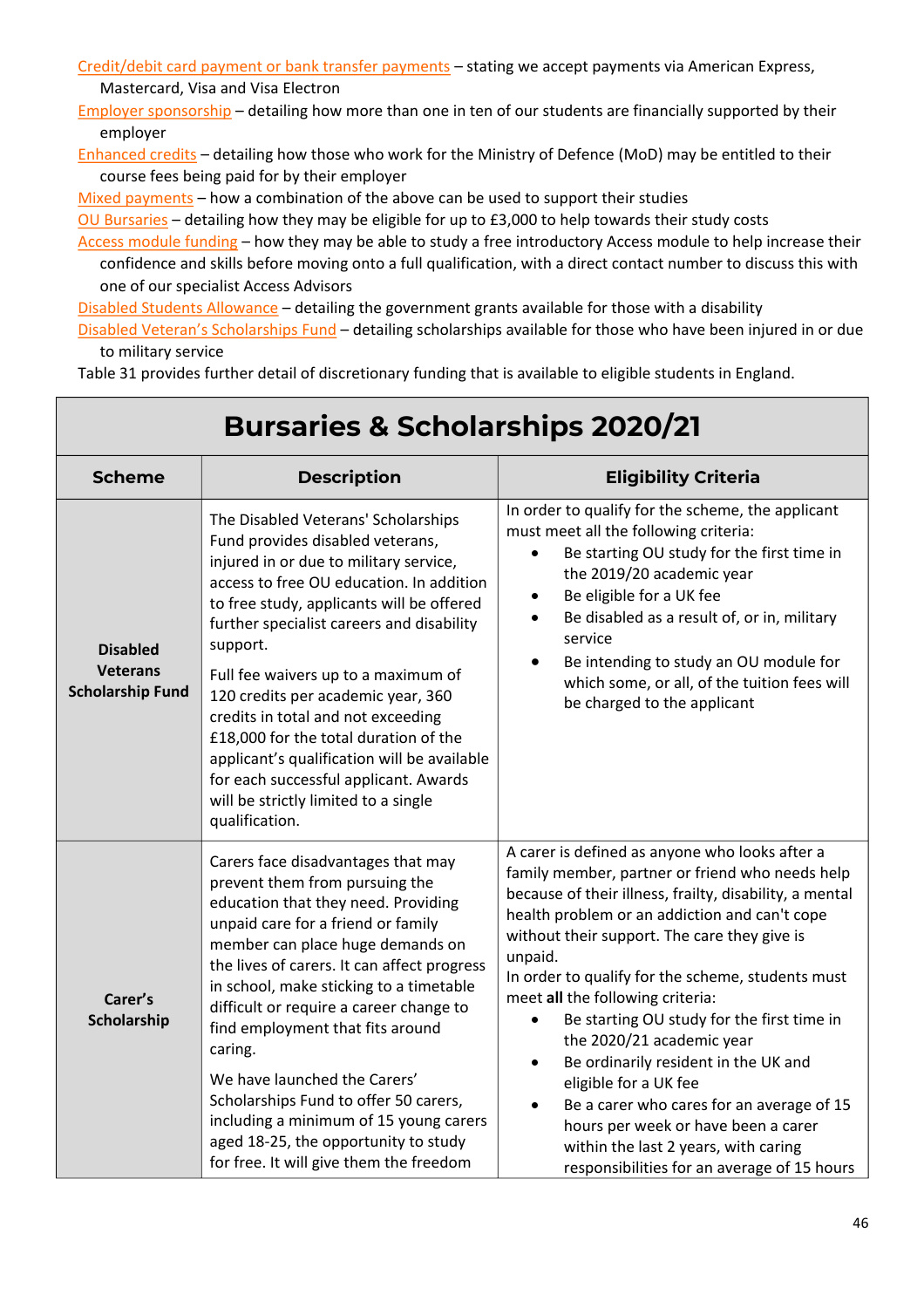|                                       | to plan for their futures and build lives<br>around their responsibilities.<br>Full fee waivers up to a maximum of<br>120 credits per seasonal academic year<br>and 360 credits in total will be available | longer a carer<br>current, or recently ended, caring<br>responsibilities<br>٠<br>more than £25,000 per year or be in<br>receipt of a qualifying benefit<br>٠<br>undergraduate study per year, on a<br>modular basis or towards an OU<br>undergraduate qualification. | per week, but due to bereavement are no<br>Be able to demonstrate proof of your<br>Have a gross household income of not<br>Be studying a minimum of 30 credits of                                                                                                                                                                                                                                                                                                                                                                                                                |
|---------------------------------------|------------------------------------------------------------------------------------------------------------------------------------------------------------------------------------------------------------|----------------------------------------------------------------------------------------------------------------------------------------------------------------------------------------------------------------------------------------------------------------------|----------------------------------------------------------------------------------------------------------------------------------------------------------------------------------------------------------------------------------------------------------------------------------------------------------------------------------------------------------------------------------------------------------------------------------------------------------------------------------------------------------------------------------------------------------------------------------|
| <b>Access fee waiver</b>              | Access modules are offered at half the<br>standard OU fee. A full fee waiver is<br>also available for eligible students in<br>England.                                                                     | £25,000<br>Have no previous experience of HE<br>٠                                                                                                                                                                                                                    | Have a household income of less than                                                                                                                                                                                                                                                                                                                                                                                                                                                                                                                                             |
| <b>Field School</b><br><b>Bursary</b> | The Field School Bursary is available to<br>support students with the cost of<br>attending the field school(s) for Science<br>modules S206/SXF206 Environmental<br>Science and/or S209 Earth Science.      | ٠<br>their registered qualification (either<br>and/or S209)<br>module(s)<br>$\bullet$<br>have a household income below<br>£50,000*:<br>household income over £25,000 but<br>under £50,000 will be eligible for a<br>table below;                                     | Be studying towards an OU qualification<br>Have already successfully completed at<br>least 60 credits of Level 1 study towards<br>through OU credits or credit transfer)<br>Be registered on the module(s) to which<br>their application relates (i.e. S206, SXF206<br>Be actively participating on the relevant<br>Be in receipt of a qualifying benefits or<br>Students with a household income of<br>£25,000 and under will be eligible for an<br>award which covers 100% of the field<br>school and travel costs. Students with a<br>tapered contribution as outlined in the |
|                                       |                                                                                                                                                                                                            | <b>Gross household</b><br>income                                                                                                                                                                                                                                     | <b>Award amount</b>                                                                                                                                                                                                                                                                                                                                                                                                                                                                                                                                                              |
|                                       |                                                                                                                                                                                                            | £25,000 and under                                                                                                                                                                                                                                                    | 100%                                                                                                                                                                                                                                                                                                                                                                                                                                                                                                                                                                             |
|                                       |                                                                                                                                                                                                            | £25,000.01 $-$<br>£29,999.99                                                                                                                                                                                                                                         | 80%                                                                                                                                                                                                                                                                                                                                                                                                                                                                                                                                                                              |
|                                       |                                                                                                                                                                                                            | $£30,000.00-$<br>£34,999.99                                                                                                                                                                                                                                          | 60%                                                                                                                                                                                                                                                                                                                                                                                                                                                                                                                                                                              |
|                                       |                                                                                                                                                                                                            | £35,000.00 $-$<br>£39,999.99                                                                                                                                                                                                                                         | 40%                                                                                                                                                                                                                                                                                                                                                                                                                                                                                                                                                                              |
|                                       |                                                                                                                                                                                                            | $E40,000.00 -$<br>£44,999.99                                                                                                                                                                                                                                         | 20%                                                                                                                                                                                                                                                                                                                                                                                                                                                                                                                                                                              |
|                                       |                                                                                                                                                                                                            | £45,000.00 $-$<br>£49,999.99                                                                                                                                                                                                                                         | 10%                                                                                                                                                                                                                                                                                                                                                                                                                                                                                                                                                                              |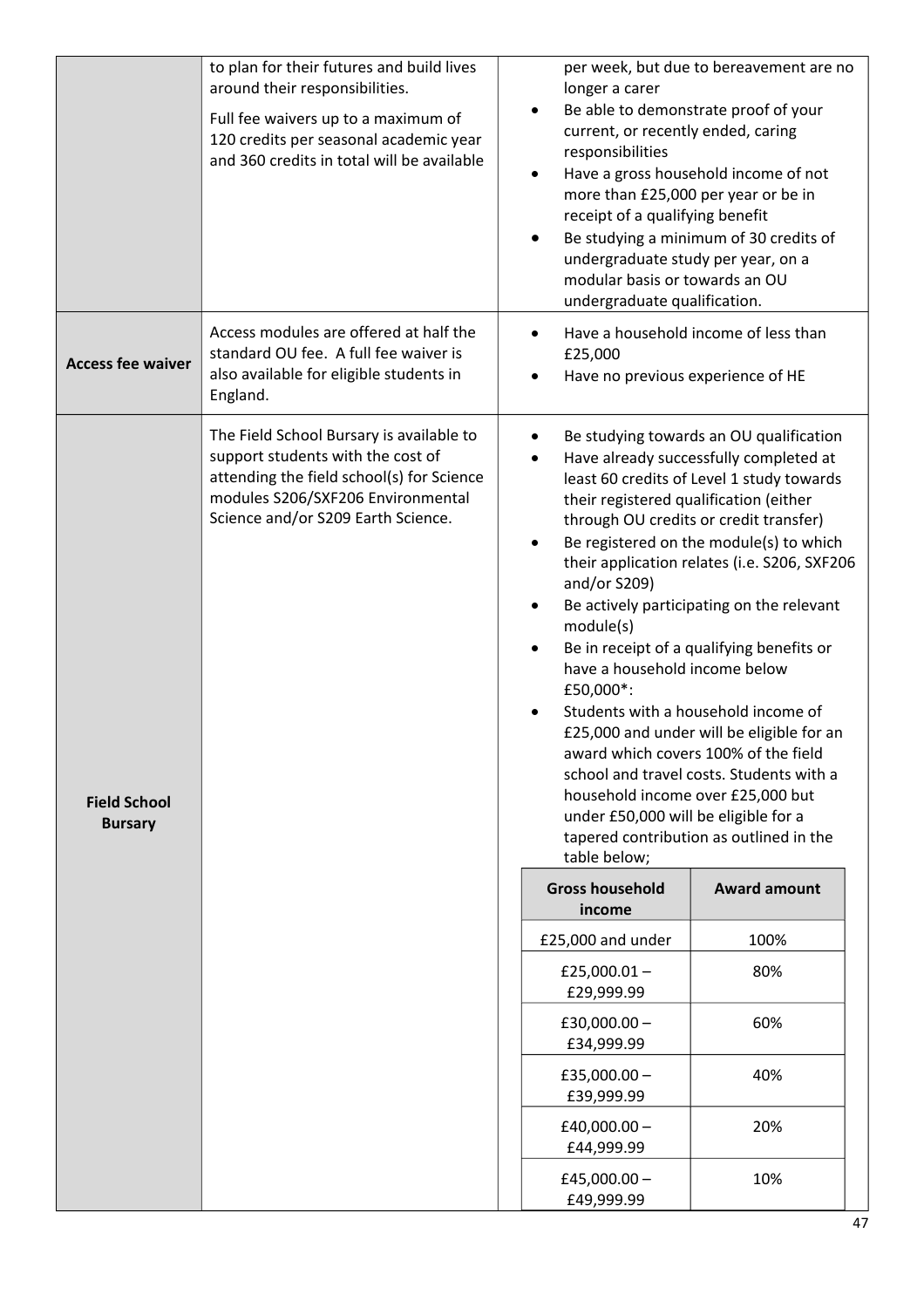|                                                                                                              |                                                                                                                                                                                                                                                                                                                                                                                                                                                                                                                                                                                                                                                                                                                                                                                                                                                                                                                                                                                                                                | 0%<br>£50,000.00 and over                                                                                                                                                                                                                                                                                                                                                                                                                                                                                                                                                                                                                                                                                                                                                                                   |  |  |  |  |  |  |  |
|--------------------------------------------------------------------------------------------------------------|--------------------------------------------------------------------------------------------------------------------------------------------------------------------------------------------------------------------------------------------------------------------------------------------------------------------------------------------------------------------------------------------------------------------------------------------------------------------------------------------------------------------------------------------------------------------------------------------------------------------------------------------------------------------------------------------------------------------------------------------------------------------------------------------------------------------------------------------------------------------------------------------------------------------------------------------------------------------------------------------------------------------------------|-------------------------------------------------------------------------------------------------------------------------------------------------------------------------------------------------------------------------------------------------------------------------------------------------------------------------------------------------------------------------------------------------------------------------------------------------------------------------------------------------------------------------------------------------------------------------------------------------------------------------------------------------------------------------------------------------------------------------------------------------------------------------------------------------------------|--|--|--|--|--|--|--|
| <b>Open Futures</b><br><b>Bursaries for</b><br><b>Black and</b><br><b>Minority Ethnic</b><br><b>Students</b> | The Open Futures Bursary scheme for<br>students from a Black, Asian or minority<br>ethnic background will provide a fund<br>for new, UK students from Black, Asian<br>and minority ethnic (BAME) low income<br>families, where the household income<br>is less than £25,000, or if the applicant<br>is in receipt of a qualifying benefit.<br>There are 50 bursaries available for<br>students for the first two years of OU<br>study. Each bursary is for the value of<br>£1,000 and are designed to help with<br>course costs or other living expenses.<br>The Bursary is intended as a<br>contribution towards costs and is not a<br>tuition fee payment method.                                                                                                                                                                                                                                                                                                                                                            | In order to qualify for a bursary, students must<br>meet all the following criteria:<br>Be from Black, Asian or minority ethnic<br>backgrounds<br>Have a household income of not more<br>$\bullet$<br>than £25,000 or be in receipt of a<br>qualifying benefit<br>Be ordinarily resident in the UK and<br>٠<br>eligible for a UK fee<br>Be a new student to the OU - students<br>$\bullet$<br>will not be eligible if they have taken any<br>credit-bearing modules, including Access<br>modules<br>Hold no existing higher education<br>$\bullet$<br>qualification<br>Be studying a first OU module which<br>٠<br>begins no later than 31st October 2020<br>Be studying towards an undergraduate<br>$\bullet$<br>OU qualification<br>Be studying at a minimum intensity of 30<br>credits per academic year |  |  |  |  |  |  |  |
|                                                                                                              | <b>Study Related Costs Schemes</b>                                                                                                                                                                                                                                                                                                                                                                                                                                                                                                                                                                                                                                                                                                                                                                                                                                                                                                                                                                                             |                                                                                                                                                                                                                                                                                                                                                                                                                                                                                                                                                                                                                                                                                                                                                                                                             |  |  |  |  |  |  |  |
| <b>General Eligibility</b><br><b>Criteria</b>                                                                | To be eligible for Study-Related Costs Funding, a student must be:<br>studying towards a qualification (undergraduate or postgraduate)<br>studying a module of at least 30 credits (including Access modules if the Access<br>module is linked to the student's qualification) which starts in the relevant academic<br>year for which they are applying<br>actively participating on the module<br>eligible for a UK fee (EN, WT, WN or NI)<br>in receipt of one of the qualifying benefits listed below or have a household income<br>$\bullet$<br>of not more than £25,000*:<br>Income support<br>$\circ$<br>Housing benefit (including Local Housing Allowance)<br>$\circ$<br>Income-related Employment and Support Allowance (ESA)<br>$\circ$<br>Income-related Jobseeker's Allowance (JSA)<br>$\circ$<br><b>Universal Credit</b><br>$\circ$<br>A reduction under the Council Tax Scheme (students in Wales only)<br>$\circ$<br>*Students applying for Diagnostic Assessment Costs must have an income below a qualifying |                                                                                                                                                                                                                                                                                                                                                                                                                                                                                                                                                                                                                                                                                                                                                                                                             |  |  |  |  |  |  |  |
| <b>Scheme</b>                                                                                                |                                                                                                                                                                                                                                                                                                                                                                                                                                                                                                                                                                                                                                                                                                                                                                                                                                                                                                                                                                                                                                | <b>Description</b>                                                                                                                                                                                                                                                                                                                                                                                                                                                                                                                                                                                                                                                                                                                                                                                          |  |  |  |  |  |  |  |
| <b>General Study</b><br><b>Costs</b>                                                                         | Study materials<br>$\bullet$<br>Stationery, pens, paper etc.<br>Up to £50 per academic year.<br>$\bullet$<br>Items should be purchased up front.<br>$\bullet$<br>Receipt(s) detailing item(s) purchased, dated after module reservation date.<br>٠                                                                                                                                                                                                                                                                                                                                                                                                                                                                                                                                                                                                                                                                                                                                                                             |                                                                                                                                                                                                                                                                                                                                                                                                                                                                                                                                                                                                                                                                                                                                                                                                             |  |  |  |  |  |  |  |
| Internet access                                                                                              | Up to a maximum of £20 per month for the module duration, up until date of exam<br>$\bullet$<br>or end-of-module assessment submission deadline.<br>Support can be claimed for line rental and/or broadband, and dongles.                                                                                                                                                                                                                                                                                                                                                                                                                                                                                                                                                                                                                                                                                                                                                                                                      |                                                                                                                                                                                                                                                                                                                                                                                                                                                                                                                                                                                                                                                                                                                                                                                                             |  |  |  |  |  |  |  |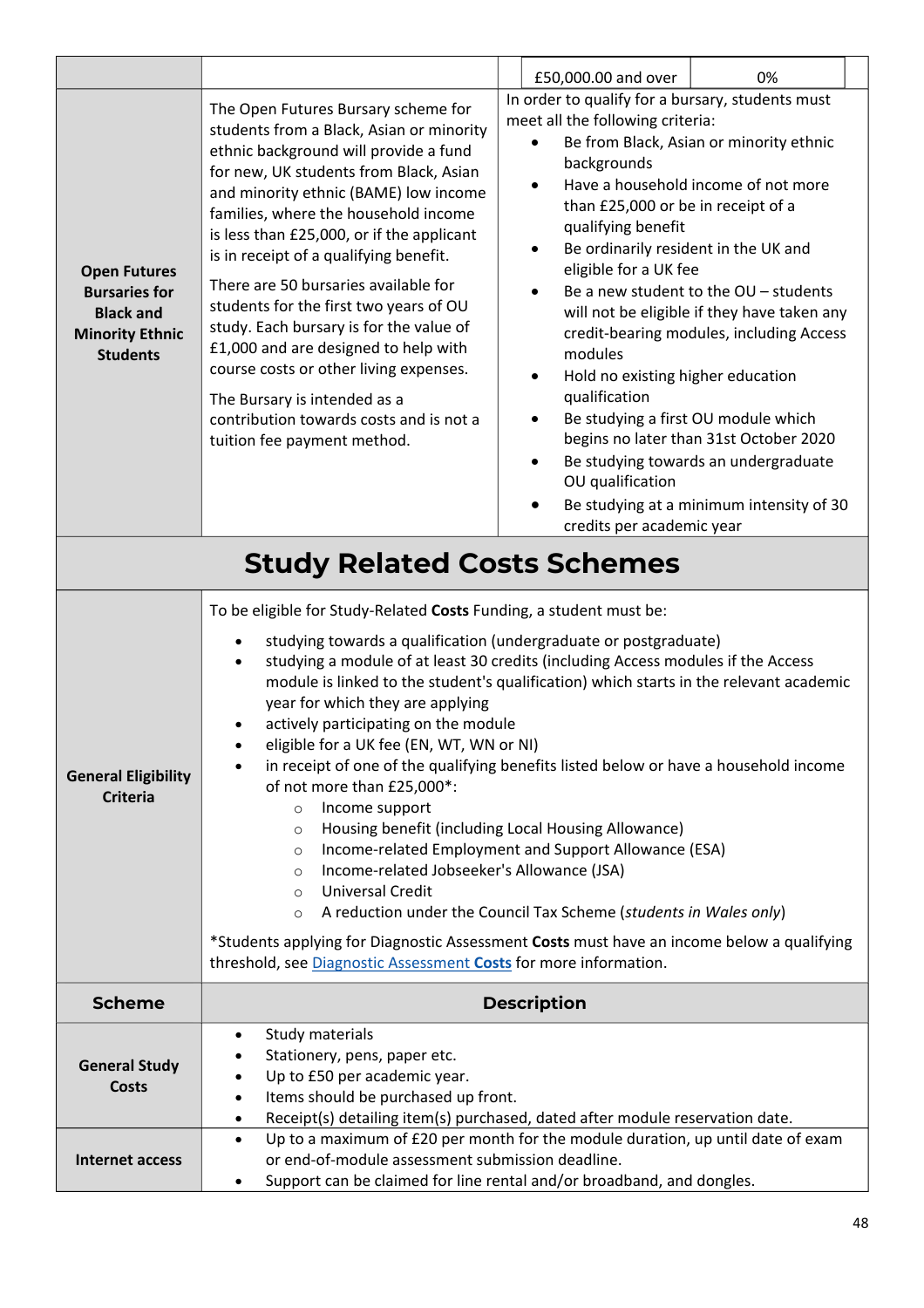|                    | Funding is not available for the cost of calls, set up fees or payments for account<br>$\bullet$                                                                       |
|--------------------|------------------------------------------------------------------------------------------------------------------------------------------------------------------------|
|                    | arrears.                                                                                                                                                               |
|                    | Copy of internet bill or statement dated from month module starts.<br>٠                                                                                                |
|                    | A maximum of £200 towards the cost of a new PC, laptop or tablet (e.g. iPad).<br>$\bullet$                                                                             |
|                    | Support is not available for items bought second hand or for parts purchased to                                                                                        |
|                    | upgrade an existing computer.                                                                                                                                          |
|                    | Students who have already been awarded funding to purchase a PC, laptop or tablet                                                                                      |
|                    | will not normally be eligible to apply again. If a student requires a second                                                                                           |
| PC/Laptop/Tablet   | PC/laptop/tablet grant, these requests will be considered on a case-by-case basis.                                                                                     |
|                    | Item should be purchased up front.                                                                                                                                     |
|                    | Students should provide a receipt or Buy Now Pay Later agreement detailing the item<br>$\bullet$                                                                       |
|                    | purchased.                                                                                                                                                             |
|                    | Students who can't afford to buy a PC/laptop outright and are applying for an up-                                                                                      |
|                    | front payment do not need to supply a printout from the internet/cut-out from a<br>catalogue of the PC/laptop they wish to purchase.                                   |
|                    | Students resident in England who are required to pay a £200 contribution towards a                                                                                     |
| <b>£200 DSA</b>    | $\bullet$<br>PC on which to run their DSA-funded assistive software are eligible to apply for                                                                          |
| PC/Laptop          | support towards this cost. Payment will go directly to the supplier.                                                                                                   |
| contribution       |                                                                                                                                                                        |
|                    | A maximum contribution of £50.                                                                                                                                         |
| Printer            | Item should be purchased up front.                                                                                                                                     |
|                    | Receipt detailing item purchased, dated after module reservation date.<br>$\bullet$                                                                                    |
|                    | Up to a maximum of £50 per academic year.<br>$\bullet$                                                                                                                 |
| <b>Printer ink</b> | Item(s) should be purchased up front.<br>٠                                                                                                                             |
|                    | Receipt detailing item purchased, dated after module reservation date.<br>$\bullet$                                                                                    |
|                    | For OU organised events e.g. tutorials, day schools, exams, residential schools.<br>$\bullet$                                                                          |
|                    | Limited to public transport or car (not taxi) travel costs only.<br>$\bullet$                                                                                          |
| <b>Travel</b>      | If travelling by car, mileage costs can be claimed at a rate of 37.5p per mile.<br>$\bullet$                                                                           |
|                    | Evidence of trips taken must be provided e.g. train ticket, and confirmation from<br>$\bullet$                                                                         |
|                    | tutor that student attended tutorial (email from tutor is sufficient).                                                                                                 |
|                    | A separate Childcare costs form must be completed, this can be requested from                                                                                          |
|                    | <b>Student Fees.</b>                                                                                                                                                   |
|                    | For support towards study-related childcare paid in addition to the level of free                                                                                      |
|                    | government-funded childcare the student is entitled.                                                                                                                   |
|                    | Up to a maximum of £4.00 per hour.                                                                                                                                     |
|                    | Funding considered for up to 8 hours a week per 30 credit modules, and up to 16                                                                                        |
| <b>Childcare</b>   | hours a week per 60 credit modules (90 credits = 24 hours, 120 credits = 32 hours).                                                                                    |
|                    | Support is available for children aged up to and including 12 years.<br>$\bullet$<br>Childcare support is awarded monthly, the student's child(ren) must have attended |
|                    | $\bullet$<br>all childcare sessions for the month before any funding will be paid.                                                                                     |
|                    | A separate form must be submitted for each month of childcare the student wants                                                                                        |
|                    | support for.                                                                                                                                                           |
|                    | Childcare provider must be registered with OFSTED (England), CIW (Wales) or NICMA                                                                                      |
|                    | (Northern Ireland).                                                                                                                                                    |
|                    | For materials which are a compulsory module requirement e.g. set books, scientific<br>$\bullet$                                                                        |
| <b>Compulsory</b>  | calculator.                                                                                                                                                            |
| module materials   | Items should be purchased up front.<br>٠                                                                                                                               |
|                    | The materials requested must be listed in the module description.<br>٠                                                                                                 |
|                    | Students can only claim if they have received a charge for a residential school<br>$\bullet$                                                                           |
| <b>Residential</b> | accommodation and meals separately from their tuition fee.                                                                                                             |
| school             | Support is available for residential schools where the accommodation and meal costs<br>$\bullet$                                                                       |
| accommodation      | are directly booked through the OU's Residential Schools Office and where                                                                                              |
| and subsistence    | students arrange their own accommodation and meals.                                                                                                                    |
| fee                | If a student arranges their own accommodation, reimbursement of up to £50 per<br>$\bullet$                                                                             |
|                    | night will be offered upon receipt of a copy of hotel booking confirmation.                                                                                            |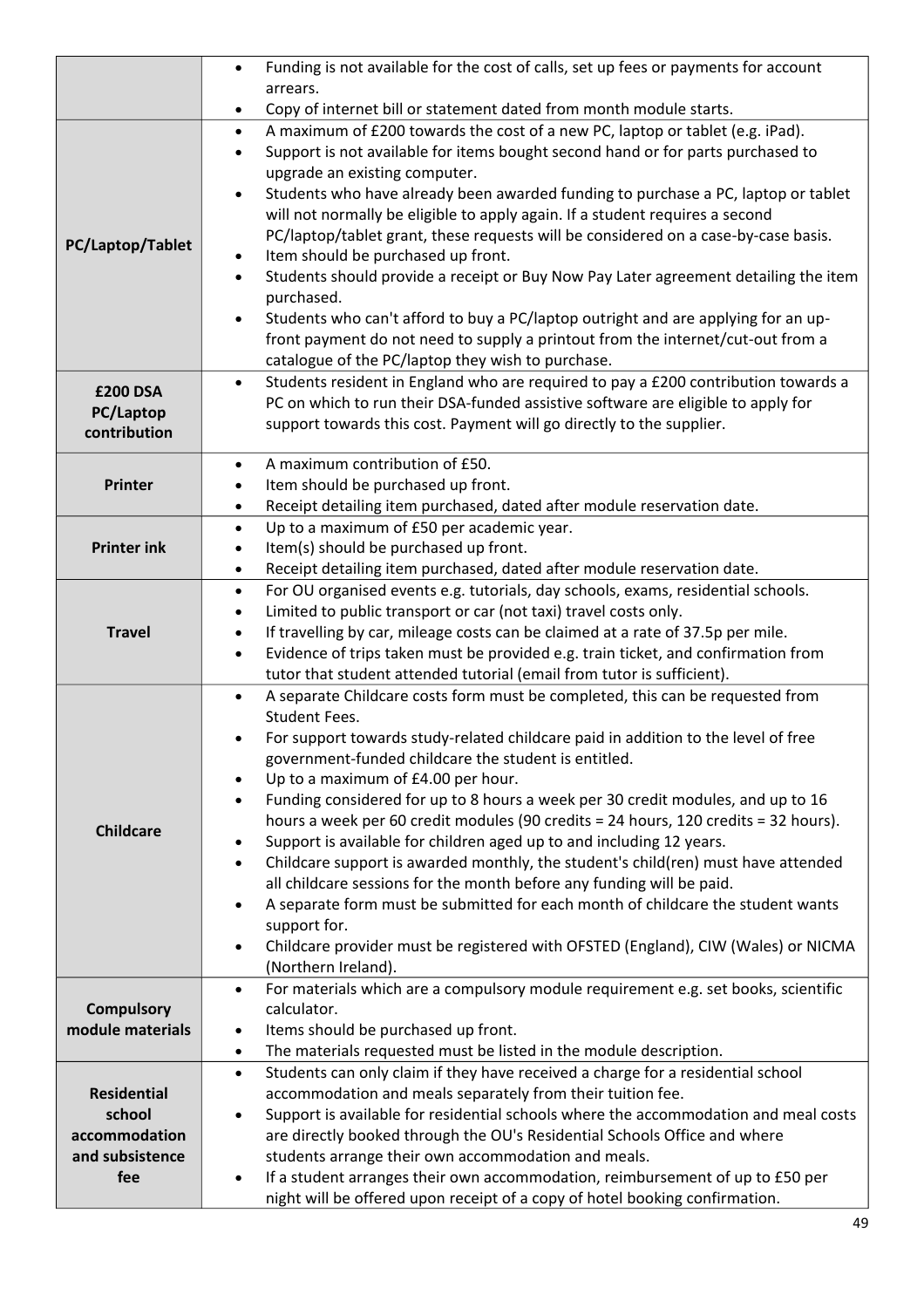| <b>Medical evidence</b>                                                                                                                                 | Medical evidence such as a doctor's letter.<br>To support a student's application where medical evidence is required, for example<br>an application for a Discretionary Postponement or DSA.<br>Paid retrospectively, student should provide receipt detailing cost of medical<br>evidence.                                                                                                                                                                                                                                                                                                                                                                                                                                                                                                                                                                                                                                                                                                                                                                 |                                                                                                                                                                                                                                                                                                                                                                                                                                                                                    |                                                                      |  |  |  |  |  |  |  |  |
|---------------------------------------------------------------------------------------------------------------------------------------------------------|-------------------------------------------------------------------------------------------------------------------------------------------------------------------------------------------------------------------------------------------------------------------------------------------------------------------------------------------------------------------------------------------------------------------------------------------------------------------------------------------------------------------------------------------------------------------------------------------------------------------------------------------------------------------------------------------------------------------------------------------------------------------------------------------------------------------------------------------------------------------------------------------------------------------------------------------------------------------------------------------------------------------------------------------------------------|------------------------------------------------------------------------------------------------------------------------------------------------------------------------------------------------------------------------------------------------------------------------------------------------------------------------------------------------------------------------------------------------------------------------------------------------------------------------------------|----------------------------------------------------------------------|--|--|--|--|--|--|--|--|
| <b>Specific Learning</b><br><b>Difficulties -</b><br><b>Diagnostic</b><br><b>Assessments</b><br>(commonly<br>referred to as<br><b>Dyslexia/Support)</b> |                                                                                                                                                                                                                                                                                                                                                                                                                                                                                                                                                                                                                                                                                                                                                                                                                                                                                                                                                                                                                                                             | Students needing a diagnostic assessment for a specific learning difficulty (SpLD) such<br>as dyslexia or dyspraxia can apply for support towards the cost of this assessment.<br>The amount of support awarded depends on the student's household income:<br><b>Gross household income</b><br>£25,000.00 and under*<br>£25,000.01 - £29,999.99<br>£30,000.00 - £34,999.99<br>£35,000.00 - £39,999.99<br>£40,000.00 - £44,999.99<br>£45,000.00 - £49,999.99<br>£50,000.00 and over | <b>Award amount</b><br>100%<br>90%<br>80%<br>70%<br>60%<br>50%<br>0% |  |  |  |  |  |  |  |  |
| <b>Student</b><br><b>Assistance Fund</b><br>(including<br>provision for<br><b>Diagnostic</b><br><b>Assessments)</b>                                     | The Student Assistance Fund provides funding to students in hardship who need 'emergency<br>payments' towards medical evidence/emergency travel money to a tutorial or books etc. A<br>proportion of the Student Assistance Fund money has been allocated to provide students<br>with funding towards diagnostic assessments - this is specifically for students who do not<br>meet the Study Support Scheme criteria in their respective nation.<br><b>Emergency Payments:</b> There is no specific criteria used when determining a student's<br>eligibility for funding for 'emergency payments' except for assessing whether student is in<br>hardship, has access to no other funds and needs funding for e.g. emergency travel, medical<br>evidence from the Student Assistance Fund to access and remain in Higher Education. A<br>student's needs are assessed on a case by case basis and students are awarded funding no<br>higher than £200. The funding from this pot covers activity in the nations (Northern Ireland,<br>Wales and Scotland). |                                                                                                                                                                                                                                                                                                                                                                                                                                                                                    |                                                                      |  |  |  |  |  |  |  |  |

**Table 31** *Details of available financial support and eligibility criteria*

To support both prospective and continuing students making a decision on which funding option is the right one for them, there is a [Finance Finder option](http://www.open.ac.uk/courses/fees-and-funding/finance-finder) which asks students a series of questions and then provides details of eligible and appropriate funding options for them.

Continuing students can register for the next module of their qualification through calling our SRSC as well as through their Student Home login which provides them with clear and accessible information relating to the progression routes for their qualification. All continuing students continue to receive the same finance options advertised to them when they initially started their qualification subject to inflationary increases. They are also eligible for any new financial support options that have been released since they started their studies, subject to eligibility.

Our [APS Strategy 2020](http://www.open.ac.uk/about/wideningparticipation/sites/www.open.ac.uk.about.wideningparticipation/files/files/APS%20Strategy.pdf)–2025 is accessible to current and prospective students within our [widening participation](http://www.open.ac.uk/about/wideningparticipation/)  [page](http://www.open.ac.uk/about/wideningparticipation/) of the main OU website. Our latest APP is also available on the same page.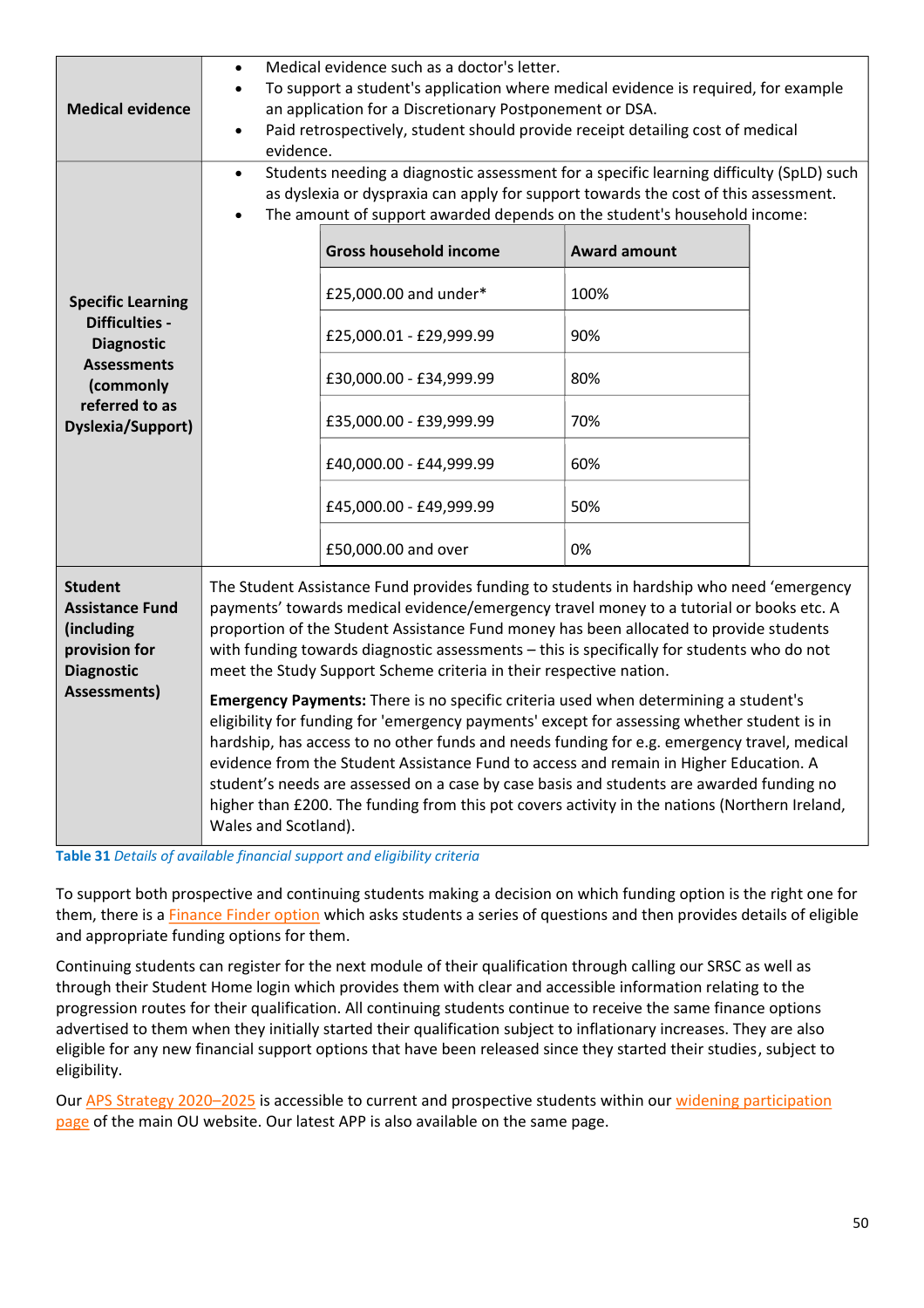### <span id="page-50-0"></span>**5. Appendix**

The following documents are included in the appendix to this Access and Participation Plan:

- Targets (Tables 2a, 2b and 2c in the Targets and Investment Plan)
- Investment Summary (Tables 4a and 4b in the Targets and Investment Plan)
- Fee Summary (Tables 4a and 4b in the Fee Information document)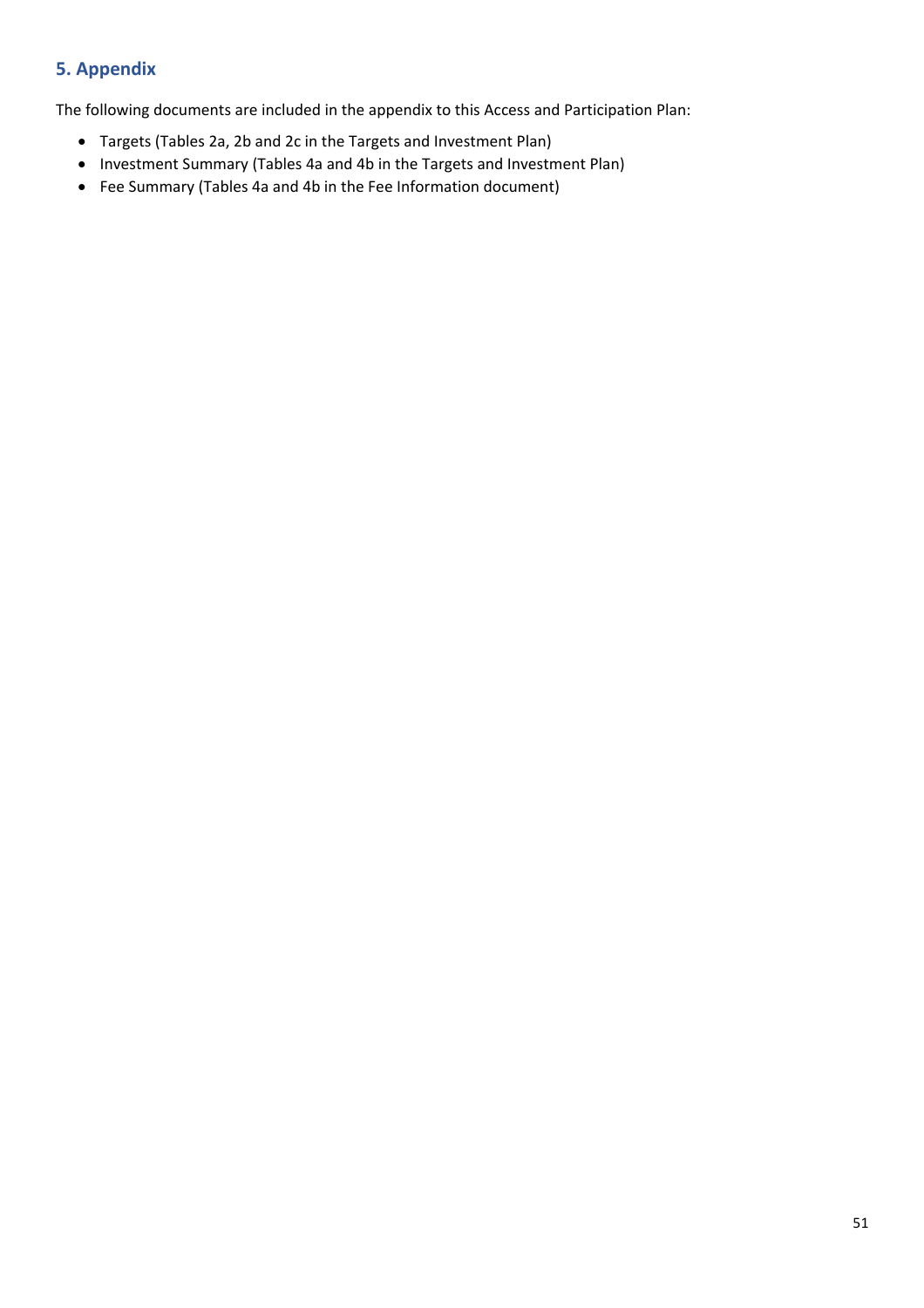**Provider UKPRN: 10007773**

\*course type not listed

## **Inflationary statement:**

## **Table 4a - Full-time course fee levels for 2020-21 entrants**

| <b>Full-time course type:</b>    | <b>Additional information:</b> | Course fee: |
|----------------------------------|--------------------------------|-------------|
| First degree                     |                                | £9,000      |
| Foundation degree                |                                |             |
| Foundation year/Year 0           |                                |             |
| HNC/HND                          |                                |             |
| CertHE/DipHE                     |                                |             |
| Postgraduate ITT                 |                                |             |
| Accelerated degree               |                                |             |
| Sandwich year                    |                                |             |
| Erasmus and overseas study years |                                |             |
| Other                            |                                |             |

### **Table 4b - Sub-contractual full-time course fee levels for 2020-21 entrants**



# **Access and participation plan** Provider name: The Open University **Fee information 2020-21**

| Sub-contractual full-time course type:                      | <b>Additional information:</b> | <b>Course fee:</b> |  |  |  |  |
|-------------------------------------------------------------|--------------------------------|--------------------|--|--|--|--|
| <b>First degree</b>                                         |                                |                    |  |  |  |  |
| <b>Foundation degree</b>                                    |                                |                    |  |  |  |  |
| Foundation year/Year 0                                      |                                |                    |  |  |  |  |
| HNC/HND                                                     |                                |                    |  |  |  |  |
| CertHE/DipHE                                                |                                |                    |  |  |  |  |
| Postgraduate ITT                                            |                                | *.                 |  |  |  |  |
| Accelerated degree                                          |                                |                    |  |  |  |  |
| Sandwich year                                               |                                |                    |  |  |  |  |
| Erasmus and overseas study years                            |                                |                    |  |  |  |  |
| <b>Other</b>                                                |                                | *.                 |  |  |  |  |
| Table 4c - Part-time course fee levels for 2020-21 entrants |                                |                    |  |  |  |  |
| <b>Part-time course type:</b>                               | <b>Additional information:</b> | <b>Course fee:</b> |  |  |  |  |
| First degree                                                |                                | £6,750             |  |  |  |  |
| Foundation degree                                           |                                | £6,750             |  |  |  |  |
| Foundation year/Year 0                                      |                                | *.                 |  |  |  |  |
| HNC/HND                                                     |                                |                    |  |  |  |  |
| CertHE/DipHE                                                |                                | £6,750             |  |  |  |  |
| Postgraduate ITT                                            |                                |                    |  |  |  |  |
| <b>Accelerated degree</b>                                   |                                |                    |  |  |  |  |
| Sandwich year                                               |                                | *.                 |  |  |  |  |
| Erasmus and overseas study years                            |                                |                    |  |  |  |  |
|                                                             |                                |                    |  |  |  |  |

This forecast uses fees raised annually using RPI-X (this decision is reviewed annually and future forecasts will not necessarily use this method). For 2020/21 OU fees will increase by 2.8% (the OfS maximum rate) and be linked to RPI-X in August 2019. This will increase the fee per FTE (England) to £6192 (an increase of £42 per 30 credits). The OU have used either CPI or RPI-X as an inflationary measure for the last 7 academic years.

**Table 4d - Sub-contractual part-time course fee levels for 2020-21 entrants**

| Sub-contractual part-time course type: | <b>Additional information:</b> | <b>Course fee:</b> |
|----------------------------------------|--------------------------------|--------------------|
| First degree                           |                                |                    |
| Foundation degree                      |                                |                    |
| Foundation year/Year 0                 |                                |                    |
| HNC/HND                                |                                |                    |
| CertHE/DipHE                           |                                |                    |
| Postgraduate ITT                       |                                |                    |
| <b>Accelerated degree</b>              |                                |                    |
| Sandwich year                          |                                |                    |
| Erasmus and overseas study years       |                                |                    |
| <b>Other</b>                           |                                |                    |
|                                        |                                |                    |

# **Summary of 2020-21 entrant course fees**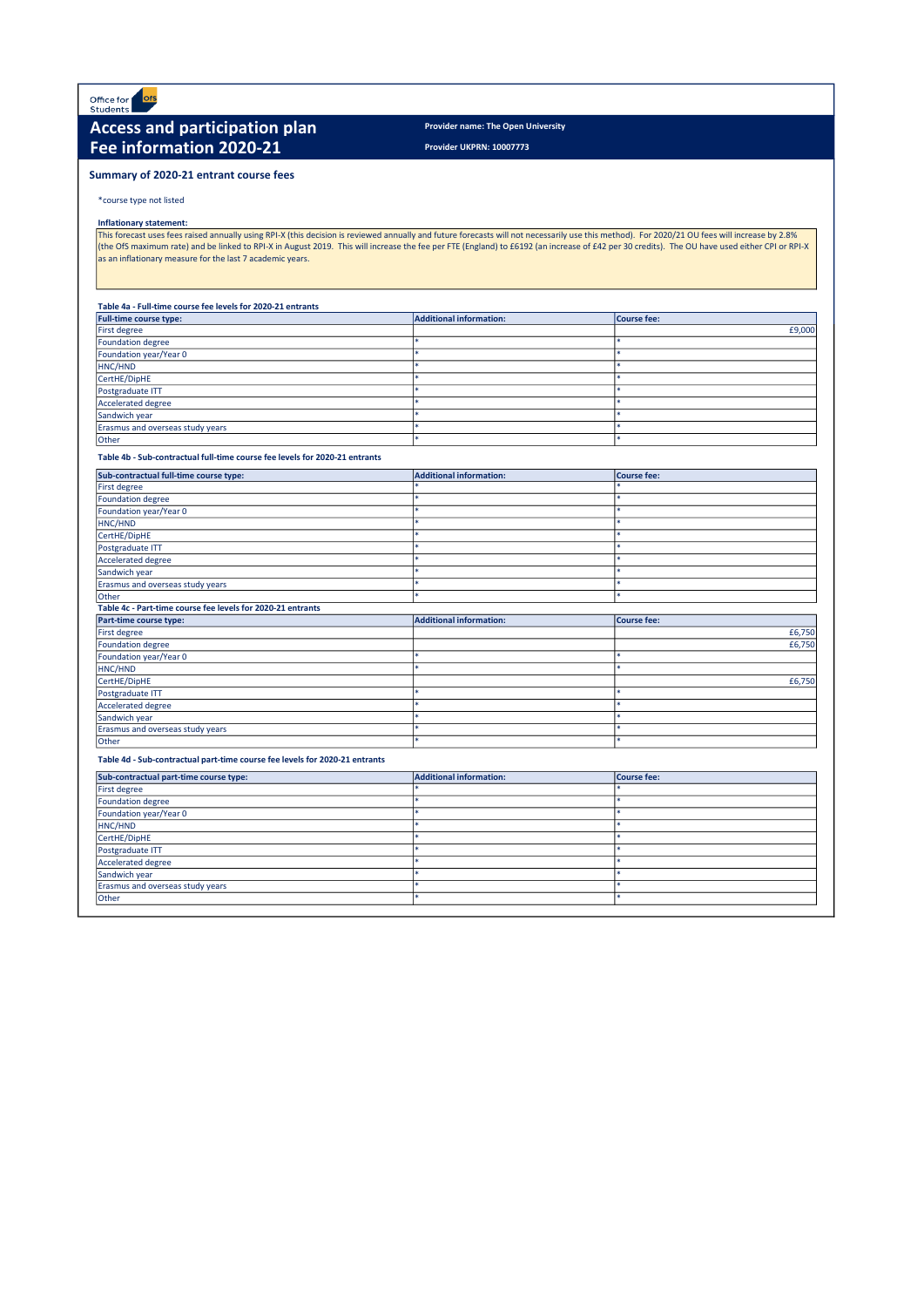Office for **Ofs Students** 

# **Targets and investment plan** Provider name: The Open University **2020-21 to 2024-25 Provider UKPRN: 10007773**

## **Investment summary**

The OfS requires providers to report on their planned investment in access, financial support and research and evaluation in their access and participation plan. The OfS does not require providers to report on investment in student success and progression in the access and participation plans and therefore investment in these areas is not recorded here.

The investment forecasts below in access, financial support and research and evaluation does not represent not the total amount spent by providers in these areas. It is the additional amount that providers have committed following the introduction of variable fees in 2006-07. The OfS does not require providers to report on investment in success and progression and therefore investment in these areas is not represented.

The figures below are not comparable to previous access and participation plans or access agreements as data published in previous years does not reflect latest provider projections on student numbers.

| Access and participation plan investment summary $(f)$ |               | <b>Academic year</b> |               |               |               |  |  |  |  |  |  |
|--------------------------------------------------------|---------------|----------------------|---------------|---------------|---------------|--|--|--|--|--|--|
|                                                        | 2020-21       | 2021-22              | 2022-23       | 2023-24       | 2024-25       |  |  |  |  |  |  |
| Total access activity investment (£)                   | £452,200.00   | £438,800.00          | £438,800.00   | £438,800.00   | £438,800.00   |  |  |  |  |  |  |
| Access (pre-16)                                        | £0.00         | £0.00                | £0.00         | E0.00         | £0.00         |  |  |  |  |  |  |
| Access (post-16)                                       | £0.00         | £0.00                | £0.00         | E0.00         | £0.00         |  |  |  |  |  |  |
| <b>Access (adults and the community)</b>               | £452,200.00   | £438,800.00          | £438,800.00   | £438,800.00   | £438,800.00   |  |  |  |  |  |  |
| <b>Access (other)</b>                                  | £0.00         | £0.00                | £0.00         | £0.00         | £0.00         |  |  |  |  |  |  |
| <b>Financial support <math>(f)</math></b>              | £3,933,000.00 | £4,064,000.00        | £4,199,000.00 | £4,326,000.00 | £4,457,000.00 |  |  |  |  |  |  |
| <b>Research and evaluation <math>(f)</math></b>        | £320,415.00   | £326,606.00          | £332,979.00   | £339,484.00   | £346,120.00   |  |  |  |  |  |  |

Note about the data:

| Table 4b - Investment summary (HFI%)                    |                      |                |                |                |                |  |  |  |  |  |  |
|---------------------------------------------------------|----------------------|----------------|----------------|----------------|----------------|--|--|--|--|--|--|
| Access and participation plan investment summary (%HFI) | <b>Academic year</b> |                |                |                |                |  |  |  |  |  |  |
|                                                         | 2020-21              | 2021-22        | 2022-23        | 2023-24        | 2024-25        |  |  |  |  |  |  |
| Higher fee income (£HFI)                                | £23,157,000.00       | £26,935,000.00 | £30,777,000.00 | £33,916,000.00 | £34,966,000.00 |  |  |  |  |  |  |
| <b>Access investment</b>                                | 2.0%                 | 1.6%           | 1.4%           | 1.3%           | 1.3%           |  |  |  |  |  |  |
| <b>Financial support</b>                                | 17.0%                | 15.1%          | 13.6%          | 12.8%          | 12.7%          |  |  |  |  |  |  |
| <b>Research and evaluation</b>                          | 1.4%                 | 1.2%           | 1.1%           | 1.0%           | 1.0%           |  |  |  |  |  |  |
| <b>Total investment (as %HFI)</b>                       | 20.3%                | 17.9%          | 16.2%          | 15.0%          | 15.0%          |  |  |  |  |  |  |
|                                                         |                      |                |                |                |                |  |  |  |  |  |  |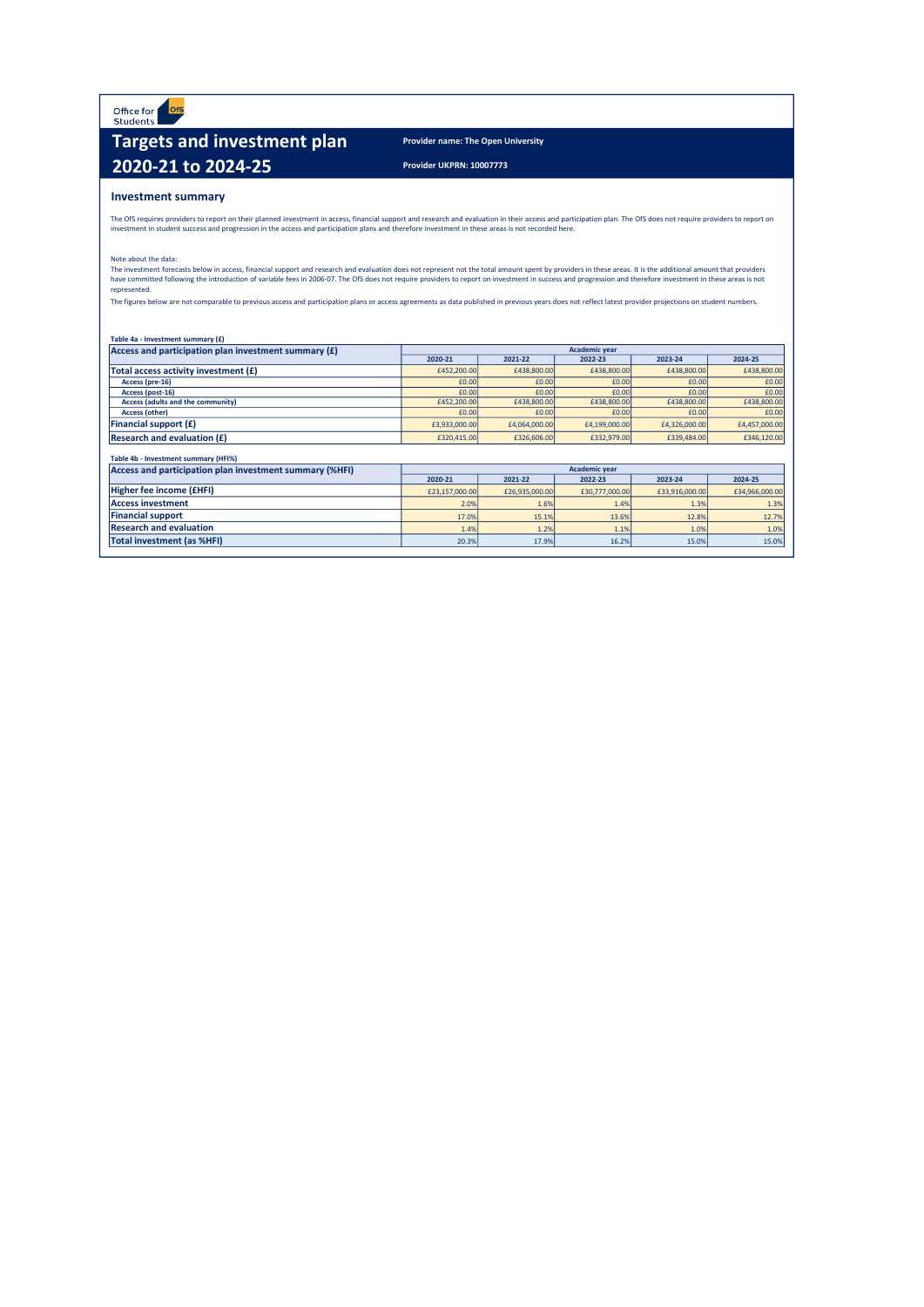**Provider name: The Open University**

**Provider UKPRN: 10007773**

**Table 2a - Access**

#### **Table 2b - Success**

| Table Za - Access                |                   |                     |                                                         |                |                |                      |                                   |         |             |      |                         |      |                                                           |
|----------------------------------|-------------------|---------------------|---------------------------------------------------------|----------------|----------------|----------------------|-----------------------------------|---------|-------------|------|-------------------------|------|-----------------------------------------------------------|
| Aim (500 characters maximum)     | Reference         | <b>Target group</b> | <b>Description (500 characters maximum)</b>             | Is this target | Data source    | <b>Baseline year</b> | Baseline data   Yearly milestones |         |             |      |                         |      | Commentary on milestones/targets (500 characters maximum) |
|                                  | number            |                     |                                                         | collaborative? |                |                      |                                   | 2020-21 | $ 2021-22 $ |      | 2022-23 2023-24 2024-25 |      |                                                           |
| Increase the proportion of Black |                   |                     | Increase the proportion of Black students registered by |                | The access and |                      |                                   |         |             |      |                         |      |                                                           |
|                                  | PTA_1             | Ethnicity           |                                                         |                | participation  | 2017-18              | 3.8%                              | 4.1%    | 4.6%        | 5.2% | 5.6%                    | 5.8% | Target based on the analysis of OfS data                  |
| students                         |                   |                     | 2025                                                    |                | dataset        |                      |                                   |         |             |      |                         |      |                                                           |
| Increase the proportion of Asian |                   |                     | Increase the proportion of Asian students registered by |                | The access and |                      |                                   |         |             |      |                         |      |                                                           |
| students                         | PTA_2             | Ethnicity           | 2025                                                    | INo.           | participation  | 2017-18              | 3.6%                              | 4.4%    | 4.9%        | 5.5% | 6.0%                    | 6.1% | Target based on the analysis of OfS data                  |
|                                  |                   |                     |                                                         |                | dataset        |                      |                                   |         |             |      |                         |      |                                                           |
|                                  | PTA <sub>3</sub>  |                     |                                                         |                |                |                      |                                   |         |             |      |                         |      |                                                           |
|                                  | PTA <sub>4</sub>  |                     |                                                         |                |                |                      |                                   |         |             |      |                         |      |                                                           |
|                                  | PTA_5             |                     |                                                         |                |                |                      |                                   |         |             |      |                         |      |                                                           |
|                                  | PTA <sub>_6</sub> |                     |                                                         |                |                |                      |                                   |         |             |      |                         |      |                                                           |
|                                  | PTA_7             |                     |                                                         |                |                |                      |                                   |         |             |      |                         |      |                                                           |
|                                  | PTA_8             |                     |                                                         |                |                |                      |                                   |         |             |      |                         |      |                                                           |
|                                  | PTA 9             |                     |                                                         |                |                |                      |                                   |         |             |      |                         |      |                                                           |
|                                  | <b>PTA_10</b>     |                     |                                                         |                |                |                      |                                   |         |             |      |                         |      |                                                           |
|                                  | <b>PTA_11</b>     |                     |                                                         |                |                |                      |                                   |         |             |      |                         |      |                                                           |
|                                  | <b>PTA_12</b>     |                     |                                                         |                |                |                      |                                   |         |             |      |                         |      |                                                           |
|                                  | <b>PTA_13</b>     |                     |                                                         |                |                |                      |                                   |         |             |      |                         |      |                                                           |
|                                  | <b>PTA_14</b>     |                     |                                                         |                |                |                      |                                   |         |             |      |                         |      |                                                           |
|                                  | <b>PTA_15</b>     |                     |                                                         |                |                |                      |                                   |         |             |      |                         |      |                                                           |
|                                  | <b>PTA_16</b>     |                     |                                                         |                |                |                      |                                   |         |             |      |                         |      |                                                           |
|                                  | <b>PTA_17</b>     |                     |                                                         |                |                |                      |                                   |         |             |      |                         |      |                                                           |
|                                  | <b>PTA_18</b>     |                     |                                                         |                |                |                      |                                   |         |             |      |                         |      |                                                           |

| able zu - Success<br>Aim (500 characters maximum)                                                    | <b>Reference</b> | <b>Target group</b>                      | <b>Description</b>                                                                                                 | Is this target | Data source          | <b>Baseline year</b> | <b>Baseline data</b> | <b>Yearly milestones</b> |                    |                   |                    |                    | Commentary on milestones/targets (500 characters maximum) |
|------------------------------------------------------------------------------------------------------|------------------|------------------------------------------|--------------------------------------------------------------------------------------------------------------------|----------------|----------------------|----------------------|----------------------|--------------------------|--------------------|-------------------|--------------------|--------------------|-----------------------------------------------------------|
|                                                                                                      | number           |                                          |                                                                                                                    | collaborative? |                      |                      |                      | 2020-21                  | 2021-22            | 2022-23           | 2023-24            | 2024-25            |                                                           |
| Reduce the gap in module pass<br>between Black and White students                                    | PTS <sub>1</sub> | Ethnicity                                | Reduce the gap in module pass between Black and White<br>students                                                  | INo            | Other data<br>source | 2017-18              | 13.9pp               | 13pp                     | 12pp               | 10.9pp            | 9.2 <sub>pp</sub>  | 7.5 <sub>pp</sub>  | Target based on the analysis of institutional data        |
| Reduce the gap in good module<br>pass between Black and White<br>students                            | $PTS_2$          | Ethnicity                                | Reduce the gap in good module pass (1:1 & 2:1) between<br><b>Black and White students</b>                          |                | Other data<br>source | 2017-18              | 31.1 <sub>pp</sub>   | 28.1pp                   | 24.6pp             | 20.6pp            | 16.1pp             | 11.1 <sub>pp</sub> | Target based on the analysis of institutional data        |
| Reduce the gap in module pass for<br>students with disabilities                                      | $PTS_3$          | <b>Disabled</b>                          | Reduce the gap in module pass between disabled students<br>and those with no known disabilities                    |                | Other data<br>source | 2017-18              | 11.5pp               | 10.8 <sub>pp</sub>       | 9.8 <sub>pp</sub>  | 8.8pp             | 7.4 <sub>pp</sub>  | 5.5pp              | Target based on the analysis of institutional data        |
| Reduce the gap in module pass<br>between students within IMD Q1<br>and IMD Q5                        | PTS <sub>4</sub> | Socio-economic                           | Reduce the gap in module pass between students within<br>IMD Q1 and IMD Q5                                         | N <sub>0</sub> | Other data<br>source | 2017-18              | 12.9 <sub>pp</sub>   | 12.4 <sub>pp</sub>       | 11.9 <sub>pp</sub> | 9.0 <sub>pp</sub> | 6.2pp              | 2.9 <sub>pp</sub>  | Target based on the analysis of institutional data        |
| Reduce the gap in module pass<br>between students with mental<br>health and those with no disability | $PTS_5$          | <b>Disabled</b>                          | Reduce the gap in module pass for students with mental<br>health difficulties and those with no known disabilities | INo.           | Other data<br>source | 2017-18              | 15.7 <sub>pp</sub>   | 14.8 <sub>pp</sub>       | 13.8 <sub>pp</sub> | 12.8pp            | 11.2 <sub>pp</sub> | 9.2 <sub>pp</sub>  | Target based on the analysis of institutional data        |
| Reduce the gap in good module<br>pass between Asian and White<br>students                            | $PTS_6$          | Ethnicity                                | Reduce the gap in good module pass (1:1 & 2:1) between<br>Asian and White students                                 | INo.           | Other data<br>source | 2017-18              | 16.6pp               | 15.6pp                   | 14.1pp             | 12.1pp            | 9.6 <sub>pp</sub>  | 6.6 <sub>pp</sub>  | Target based on the analysis of institutional data        |
| Reduce the gap in module pass for<br><b>BAME</b> students                                            | PTS <sub>7</sub> | Ethnicity                                | Reduce the gap in module pass between BAME and White<br>students                                                   | No.            | Other data<br>source | 2017-18              | 8.3 <sub>pp</sub>    | 7.3 <sub>pp</sub>        | 6pp                | 4.5 <sub>pp</sub> | 3pp                | 1pp                | Target based on the analysis of institutional data        |
| Reduce the gap in good module<br>pass between students within IMD PTS 8<br>Q1 and IMD Q5             |                  | Socio-economic                           | Reduce the gap in good module pass (1:1 & 2:1) between<br>students within IMD Q1 and IMD Q5                        |                | Other data<br>source | 2017-18              | 15.4pp               | 14pp                     | 12pp               | 9.2 <sub>pp</sub> |                    | 4pp                | Target based on the analysis of institutional data        |
| Reduce the gap in good module<br>pass between BAME and White<br>students                             | $PTS_9$          | Ethnicity                                | Reduce the gap in good module passes (1:1 & 2:1) between<br><b>BAME and White students</b>                         |                | Other data<br>source | 2017-18              | 19.3pp               | 18.3 <sub>pp</sub>       | 16.3 <sub>pp</sub> | 14.3pp            | 11.7 <sub>pp</sub> | 9.3 <sub>pp</sub>  | Target based on the analysis of institutional data        |
| Reduce the gap in good module<br>pass between students within AHE PTS 10<br>Q1 and AHE Q5            |                  | Low Participation<br>Neighbourhood (LPN) | Reduce the gap in the awarding of good module pass (1:1)<br>& 2:1) between students in AHE Q1 compared to AHE Q5   | INo.           | Other data<br>source | 2017-18              | 13.3 <sub>pp</sub>   | 12.3pp                   | 10.3 <sub>pp</sub> | 8.3pp             | 6.3 <sub>pp</sub>  | 4pp                | Target based on the analysis of institutional data        |
| Close the gap in good module pass<br>between disabled students and<br>those with no known disability | $PTS_11$         | <b>Disabled</b>                          | Close the gap in good module pass between disabled<br>students and those with no known disabilities                |                | Other data<br>source | 2017-18              | 3.9 <sub>pp</sub>    | 3.5 <sub>pp</sub>        | 2.8 <sub>pp</sub>  | 1.9 <sub>pp</sub> | 1pp                | Opp                | Target based on the analysis of institutional data        |

# **Targets and investment plan 2020-21 to 2024-25**

# **Targets**